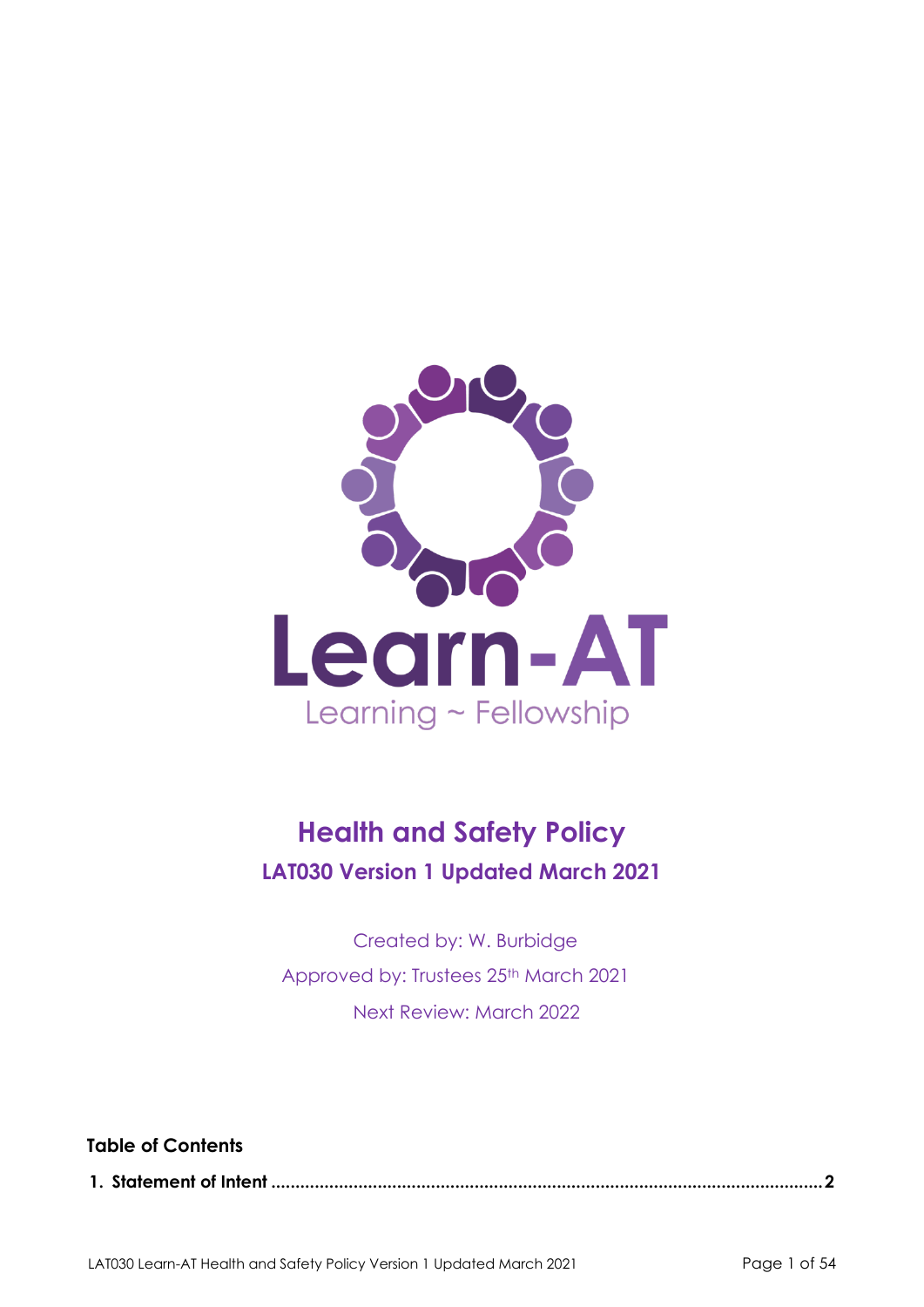| Appendix 2: Learn Academies Trust's Additional Policies and Guidance for Reference  40 |
|----------------------------------------------------------------------------------------|
|                                                                                        |
|                                                                                        |
|                                                                                        |
|                                                                                        |
|                                                                                        |
|                                                                                        |
|                                                                                        |
|                                                                                        |
|                                                                                        |
|                                                                                        |
|                                                                                        |

# <span id="page-1-0"></span>**1. Statement of Intent**

- 1.1. As a responsible employer, Learn Academies Trust will honour its legal obligations, in particular the requirements of the Health and Safety at Work Act 1974 and associated regulations and codes of practice.
- 1.2. Learn Academies Trust recognises and accepts its responsibilities and duties as the employer to conduct its operations in a manner which protects the health, safety and welfare of employees, students, visitors and any persons affected by its activities so far as is reasonably practicable.
- 1.3. In compliance with the Management of Health and Safety at Work Regulations, risk assessments will be undertaken, and arrangements will be made, where significant risks are identified, the necessary preventative and protective measures will be put into place so far as is reasonably practicable using a sensible risk management approach.
- 1.4. Learn Academies Trust is committed to the prevention of accidents and ill health.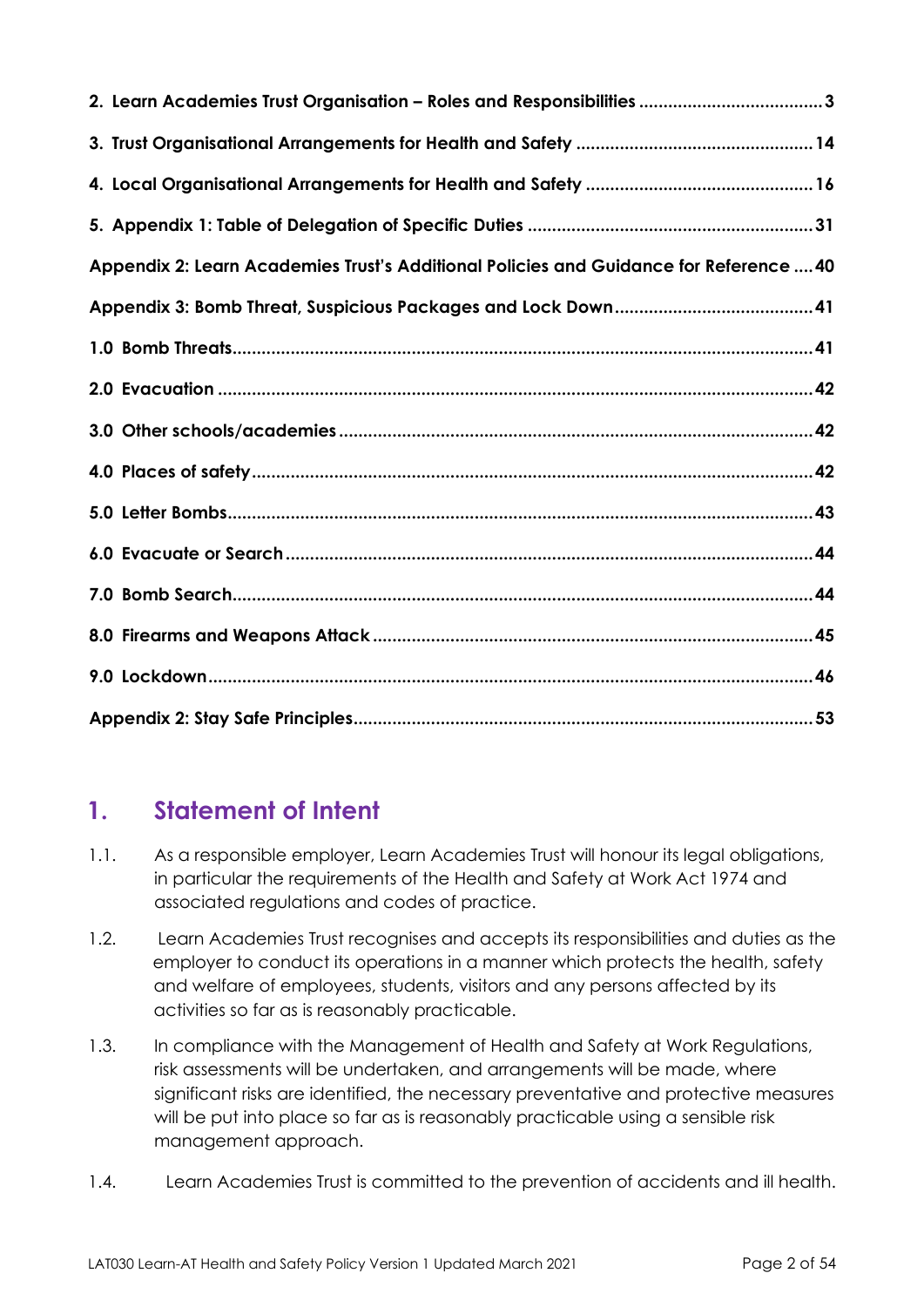- 1.5. Learn Academies Trust will work towards continual health and safety improvement. To achieve these objectives, we will:
	- Conduct all our activities safely and in compliance with legislation and where possible, best practice
	- Ensure the provision of safe working conditions and safe equipment
	- Ensure a systematic approach to identify risks is developed and implemented and ensure sufficient resources are allocated to control them
	- Ensure the provision of suitable information, instruction, training and supervision
	- Promote a positive health and safety culture that is demonstrated by open communication and a shared commitment to the importance of health, safety and welfare
	- Promote the principles of sensible risk management
	- Monitor, review and modify this policy and any arrangements as required.
- 1.6. All of Learn Academies Trust employees have a responsibility to take reasonable care of themselves and others and to co-operate with their employer to ensure statutory duties and obligations are fulfilled.

Signed:

Chief Executive Officer

Date: ………………

# <span id="page-2-0"></span>**2. Learn Academies Trust Organisation – Roles and Responsibilities**

### **Background & Context**

The Academy Trust is a company limited by guarantee and an exempt charity. The Charitable company's Articles of Association are the primary governing documents of the Academy Trust.

# **Structure & Organisational Responsibilities**

- 2.1. The Members have appointed Trustees who are to ensure that the charitable objectives of the Trust are carried out. The Board of Trustees is the corporate body accountable for the overall health and safety performance of all the Academies within the Trust.
- 2.2. The Board has appointed the Chief Executive Officer (CEO) who has been delegated responsibility for the executive management and the performance of the Trust and all Academies. The Board will determine overarching H&S objectives for the organisation that are aligned to the vision and aims of the MAT.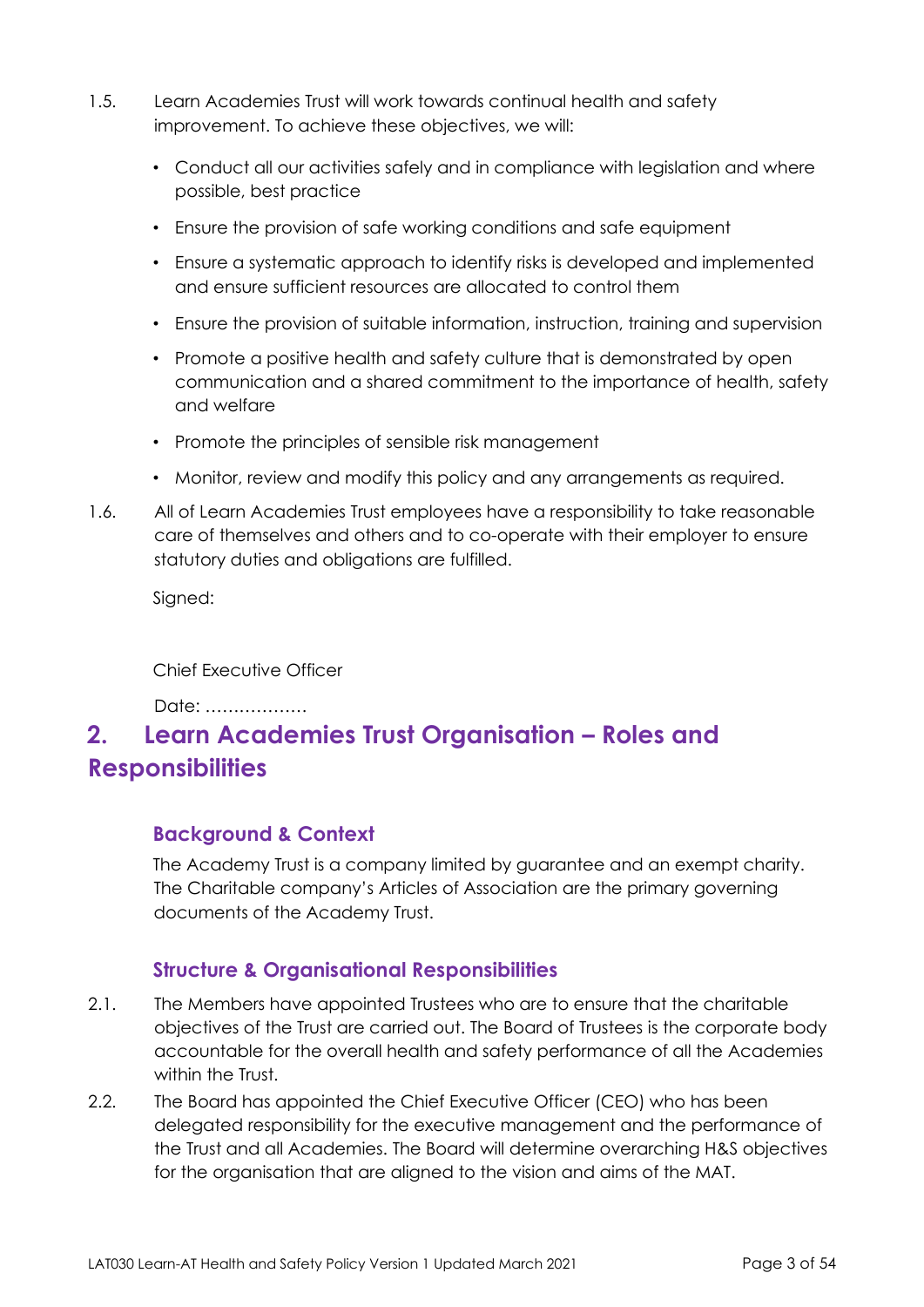- 2.3. The Responsibilities are delegated by the Board in line with the Articles of Association and are outlined in the trust's Scheme of Delegation.
- 2.4. The CEO leads the Trust Executive Leadership Team (ELT) (the executive management team of the Trust) and will delegate executive management functions to the members of the ELT. The CEO retains accountability to the Trust Board for the performance of the ELT.
- 2.5. The Board has delegated areas of governance within each Academy of the MAT that will be overseen by to a Local Governing Body.
- 2.6. Where Business Managers report to the Trust Executive Team and the Headteacher, they hold shared responsibility with the Headteacher for the health and safety performance within their Academy.
- 2.7. Local Arrangements within each Academy are required to be documented and are recorded below in sections **4.0-4.53.** As the organisation of governance and staffing responsibilities in each MAT varies, Trusts are required to amend sections **2.9-3.8** in line with their Scheme of Delegation.

|                         |                                     | Signatory                                     | Sign: | Print: |       |
|-------------------------|-------------------------------------|-----------------------------------------------|-------|--------|-------|
|                         |                                     |                                               |       |        | Date: |
| Approved By             | <b>MAT Executive</b><br>Lead        | MAT CEO                                       |       |        |       |
| Endorsed/ratified<br>by | <b>MAT Board</b>                    | Chair of the MAT<br><b>Board</b>              |       |        |       |
| Communicated<br>to      | Local Governing<br>Body xxxxxxxx A  | Chair of local<br>Governing Body<br>Academy A |       |        |       |
| Communicated<br>to      | Local Governing<br>Body xxxxxxxxx B | Chair of Local<br>Governing Body<br>Academy B |       |        |       |
| Accepted by             | Academy A                           | Head/Executive<br>Head Academy A              |       |        |       |
| Accepted by             | Academy B                           | Head/Executive<br>Head Academy B              |       |        |       |
| Accepted by             | Academy C                           | Head/Executive<br>Head Academy C              |       |        |       |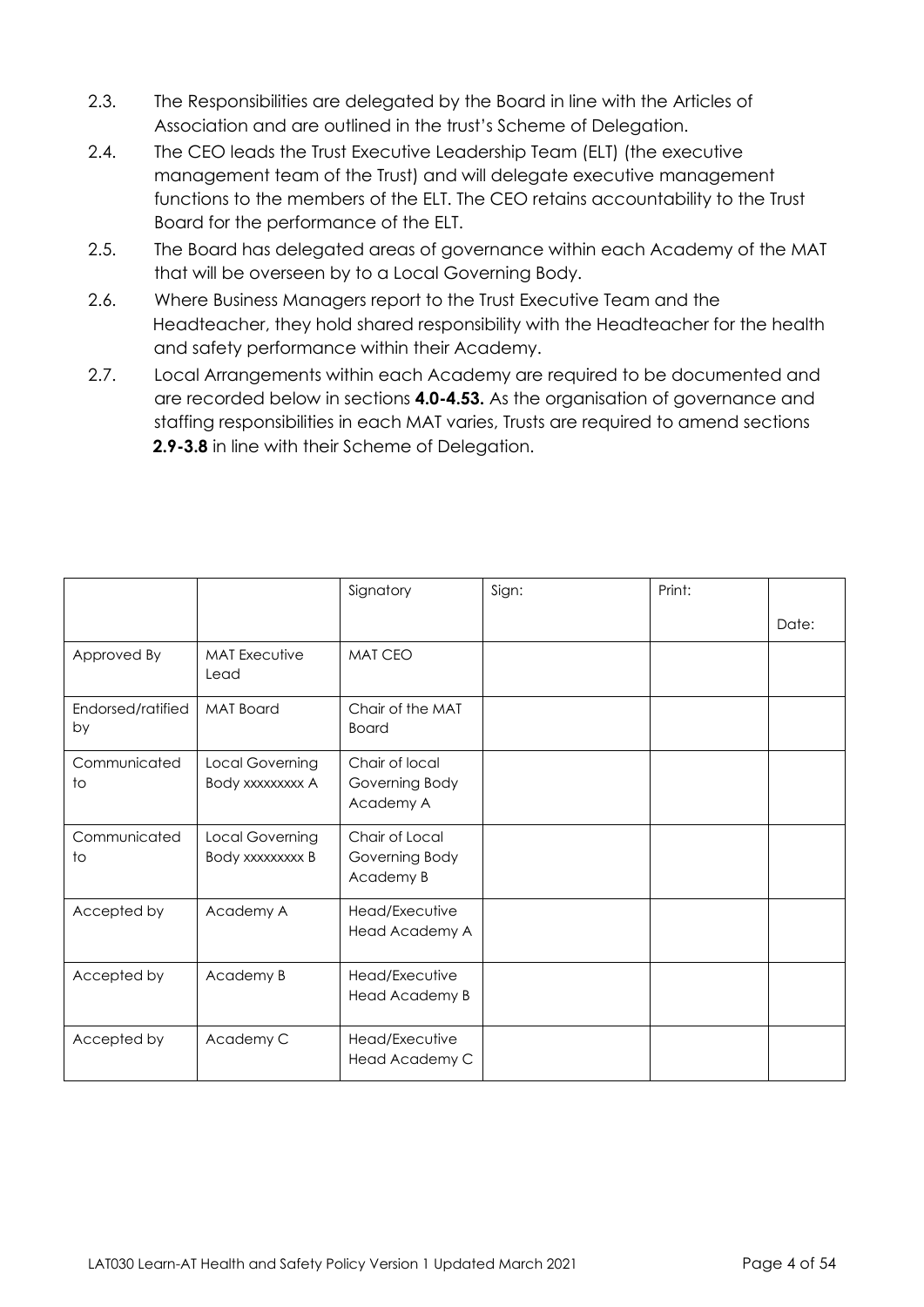## **Chief Executive Officer**

- 2.8. The Trust Board has appointed the Chief Executive Officer (CEO) who has been delegated responsibility for the executive management and the performance of the Trust and all member Academies for health and safety. The CEO will be responsible for:
	- Providing health and safety reports to the Trust Board for review.
	- Ensuring adequate resource is provided for health and safety.
	- Setting clear health and safety values and standards throughout the Trust.
	- Establishing clear and measurable health and safety aims and objectives.
	- Ensuring the provision of competent health and safety advice.
	- Ensuring any health and safety shortcomings are identified and rectified in a timely manner.
	- Consulting with staff, union representatives, safety committees and stakeholders on health and safety matters.
	- Ensuring the health and safety policy and arrangements are reviewed and implemented throughout the Trust.
	- Ensuring that all plant and work equipment provided is selected through a risk assessment process, suitable, properly maintained and subject to all necessary tests and examinations.
	- Ensuring that risk assessments are undertaken by competent persons and that adequate control measures are implemented to reduce risks so far as is reasonably practicable.
	- Ensuring that accidents and incidents (including near misses and violence and aggression) are properly reported and investigated and the findings acted upon without delay.
- 2.9. The Chief Executive Officer may delegate specific responsibilities to other members of an Academy's staff, however the CEO will still be accountable for ensuring the responsibilities are fulfilled.

# **Chief Financial Officer**

- Establishing an annual budget for health and safety for all academies within the Trust.
- Reporting any shortcomings in health and safety budget to the CEO & Trust Board.
- Producing annual health and safety budgets forecast reports and communicate them to the Trust board and CEO.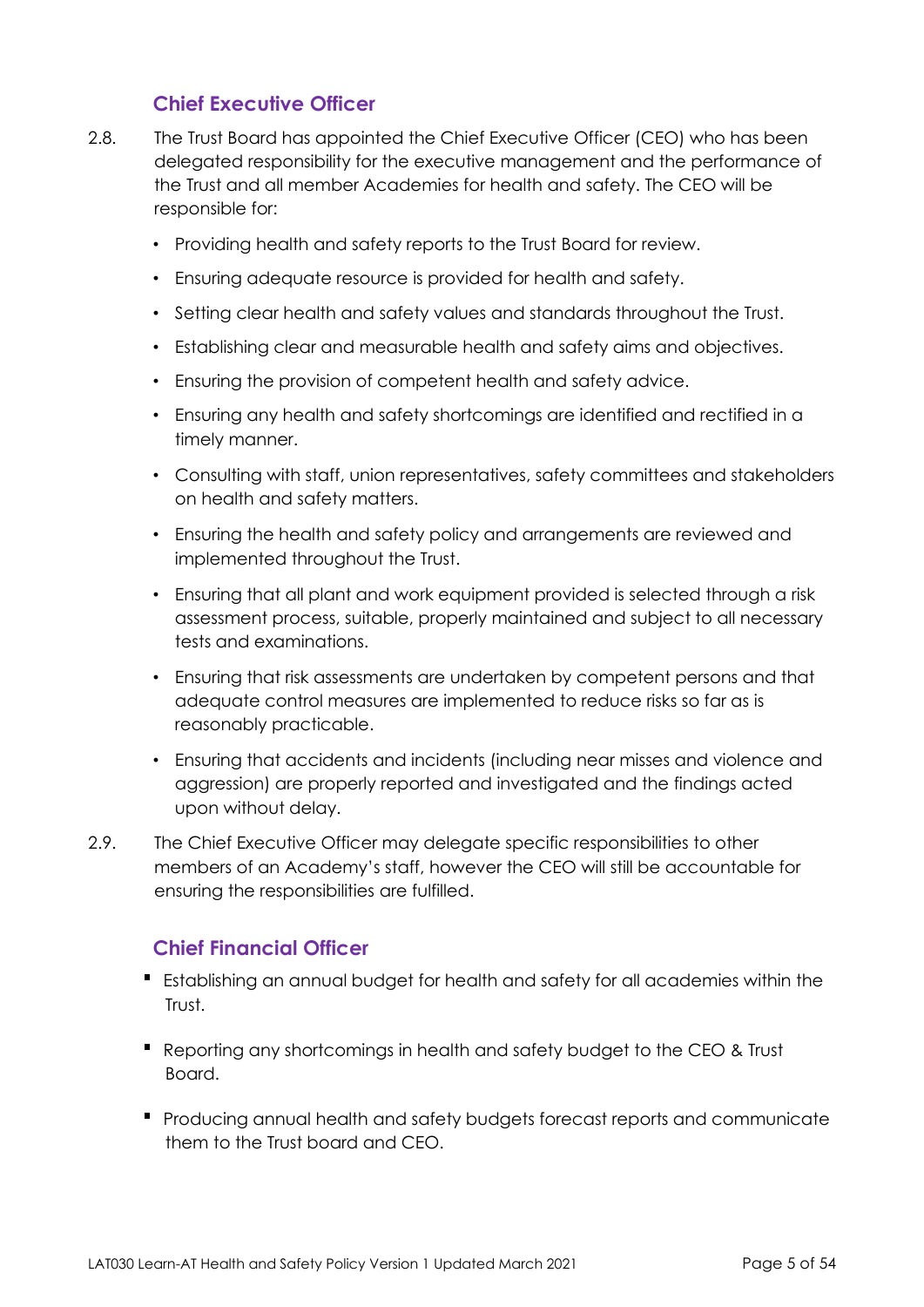# **Trust Governing Body/Local Governing Body**

- 2.10. The Trust Board has delegated governance responsibility for holding each individual member academy Headteacher to account for H&S management and operational matters relating to the academic work of each individual academy (lesson risk assessments, trips, use of the building for teaching and learning, etc.) to the Local Governing Body of the Academy. The Trust Board has governance responsibility for holding the CEO (as defined in the organisational chart above) to account for H&S management and operational matters relating to all nonacademic matters across the Trust.
- 2.11. The Local Governing Body responsible for governance as outlined above is responsible for:
	- Monitoring the implementation of the Trust's health and safety policy.
- 2.12. The Trust Board is responsible for:
	- establishing clear lines of local accountability for health and safety
	- periodically assessing the effectiveness of its implementation of the Trust policy and ensuring that the need for any necessary changes are communicated to the Board and Executive Leadership Team
	- ensuring that responsible staff have access to competent health and safety advice
	- ensuring the provision of a business continuity plan and SEMT (Senior Emergency Management Team) for each school within Learn Academies Trust
	- ensuring that the Academy allocates sufficient funds for health and safety.

# **Trust HR Coordinator**

- 2.13. The HR Coordinator will**;**
	- Have an overview of the health and safety management system within the MAT.
	- Ensure health and safety responsibilities are included in job descriptions
	- Assist where necessary in facilitating clear lines of communication between management and employees across the Trust.
	- Cooperate and communicate with the CEO to ensure the MAT health and safety policy aligns with HR policies.
	- Make recommendations in relation to Occupation Health referrals to the CEO/Headteachers.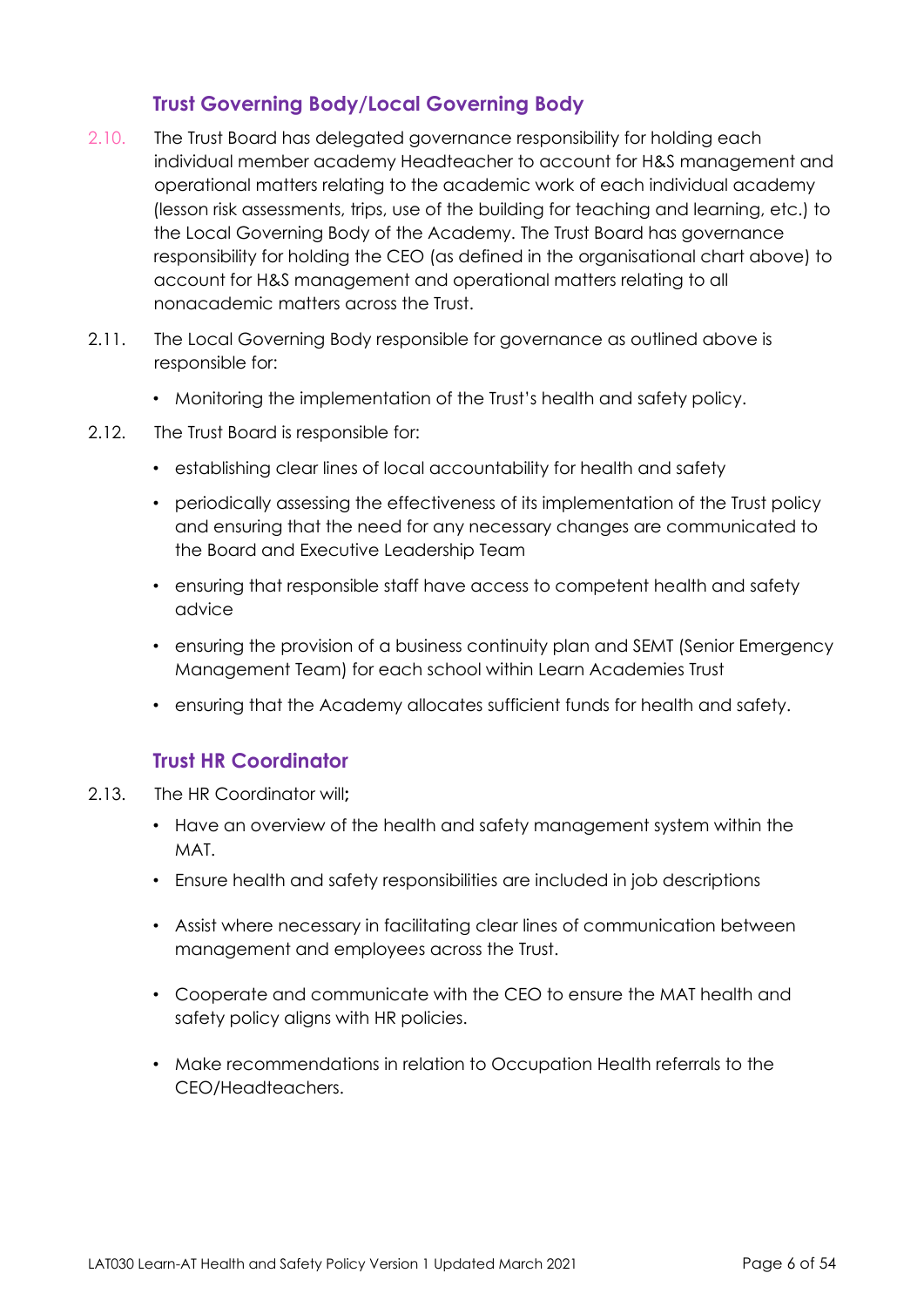### **Trust Premises Manager**

- 2.14. The Trust Premises Manager is delegated the responsibility of overseeing premises management and as it relates to the buildings and other assets ensuring health and safety compliance across Learn Academies Trust. The Trust **Premises Manager**  is responsible for;
	- Establishing a system for the maintenance of the MAT assets both building and plant including premises compliance checks across the MAT.
	- Devising, reviewing and communicating the MAT contractor management policy.
	- Implementing the contractor management policy and ensuring systems are in place for implementing the policy.
	- Ensuring all accidents, incidents and near misses are investigated and reported to the CEO.
	- Facilitating health and safety audits.
	- Implementing an internal health and safety auditing program to ensure premise compliance.
	- Implementing an external health and safety audit program to ensure premises compliance.
	- Undertaking termly premises inspections within all academies within the MAT and provide the reports to the CEO.
	- Carrying out and review relevant risk assessments within the premises department.
	- Implementing a system for retaining premises compliance documentation to ensure it is readily accessible.
	- Establishing a contractor procurement system that ensure contractors are competent to carry out their duties and carry out and record contractor inductions.
	- Conducting, reviewing, implementing and communicating risk assessments in relation to the activities the staff under their control.

# **Headteacher**

2.15. The Headteacher has been delegated the responsibility of the management of safety and implementation of this policy within the Academy. The Headteacher will implement an occupational health and safety management system to comply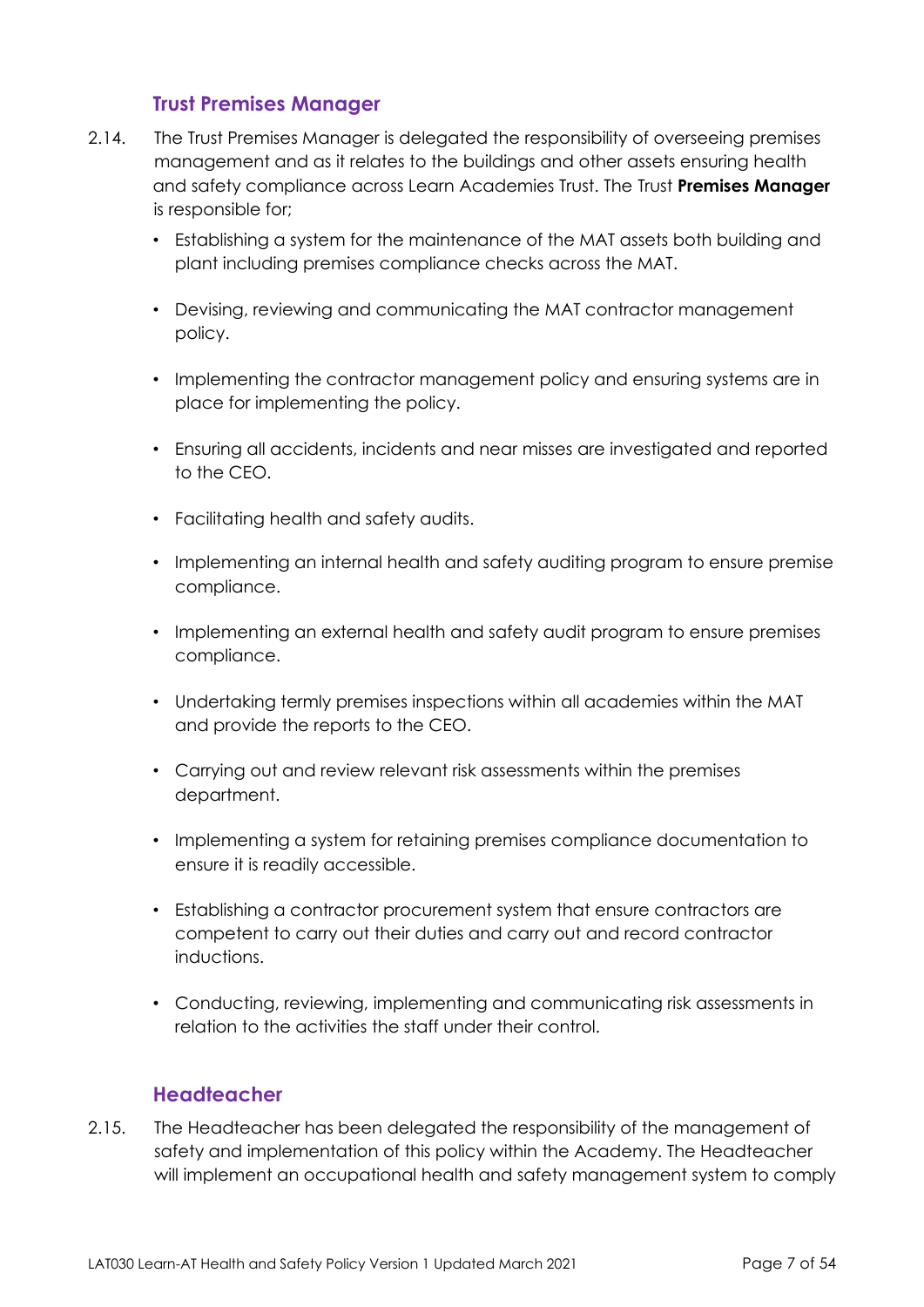with The Management of Health and Safety at Work Regulations 1999. To help achieve this The Headteacher will:

- 2.16. The Headteacher will:
	- Ensure compliance with the Academy's health and safety policy.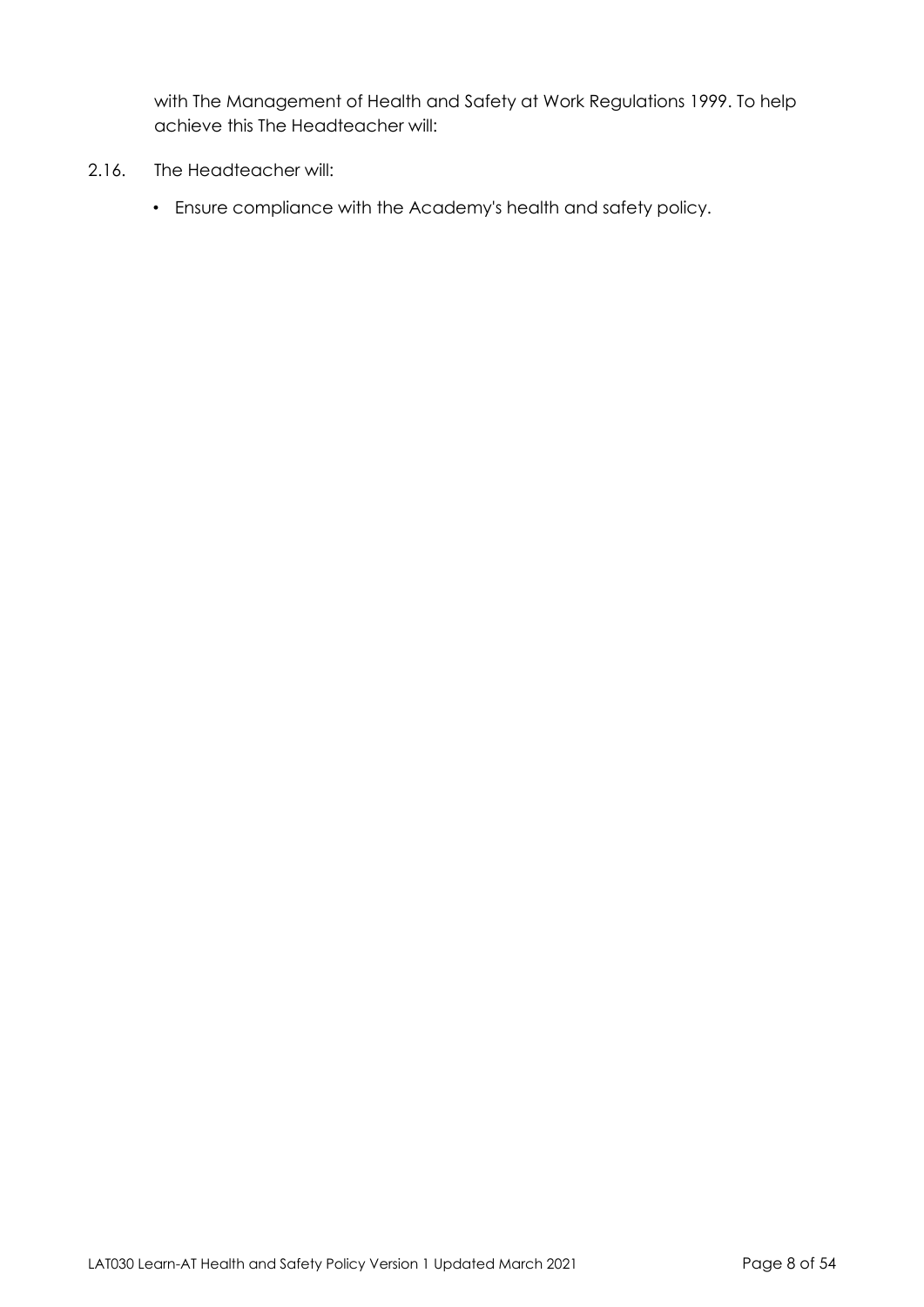Make clear any duties in respect of health and safety, which are delegated, to members of staff.

- Make him/herself familiar with any documentation and/or instruction referring to the health and safety arrangements for staff, building maintenance or operation of the Academy and maintain an up to date system of policies, procedures and risk assessments.
- Co-operate and communicate with trade unions and employee health and safety representatives and ensure that all employees are aware of and accountable for their specific health and safety responsibilities and duties set out in Appendix 1.
- In the event of any hazard or risk to health and safety of any persons under their control, take appropriate action to control the hazard/risk.
- Ensure the health and safety policy, procedures and risk management programme are implemented as an integral part of business operational planning and service delivery.
- Co-operate and communicate with the Local Governing Body and CEO
- Undertake regular monitoring and ensure the provision of adequate resources to achieve compliance.
- Provide a termly health and safety performance report to the Local Governing Body and CEO
- Ensure that local procedures for the selection and monitoring of contractors are in place.
- Take appropriate action under the Academy's disciplinary procedures against anyone under their control found not complying with health and safety policies and/or procedures.
- Ensure Learn Academies Trust has access to competent health and safety advice.
- Ensure there is a clear system for reporting accidents and incidents.
- Facilitate health and safety audits.

•

- **2.17.** In addition to their statutory duties, the Headteacher and teachers have a common law duty of care for pupils which stems from their position in law "in loco parentis".
- **2.18.** Headteachers may delegate various health and safety responsibilities through their respective hierarchies. However, where responsibility is delegated, sufficient resources and authority should be allocated to ensure that these responsibilities can be effectively and efficiently implemented. Specific duties and responsibilities in relation to specific job roles are set out in appendix 1 of this policy.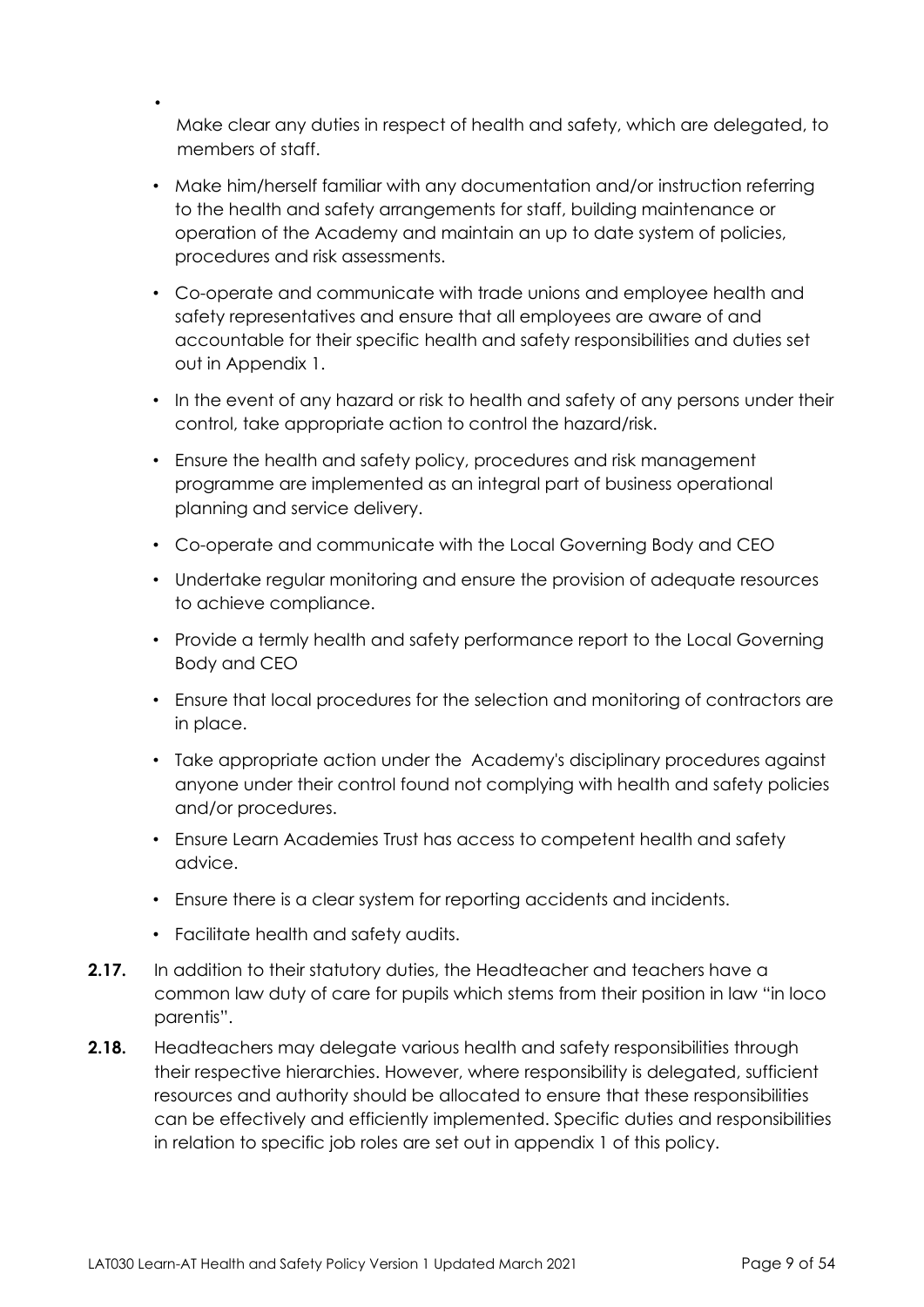# **Senior Leadership Team**

•

2.19. The senior leadership team (roles as defined by the Academy's Headteacher) will:

> Make themselves familiar with and ensure the Academies compliance with this policy.

- Monitor the effectiveness of this policy, identify any shortcomings within the policy and communicate them to the Governing Body.
- Provide a documented process for reporting and investigating all incidents, accidents and near misses.

#### **Business Manager**

- 2.20. The Business Manager will be responsible for:
	- Ensuring the day to day operational requirements of the health and safety policy are implemented.
	- Maintaining an up to date copy of the health and safety policy together with all associated documentation relevant to the faculty involved.
	- Notifying the Premises Manager/Premises Officer and/or Headteacher of any health and safety concerns and any financial implications identified by the risk assessment process.
	- Liaising with and reporting directly to the Local Governing Body, Headteacher and SLT on matters of Health and Safety.
	- Ensuring that all certification and statutory inspections are kept up to date.
	- Investigating accidents, dangerous occurrences and near misses, complete accident reports.
	- Facilitating health and safety audits.
	- Providing termly health and safety performance reports to the Headteacher.
	- Ensuring the Academy has a Management of Medications Policy.
	- Ensuring the Academy has an Off-Sites Visits Policy.
	- Ensuring resource is allocated to enable statutory inspections, risk assessments, property maintenance and equipment maintenance to take place at the correct intervals and when necessary.
	- Ensuring there is a system in place for contractor procurement that identifies contractor competency.
	- Ensuring the provision of resources for staff health and safety training.
	- Establishing a health and safety training plan and matrix to identify staff training needs.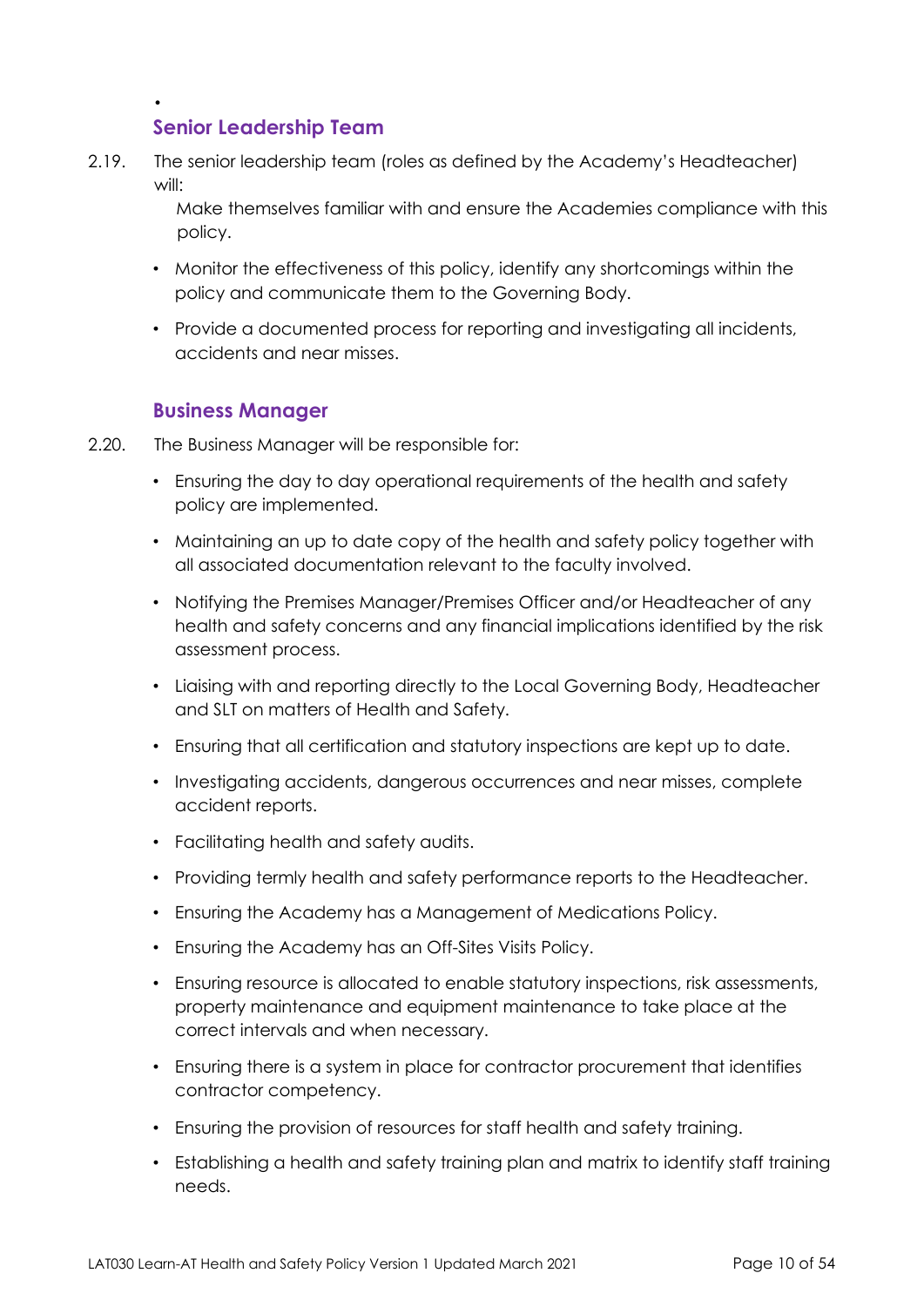# **Premises Manager/Site Manager/Premises Officer**

•

- 2.21. The Premises Manager/Site Manager/Premises Officer is responsible for day to day management of property maintenance and compliance checks. The Premises Manager/Site Manager/Premises Officer will be responsible for: Having a general responsibility for the application of the school's health and safety policy to their own area of work and are directly responsible to the Business Manager and Headteacher.
	- Establishing and maintaining safe working procedures including (referring to relevant legislation and guidance) arrangements for ensuring so far as is reasonably practicable, the absence of risks to health and safety in connection with the use, handling, storage and transport of articles and substances (e.g. chemicals, boiling water and sharp instruments).
	- Carrying out regular health and safety assessments of the activities for which they are responsible, and report to the Business Manager & Headteacher any defects, which need attention. Monitor their effective implementation by staff under their control.
	- Where appropriate, ensuring relevant advice and guidance on health and safety matters is sought.
	- Advising the Headteacher & Business Manager on requirements for health and safety equipment and on additions or necessary improvement to plant, tools, equipment or machinery.
	- Carrying out compliance checks in accordance with Appendix 1 and job description.
	- Liaising and co-operate with The Headteacher and/or Business Manager on property related matters
	- Retaining and maintaining compliance and health and safety related documentation and ensuring this documentation is backed up digitally.
	- Ensuring statutory surveys, risk assessments and reports are organised with competent contractors and completing.
	- Conducting contractor induction and recording the process.
	- Reporting incidents, accidents, dangerous occurrences and near misses to the Headteacher & Business Manager.
	- Undertaking any training identified by the Business Manager & Headteacher to enable them to perform their duties at the level of responsibility allocated to them.

# **Catering/Kitchen Manager (where catering is not outsourced)**

2.22. The Catering/Kitchen Manager is responsible for activities undertaken within the school kitchen and will: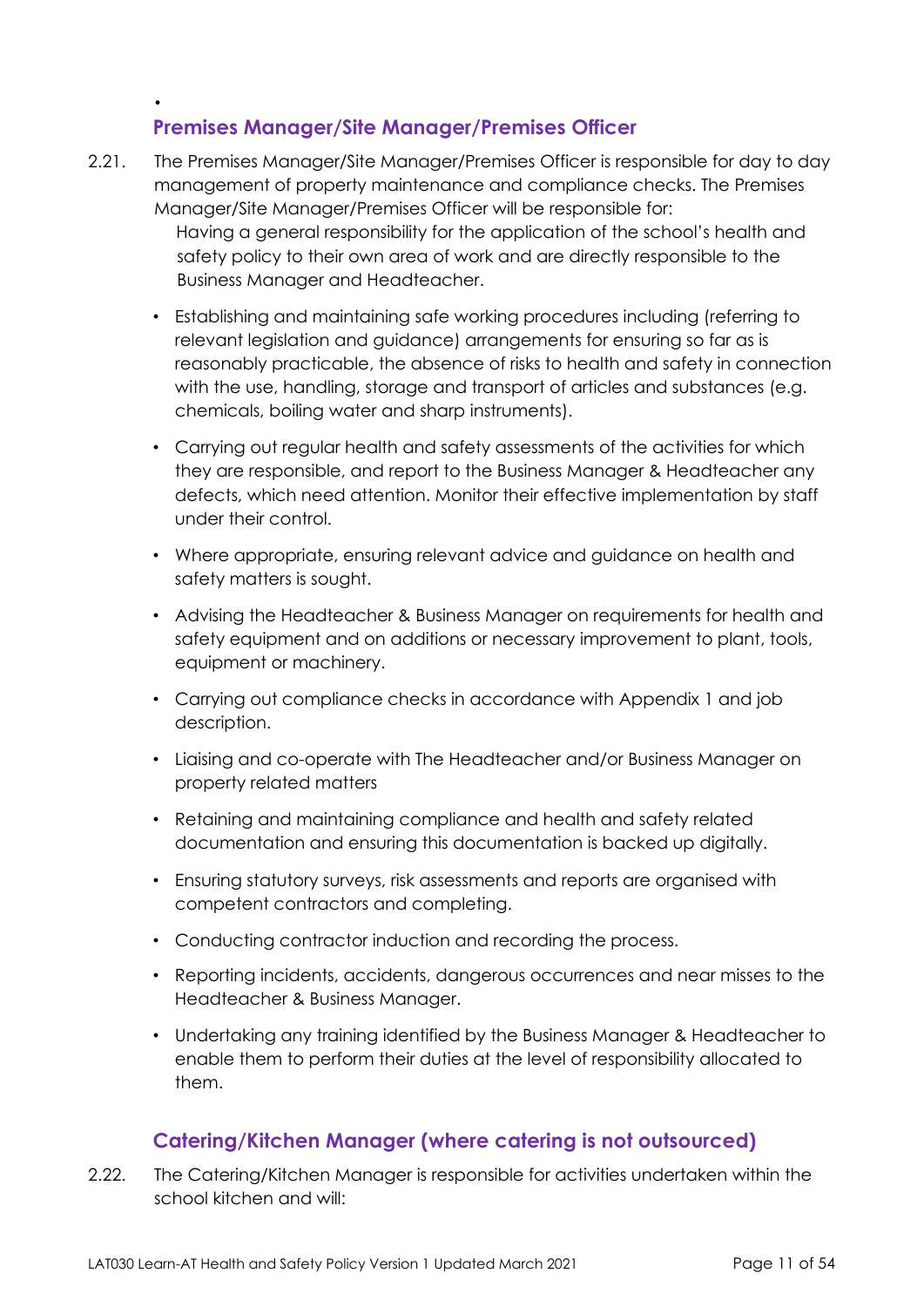- • Take responsibility for the day to day management of health, safety and wellbeing within the school kitchen and the activities undertaken by kitchen staff.
- Advise the Site Manager/Premises Officer and/or Headteacher of any health and safety concerns. Provide risk assessments for activities associated with work and relevant employee in the kitchen. Monitor their effective implementation.
- Ensure health, safety and wellbeing information is communicated to catering staff.
- Report accidents, dangerous occurrences and near misses to The Business Manager.
- Ensure a food safety policy is devised and communicate to kitchen staff.
- Ensure the provision of adequate PPE for staff that they are responsible for.
- Undertake any training identified by the Business Manager & Headteacher to enable them to perform their duties at the level of responsibility allocated to them.

# **All Staff**

- 2.23. All employees, agency, peripatetic workers and contractors must comply with the school's health and safety policy and associated arrangements, in addition to any specific responsibilities which may be delegated to them. All staff are required to:
	- Take reasonable care for their own health and safety at work and of those who may be affected by their actions or omissions.
	- Cooperate with their line manager and senior management to work safely.
	- Comply with health and safety instructions and information and undertake appropriate health and safety training as required.
	- Not intentionally or recklessly interfere with or misuse anything provided in the interests of health, safety and welfare.
	- Report to their manager any health and safety concerns, hazardous condition or defect in the health and safety arrangements and/or workplace.
	- Support the academy in embedding a positive safety culture that extends to pupils and any visitors to the site.
	- Undertake any training identified by the business manager or headteacher to enable them to perform their duties at the level of responsibility allocated to them.

# **Pupils**

2.24. All pupils are expected to behave in a manner that reflects the Academy's behaviour policy and in particular are expected to: -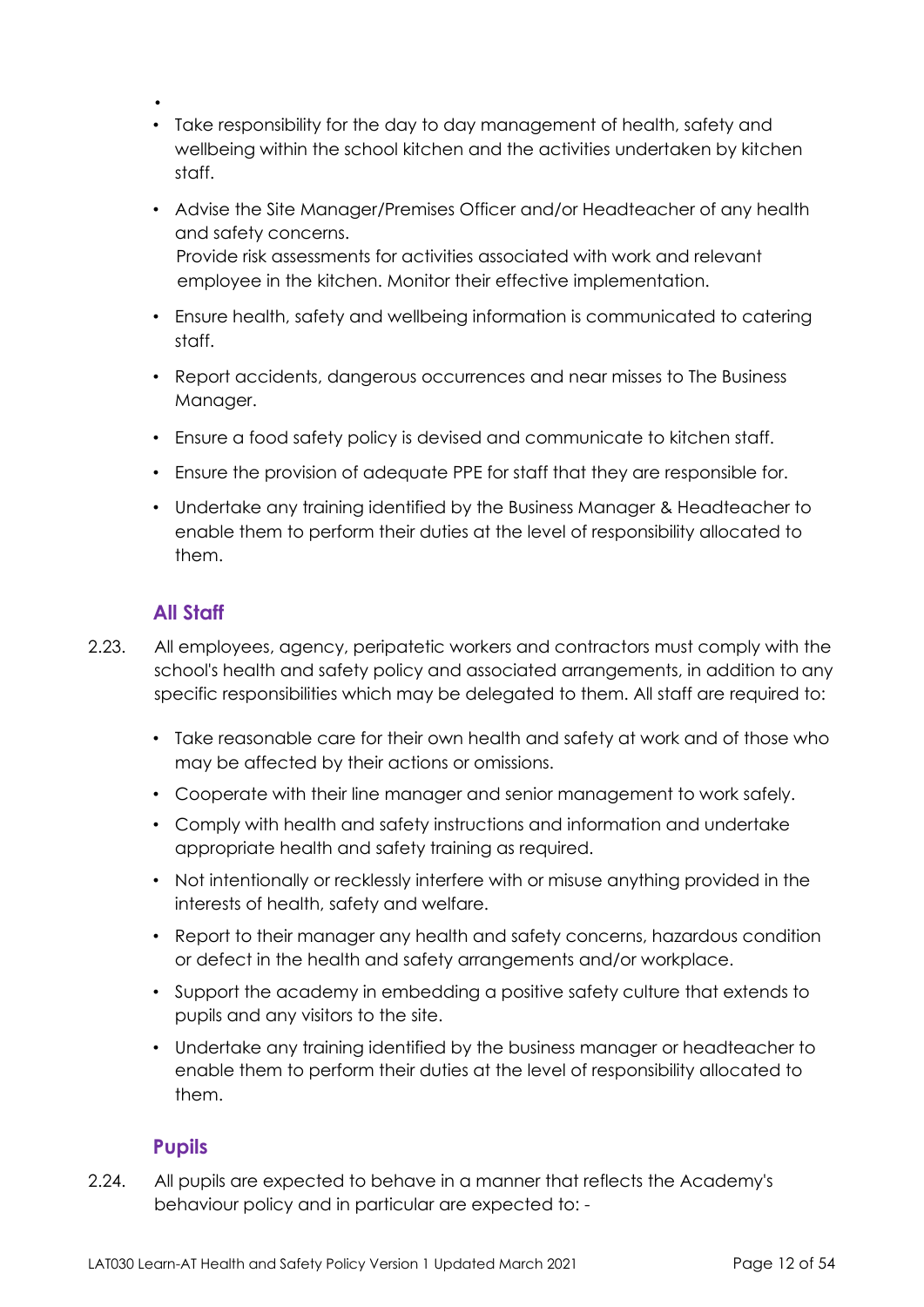- •
- Take reasonable care for their own health and safety and of their peers, teachers, support staff and any other person that may be at the Academy
- Cooperate with teaching and support staff and follow all health and safety instructions given.
- Not intentionally or recklessly interfere with or misuse anything provided in the interests of health, safety and welfare Report to a teacher or other member of the Academy's staff any health and safety concerns that they may have.

# **Shared site users**

- 2.25. Where two or more employers share a workplace, each employer shall cooperate with the other employers concerned to enable them to comply with their duties under health and safety legislation. The Academy as the primary site user will have the lead responsibility.
- 2.26. All users of the shared site must agree to:
	- co-operate and co-ordinate on health and safety matters
	- provide information relating to any additional risks or procedures which will be new or unusual to those sharing the site that may arise from their activities
	- meet the insurance requirements of the Academy's insurance provider
	- familiarise themselves with and communicate to their employees/users the Academy's health and safety arrangements.
- 2.27. The Academy will ensure that:
	- the premises are in a safe condition for the purpose of use
	- adequate arrangements for emergency evacuation are in place and communicated
	- users are consulted on health and safety matters
	- the Academy's health and safety arrangements are made available to shared users.

#### **Lettings**

- 2.28. The Academy has a lettings policy. The policy covers procedures for fire evacuation, security arrangements, the requirements relating to accident, assault and near miss reporting and requirements for the provision of first aid.
- 2.29. Persons/organisations letting the site must agree to:
	- co-operate and co-ordinate with the Academy on health and safety matters
	- abide by the terms of the lettings policy in relation to health and safety arrangements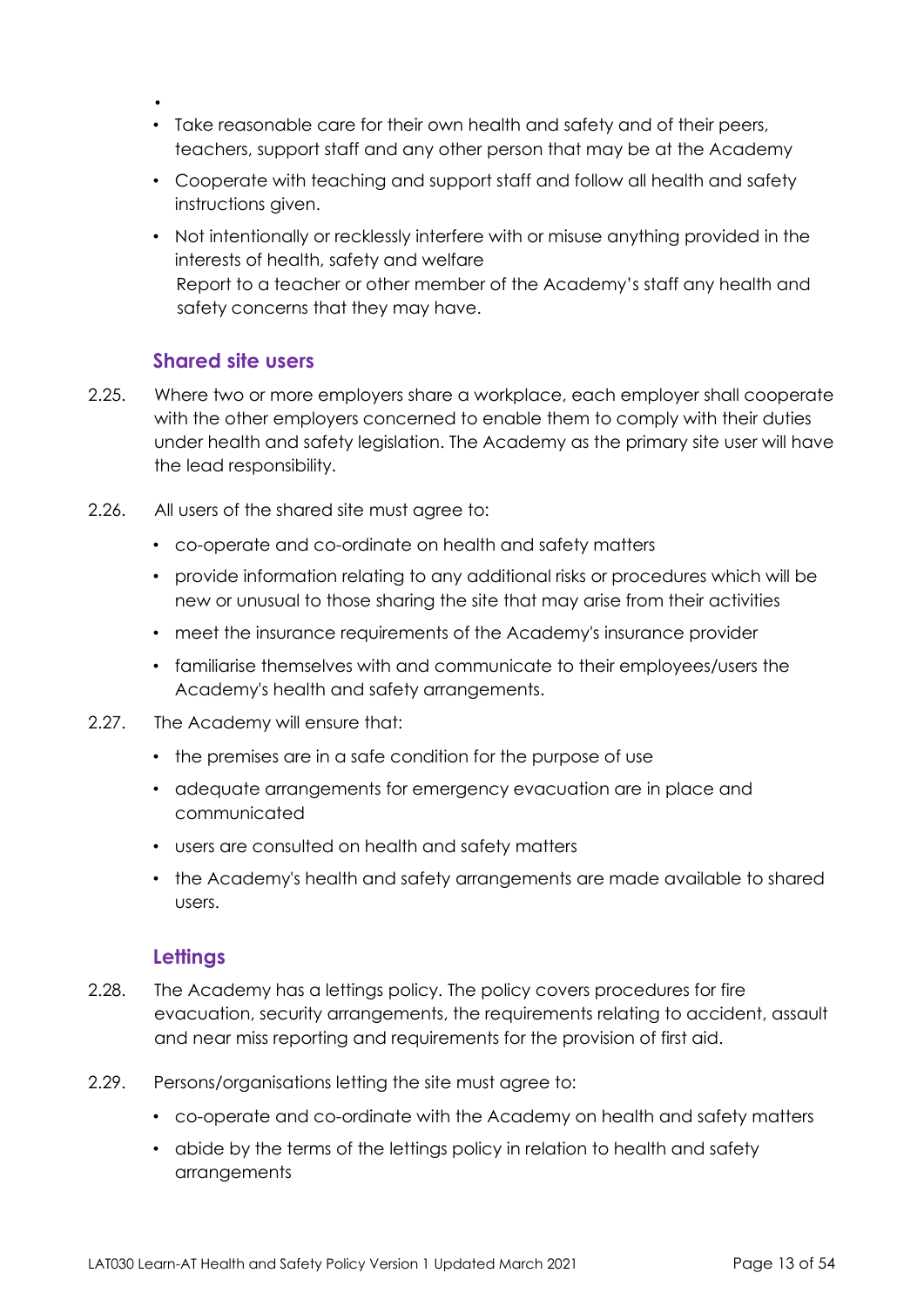- provide information relating to any additional risks or procedures which will be new or unusual to those of the Academy that may arise from their activities
- 2.30. The Academy will ensure that:

•

- the premises are in a safe condition for the purpose of use
- the health and safety arrangements detailed in the lettings policy are fully explained and communicated to all individuals or groups letting a space/area of the school premises adequate arrangements for emergency evacuation are in place and communicated.

# <span id="page-13-0"></span>**3. Trust Organisational Arrangements for Health and Safety**

3.1. The following arrangements will be adopted to ensure that Trust Board, the CEO, the Academy Headteachers and the Local Governing Bodies fulfil their responsibilities and provide the foundation for securing the health and safety of employees and all users of the site.

# **Setting health and safety objectives**

3.2. The Trust Board and the CEO will specifically review progress of health and safety objectives at the termly meeting of the Trust Board. Where necessary health and safety improvements will be identified and included within the Trust's action plan.

### **Provision of effective health and safety training**

3.3. The Trust will consider health and safety training on an annual basis in line with the Trust Board's health and safety training matrix focussing on mandatory training as a priority.

### **Provision of an effective joint consultative process**

3.4. The Trust health and safety committee will meet at least once per term. This committee will report to the Trust Board, who will ensure that concerns are considered and addressed within a clear action plan, with identified responsibilities and target dates. The committee membership will include (as a minimum) a member of the Trust Executive Team, a Headteacher, the Trust Premises Manager, a Business Manager, and a member of the Trust Board and trade union representatives (where applicable shared site users)

### **Establishing adequate health and safety communication channels**

3.5. Communication channels will be established for the exchange of health and safety knowledge and information. Where necessary, these communications will be recorded and include: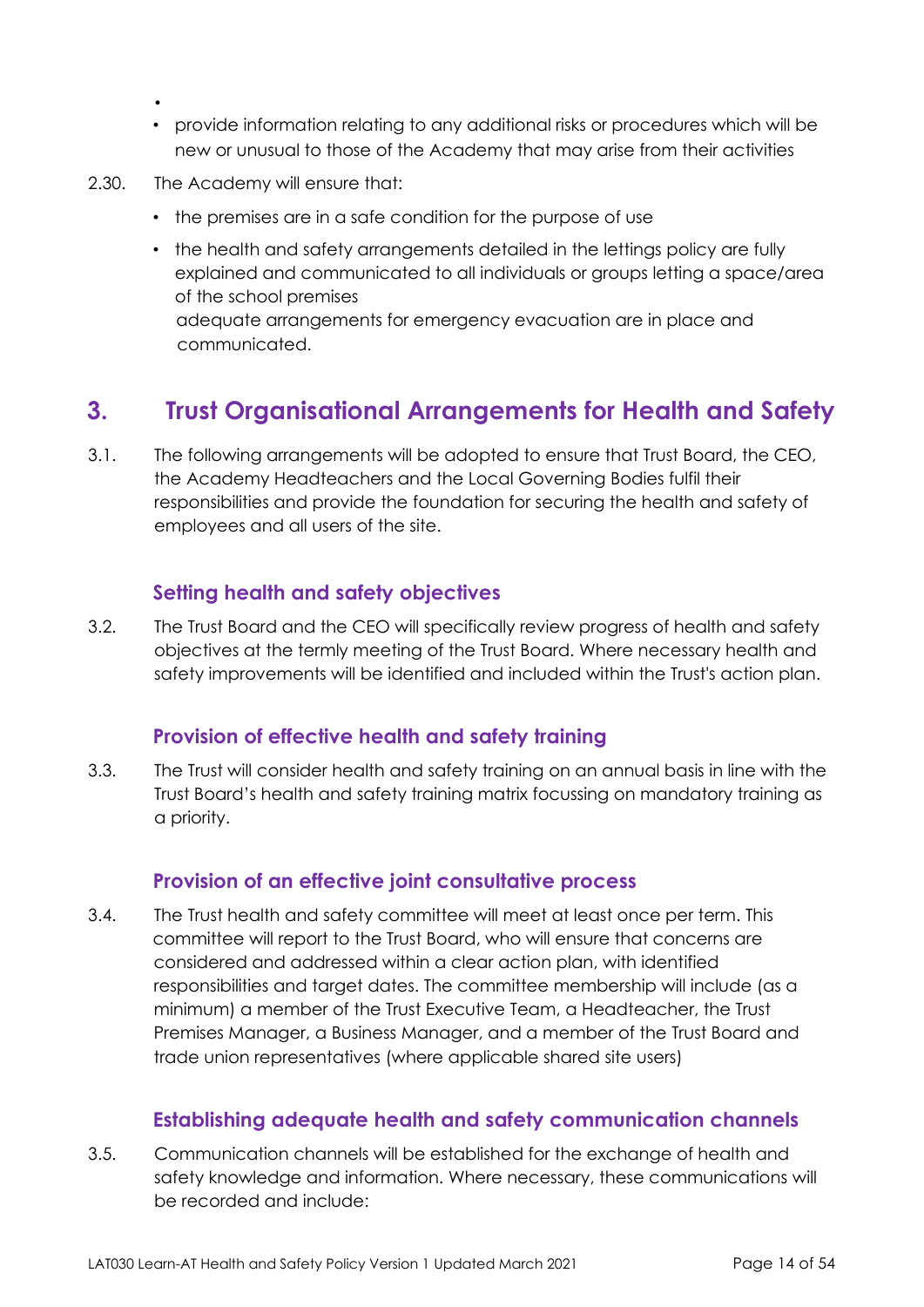- •
- senior leadership team meetings and staff meetings
- site health and safety committee
- provision of information relating to safe systems of work and risk assessments
- training provided
- communications with relevant specialist advisors and bodies
- 3.6. Where health and safety issues cannot be resolved at local level, they will be escalated through the management structure as appropriate.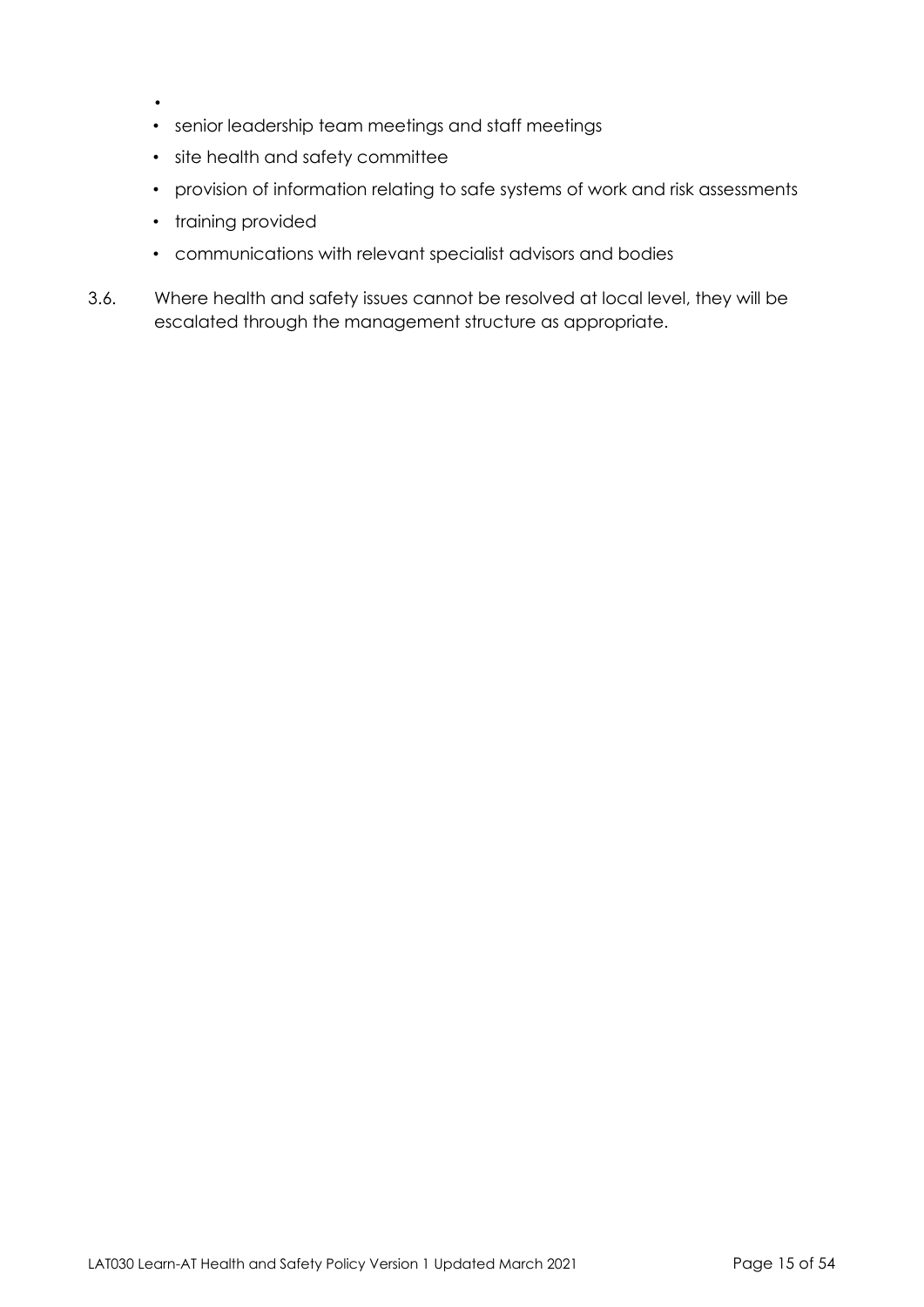### **Financial resources**

3.7. The Trust Board along with the CEO will review the Trust budget to determine, in the light of past performance, if adequate resources are being deployed to ensure adequate health and safety management and control.

### **Specialist advice/support**

- 3.8. The Trust will ensure that access to competent technical advice on health and safety matters is procured to assist the Trust in complying with statutory duties and meeting health and safety objectives; the Trust will do this by;
	- Accessing the services of a competent Health and Safety Advisor through Leicestershire County Council Health, Safety and Wellbeing Service or other suitably qualified service provider.

#### **Audit**

- 3.9. Each Academy's health and safety management system will be audited by Leicestershire Traded Services Health, Safety and Wellbeing Service(or other suitably qualified service provider) every 18 months. The Trust reviews this process as a positive assessment of our health and safety management system and takes appropriate action to continually improve health and safety within the Trust.
- 3.10. External health and safety audit reports will be delivered to the MAT CEO, each individual Academy's Headteacher, Business Manager, Site/Premises Manager and Trust Premises Manager and the Trust Health and Safety Committee for review.

# <span id="page-15-0"></span>**4. Local Organisational Arrangements for Health and Safety**

### **Accident and assaults**

- 4.1. All accidents, assaults and near miss incidents will be reported in the accident book or agreed reporting form within 24 hours of occurrence; RIDDOR reportable incidents, as per the HSE's Education Information Sheet No1 (Revision 3) will be reported to the HSE within the required timescales.
- 4.2. All incidents will be investigated in an attempt to identify the root cause: relevant local policies, procedures and risk assessments will be reviewed and revised as required. All premises related issues will be addressed in a timely manner. Any relevant learning from investigations will be communicated to relevant staff, pupils etc.
- 4.3. Accident, assaults and near miss incidents will be monitored at least termly as part of the site health and safety committee; identification of significant trends or major incidents will be reviewed by the senior leadership team as required with information communicated to the governing body.
- 4.4. Accident records will be retained for the following periods; Pupil's records will be retained for a period of Date of Birth + 25 years, employee records will be retained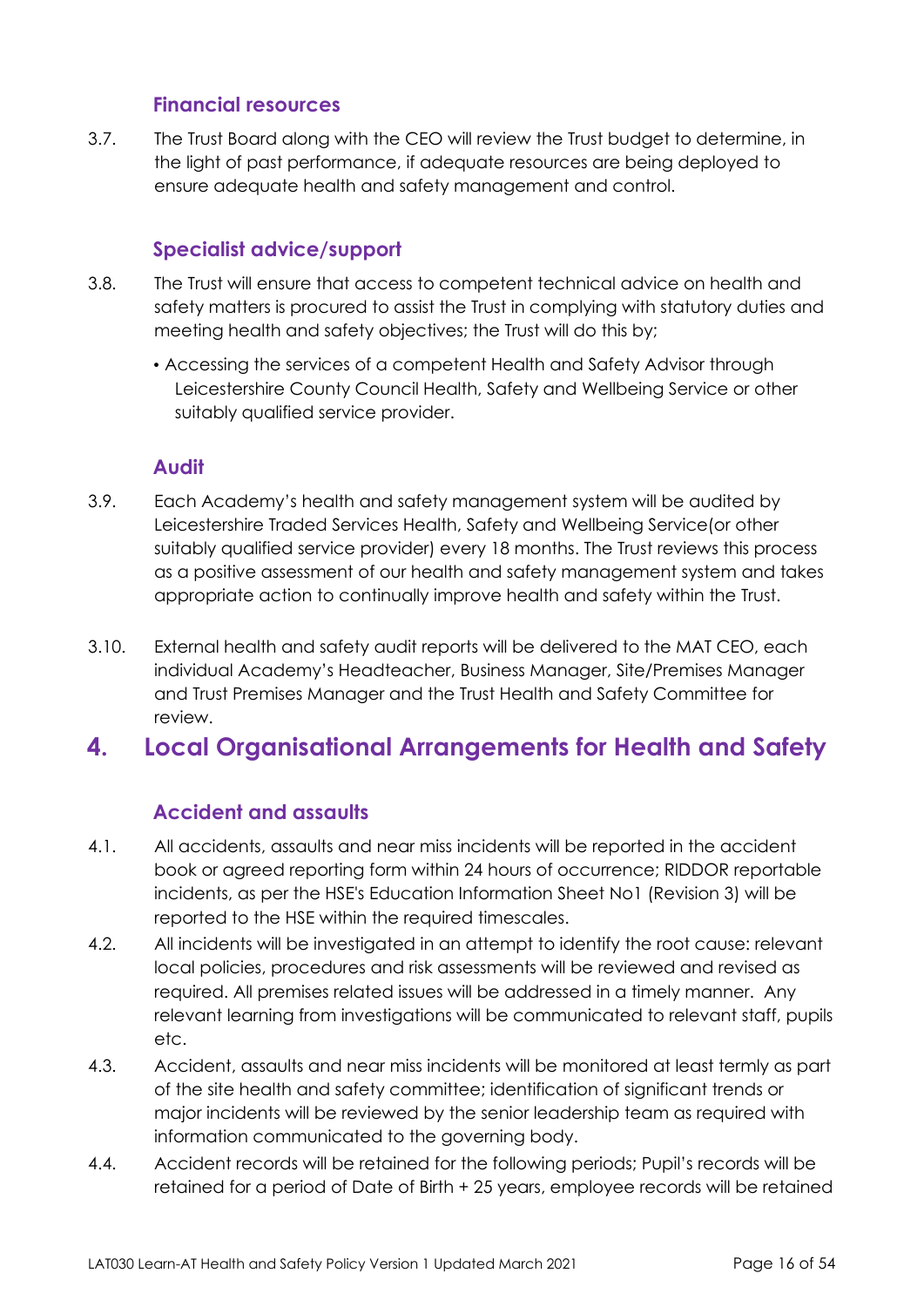from the date of incident + 7 years and forms relating to work related ill health is current year + 10 years or longer (40 years where there has been potential exposure to asbestos; where radiation is the cause retention is last action + 50 years).

### **Contractor management**

- 4.5. The Academy will comply with the Construction Design and Management Regulations 2015, and the HSE guidance document: HSG159 Managing contractors: A guide for employers. The Academy ensures that:
	- roles of client, principal designer, designer, principal contractor, contractor are understood and formally allocated
	- competent contractors are used
	- clear specifications of works are drawn up by a competent person to include phases of the work, duration, separation of building and school site, delivery times and locations, tapping into utilities, site security, fire and emergency coordination, fire escape routes, accident reporting etc.
	- pre-start meetings take place to discuss how works will be managed, responsibilities, codes of conduct and to assess new hazards that may be introduced to the site
	- key contacts are identified
	- regular update meetings take place throughout any works/projects
	- works are visually monitored, and any concerns immediately reported
	- works are signed off and any associated certification and documentation is obtained
	- all staff/ pupils and other users of site remain in a safe environment for the duration of the works.
	- all contractors are given access to the asbestos register
	- all contractors to complete a contractor site induction sheet before work can proceed

### **Control of hazardous substances**

- 4.6. The Academy complies with the HSE's approved code of practice Control of Substances Hazardous to Health (L5) relating to the management and control of hazardous substances on site. The Academy will ensure:
	- an inventory of all hazardous substances on site is kept and updated regularly
	- wherever possible non-hazardous substances are used and if this is not possible the least harmful substance is used
	- a COSHH risk assessment will be completed for all hazardous substances used and shared with relevant staff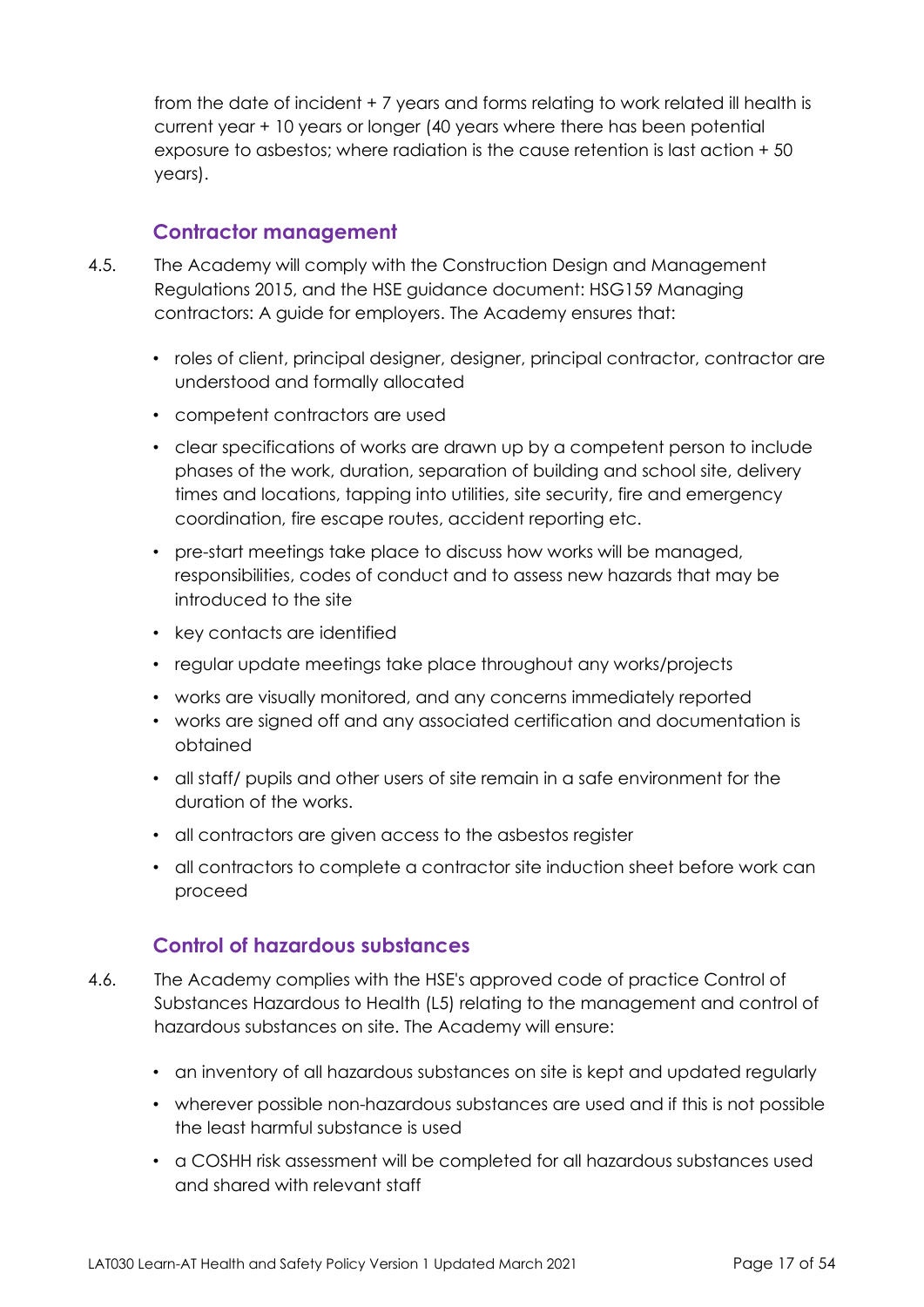- wherever possible exposure to hazardous substances is prevented, where exposure cannot be prevented, a risk assessment will be carried out and controls measures implemented
- where identified as part of the risk assessment, appropriate PPE will be provided to staff
- any requirement for exposure monitoring or health surveillance will be carried out
- sufficient information, instruction and training is given to staff to ensure full understanding of the hazards to health posed by substances in the workplace and the importance of control measures provided
- training records are maintained for those who receive training
- information will also be given to others who may be affected, such as contractors, temporary staff and visitors
- only substances purchased through the school's procurement systems can be used on site
- substances are stored correctly and those that are no longer used are disposed of as per the substance's safety data sheet
- COSHH risk assessments are monitored quarterly and reviewed annually **Dealing with health and safety emergencies - procedures and**

#### **contacts**

- 4.7. As per legal requirements all dangerous occurrences and near miss incidents that are RIDDOR reportable incidents, will be reported to the HSE within the required timescale.
- 4.8. All incidents will be investigated in an attempt to identify the root cause: relevant local policies, procedures and risk assessments will be reviewed and revised as required. All premises related issues will be addressed in a timely manner. Any relevant learning from investigations will be communicated to relevant staff, pupils etc.

For dealing with fatalities, missing pupils, bomb threats and other emergencies that would not be covered by the fire and emergency evacuation plan refer to SLT who will manage and direct as appropriate.

# **Defect reporting**

4.9. The Academy has a defect reporting procedure whereby any damage or defect to the premises, equipment or furnishings is reported. Defective equipment is isolated and labelled as defective to prevent use until replaced or repaired. Where premises defects are identified a dynamic assessment is carried out to decide whether an area should be isolated or cordoned off whilst awaiting repair.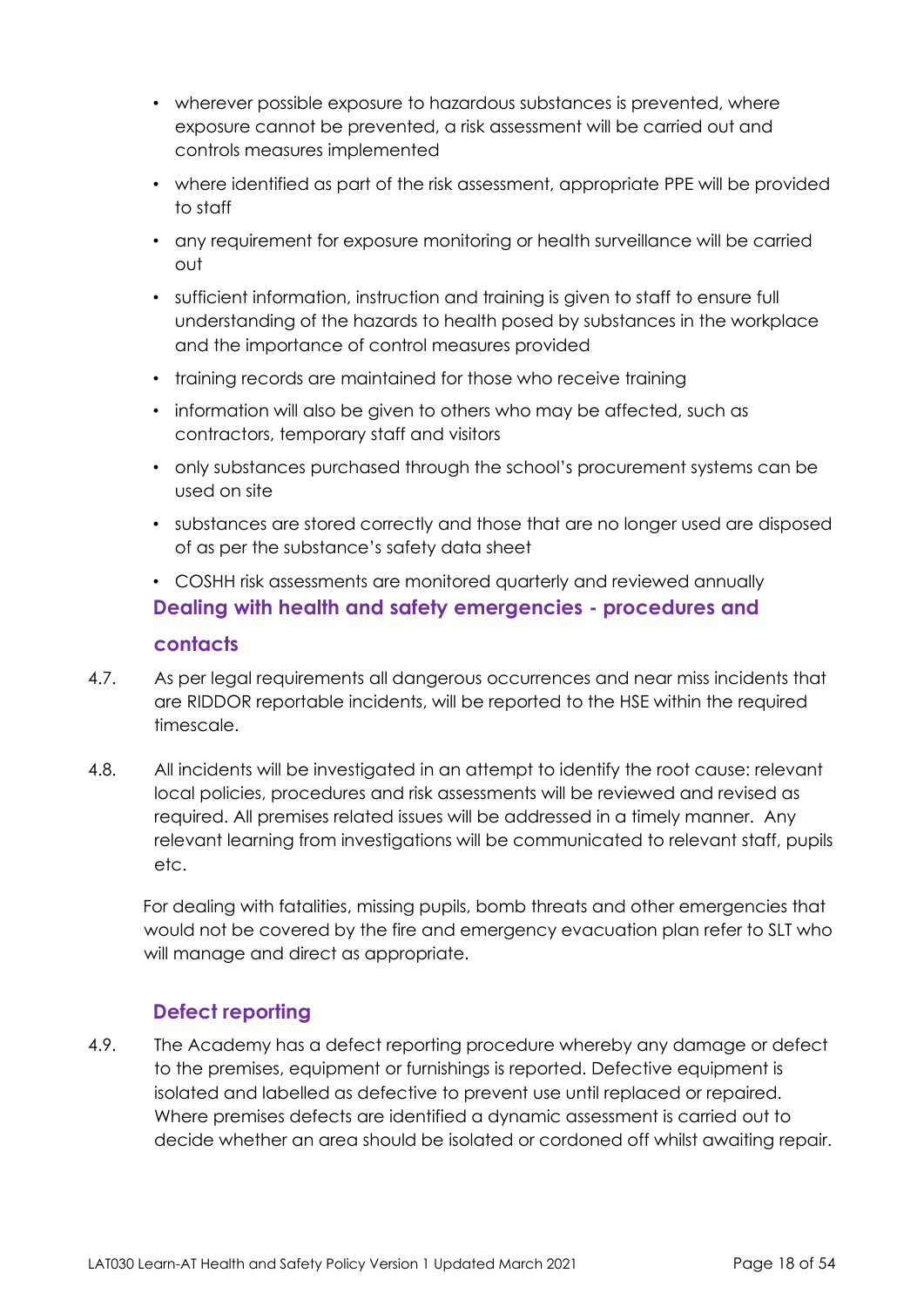# **Display screen equipment (DSE)**

- 4.10. The Academy acknowledges that staff who use DSE should have suitable equipment to undertake the tasks that they are required to carry out, knows how to safely use the equipment and have a DSE assessment which is reviewed at suitable intervals. The Academy ensures that:
	- all static workstations used by staff meet the minimum standards required
	- equipment is maintained in good working condition
	- staff are aware of best practice in using DSE and issued with relevant information
	- staff whose roles require significant use of DSE are prioritised for individual assessment
	- assessments are reviewed at least bi-annually, earlier if there are significant changes to equipment/layout individual health.
	- DSE training and assessment is available via LTS Health Safety and Wellbeing Service buy back. This can be access through the SHINE online system. For access please call 0116 305 5515.<https://go-shine.co.uk/login/index.php>

#### **Driving**

4.11. All staff that drive their own cars for work purposes must have a full UK driving licence, business insurance and maintain their vehicle in a road worthy condition. 6 monthly licence and insurance checks are undertaken and documented. No minibus drivers used. Buses hired externally. Driving License checks for driving during business hours checked and monitored by Office Manager.

# **Electrical systems and equipment**

- 4.12. The Academy maintains and services electrical systems and equipment in line with statutory guidance and best practice. Electrical systems (hard wiring) is periodically inspected every 5 years by a competent contractor and records maintained; any remedial works recommended are acted upon in a timely manner.
- 4.13. Portable electric appliances have a portable appliance test (PAT) carried out, in line with HSE guidance *'Maintaining portable electrical equipment in low risk environments' (INDG236)*, by a competent contractor with records maintained.
- 4.14. Formal termly workplace inspections are undertaken whereby all equipment is visually inspected. Staff are instructed to undertake a visual inspection of equipment prior to use and not to use any equipment that appears damaged or defective. The Academy's defect reporting procedure is followed as required.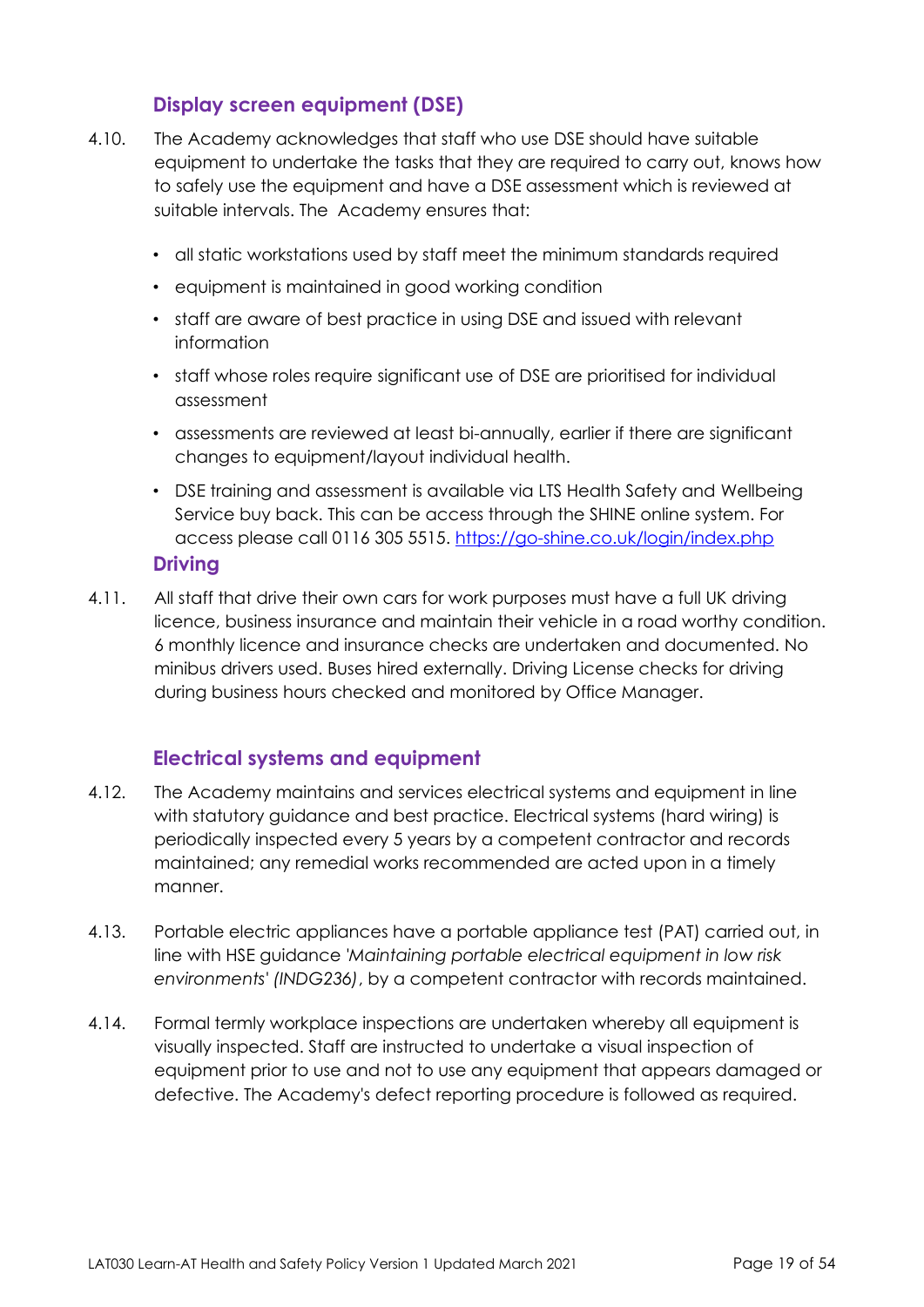# **Fire safety**

- 4.15. The Academy is committed to providing a safe environment for both staff and pupils. The Academy manages the risk of fire by ensuring:
	- a detailed fire and emergency evacuation plan has been developed that clearly details actions to be taken when a fire is identified or suspected, individual responsibilities and arrangements for safe evacuation, this will include the development of a Personal Emergency Evacuation Plan (PEEP) for any person requiring assistance in an evacuation.
	- an annual type 1 and a 5 yearly type 2 fire risk assessment must be in place and reviewed on a regular basis. Actions highlighted in the risk assessments will be completed in order of priority highlighted by the assessors within the assessments.
	- statutory inspections are carried out on all fire related systems and equipment either both by competent contractors and in house by trained staff
	- all staff receive fire awareness training that is regularly updated, and fire marshals receive role specific instruction
	- a fire drill is undertaken at least termly to practice evacuation arrangements and to ensure that the evacuation procedure is carried out successfully and as expected.
	- a fire log book is kept and maintained

# **First-aid and supporting pupils' medical conditions**

- 4.16. Adequate first aid arrangements are assessed, maintained and monitored at the Academy and for all activities that the Academy leads. The Academy ensures that:
	- the number of first aiders and appointed persons meets recommendations and adequate cover is available to cover for annual leave and unexpected absences
	- all first aiders and appointed persons hold a valid certificate of competence, the Academy maintains a register of all qualified staff and will arrange retraining as necessary
	- first aid notices are clearly displayed around the Academy
	- sufficient numbers of suitably stocked first aid boxes are available and checked periodically to ensure they are adequately stocked
	- a suitable area is available for the provision of first aid
	- staff are regularly informed of first aid arrangements within the Academy, through induction, teacher training days and the staff handbook which is issued annually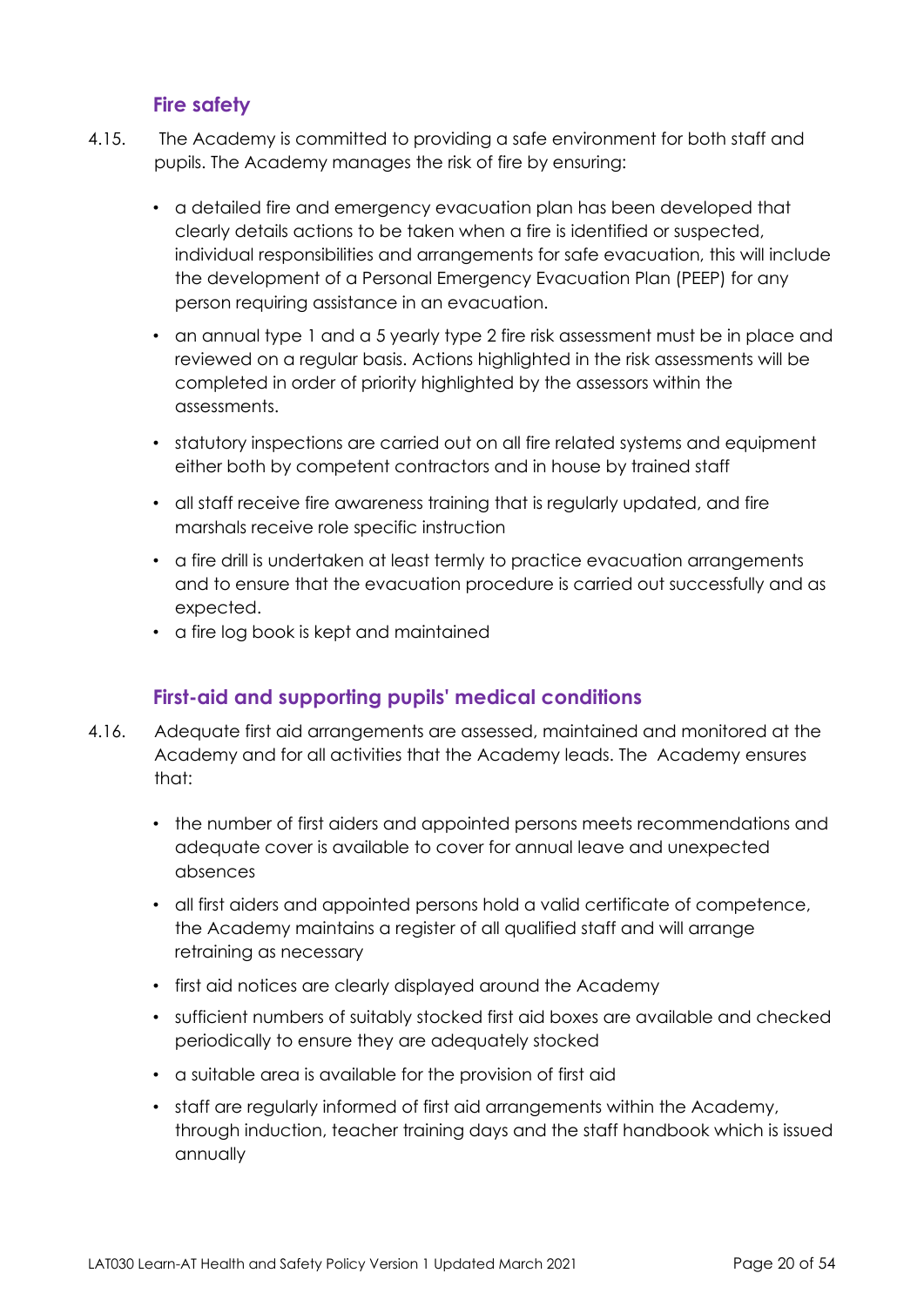- where first aid has been administered this is recorded in the first aid treatment book
- correct reporting procedures are followed including those required under RIDDOR regulations
- individual risk assessments have been carried out which consider first aid provision for lone workers and employees who travel in works vehicles that carry passengers.
- information, instruction and training will be provided to staff on any specific medical conditions of pupils and the procedures to follow in case of an emergency
- children with medical conditions will be cared for in line with the medical conditions policy
- medication shall be kept securely in line with the medical conditions policy

# **Glass & Glazing**

- 4.17. The Academy will comply with the Workplace (Health, Safety and Welfare) Regulations 1992 and the Approved Code of Practice L24 as it relates to glass and glazing
- 4.18. The Academy will survey its glass surfaces in doors, windows and door side panels for the presence of safety glass and where appropriate will make remedial actions to install safety glass or film and have it suitably marked to that effect **Grounds - Safety/Security**

### **Safety**

4.19. The Academy will ensure that there is safe access and egress from the buildings and grounds including balancing the need for security with the need for emergency escape. The Academy will ensure that there is a regime for maintaining the grounds, perimeter demarcation (where owned) and equipment e.g. outdoor play equipment.

### **Security**

The Academy upholds site security through a controlled gate system. The office control entry to the site through an intercom system. This reduces the risk of unknown visitors on site. SLT position themselves on the gates during pupil drop off and collection. Staff are responsible for shutting doors/windows on exit and staff located in the Villa and Tardis have keys to lock doors. External cleaners are responsible for locking and alarming the building at the end of the day.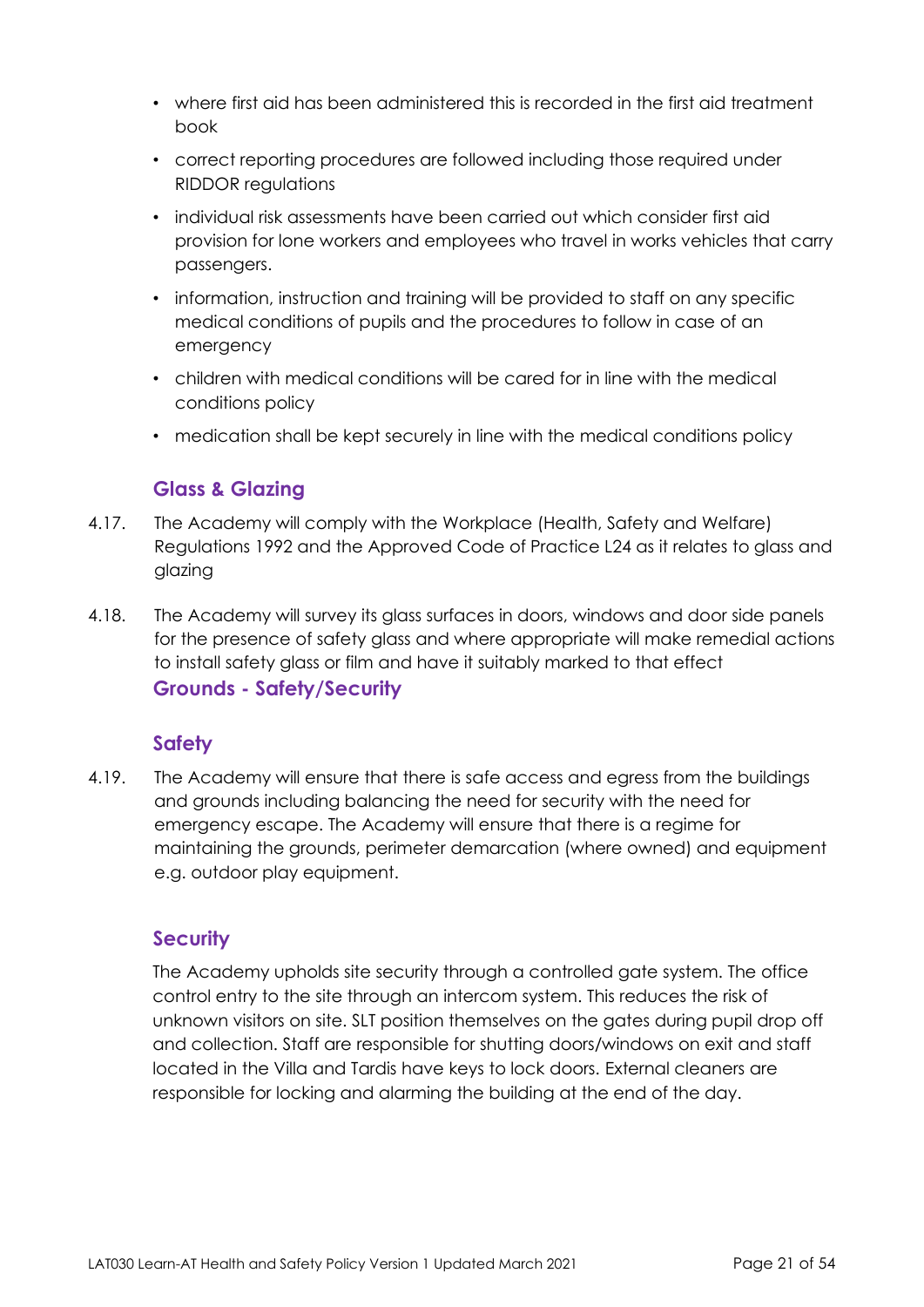### **Housekeeping – storage, cleaning & waste disposal**

- 4.20. The Academy will ensure that there is suitable and sufficient storage including systems for ensuring that items are included on an inventory and checked periodically where necessary for safety.
- 4.21. The Academy will ensure that there are systems in place for cleanliness, to minimise the accumulation of rubbish, for the removal and disposal of controlled waste and for the cleaning of spills/ wet floors to minimise the risk of slips. The Academy will ensure that there are suitable and sufficient external waste bins secured from the risks of arson and tampering.
- 4.22. Where applicable and to accommodate the requirements of environmental legislation the Academy will arrange for suitable disposal/recycling of relevant items e.g. fluorescent lighting and waste electrical appliances.
- **4.23.** Suitable arrangements will be made for the clearing of snow as part of winter preparedness.

### **Jewellery**

• See school prospectus

### **Lone working**

4.24. The Academy will ensure through risk assessment that all staff who work alone are given suitable instruction on lone working procedures including communications, emergency procedures and any restrictions during lone working e.g. work at height.

# **Management of asbestos (applicable if it has been confirmed by a competent person that there is asbestos present on site)**

- 4.25. The Academy complies with the HSE's approved code of practice *'Managing and working with asbestos, Control of Asbestos Regulations 2012, Approved Code of Practice & Guidance (L143)*. The Academy is committed to preventing exposure to asbestos fibres to all persons that enter onto its premises. The Academy has a whole site asbestos 'management survey' (previously known as Type 2 survey) from which a local asbestos management plan (Lamp) has been developed. The Lamp along with the asbestos register will be kept up to date.
- 4.26. A minimum termly visual inspection of all identified asbestos containing materials (ACMs) that are not encapsulated or in restricted access areas are undertaken and documented; where necessary more frequent checks of ACMs will be undertaken. Any concern relating to known or suspected ACMs are addressed as per the procedures detailed in the Academy's Lamp.
- 4.27. Prior to any works that will or has the potential to alter the fabric of the building; a 'refurbishment and demolition survey' (previously known as a Type 3 survey) will be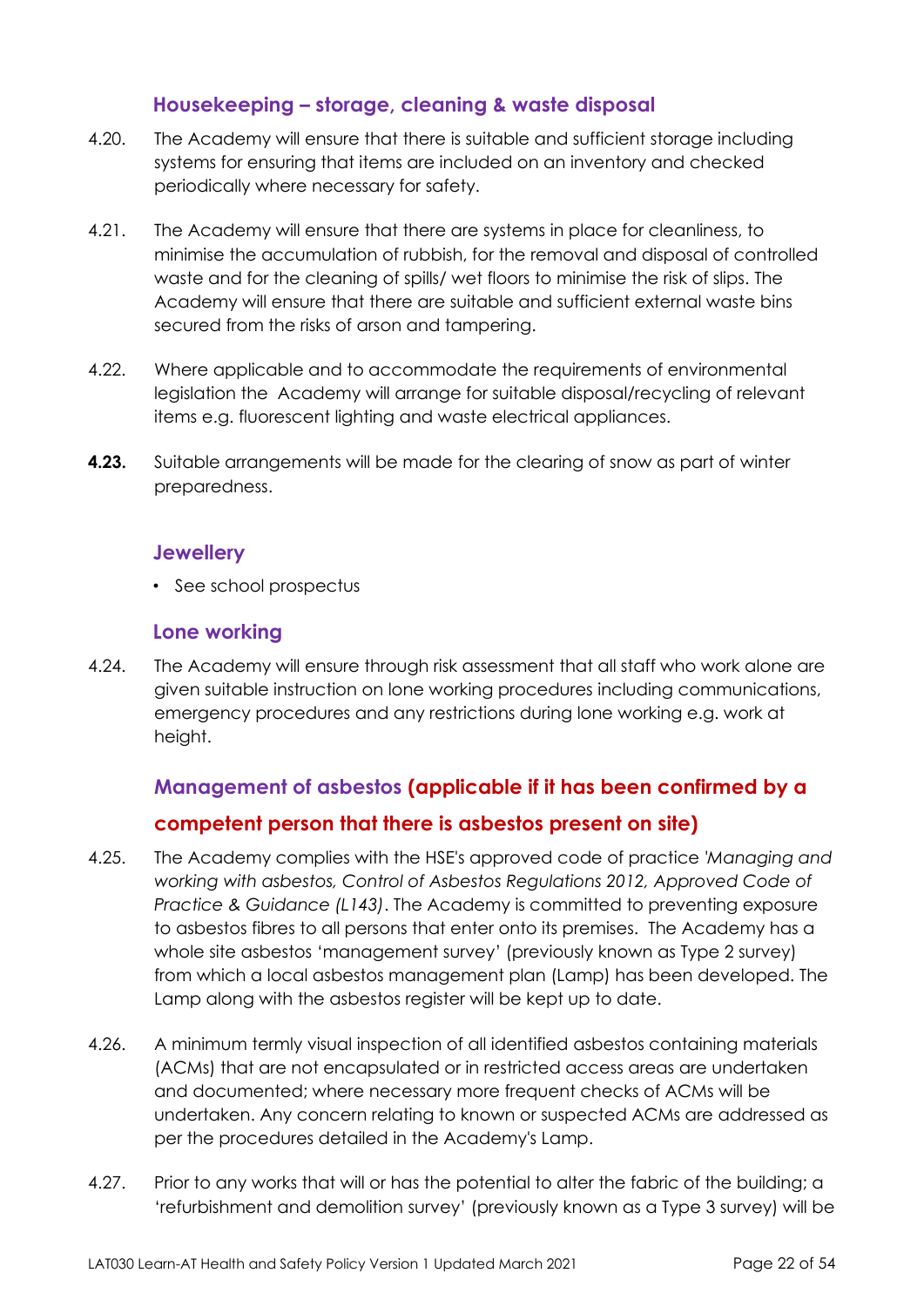procured in order to undertake a comprehensive assessment of the materials being disturbed prior to any works commencing. Where necessary works that are likely to disturb asbestos will be planned so as to avoid disturbance (re-routed) or the asbestos will be removed by competent licensed contractors prior to building works commencing.

4.28. Any changes to the building where asbestos any work on or the removal of asbestos has been carried out will be recorded in the asbestos register and kept with the school's Lamp.

### **Moving and handling**

*4.29.* The Academy complies with the HSE's approved code of practice 'Manual Handling. Manual Handling Operations Regulations 1992 (as amended).

Guidance on Regulations (L23).

- 4.30. Within the Academy there are a variety of moving and handling tasks that may be necessary; this could range from moving files to assisting an individual with mobility issues. The Academy manages the risk associated with moving and handling tasks by ensuring that:
	- moving and handling is avoided whenever possible
	- if it cannot be avoided, moving and handling is properly planned, has a relevant risk assessment, is carried out by competent staff and carried out in a manner which is, so far as is reasonably practicable, safe
	- those undertaking specific moving and handling tasks have received appropriate training and training records are maintained
	- any equipment provided to assist with moving and handling tasks is maintained and serviced in accordance with statutory requirements
	- any defective equipment is taken out of use until repaired or is replaced
	- an individual risk assessment will be completed for all new or expectant mothers and staff with identified medical conditions that may be affected by undertaking moving and handling tasks, these may result in some moving and handling task being restricted
	- any accidents resulting from manual handling operations will be investigated to identify root causes and implement additional controls as required

#### **Noise**

**4.31.** The Academy will make arrangements for the assessment of risk, protection and other control measures where the noise levels reach the action values as detailed within the Control of Noise at Work Regulations 2005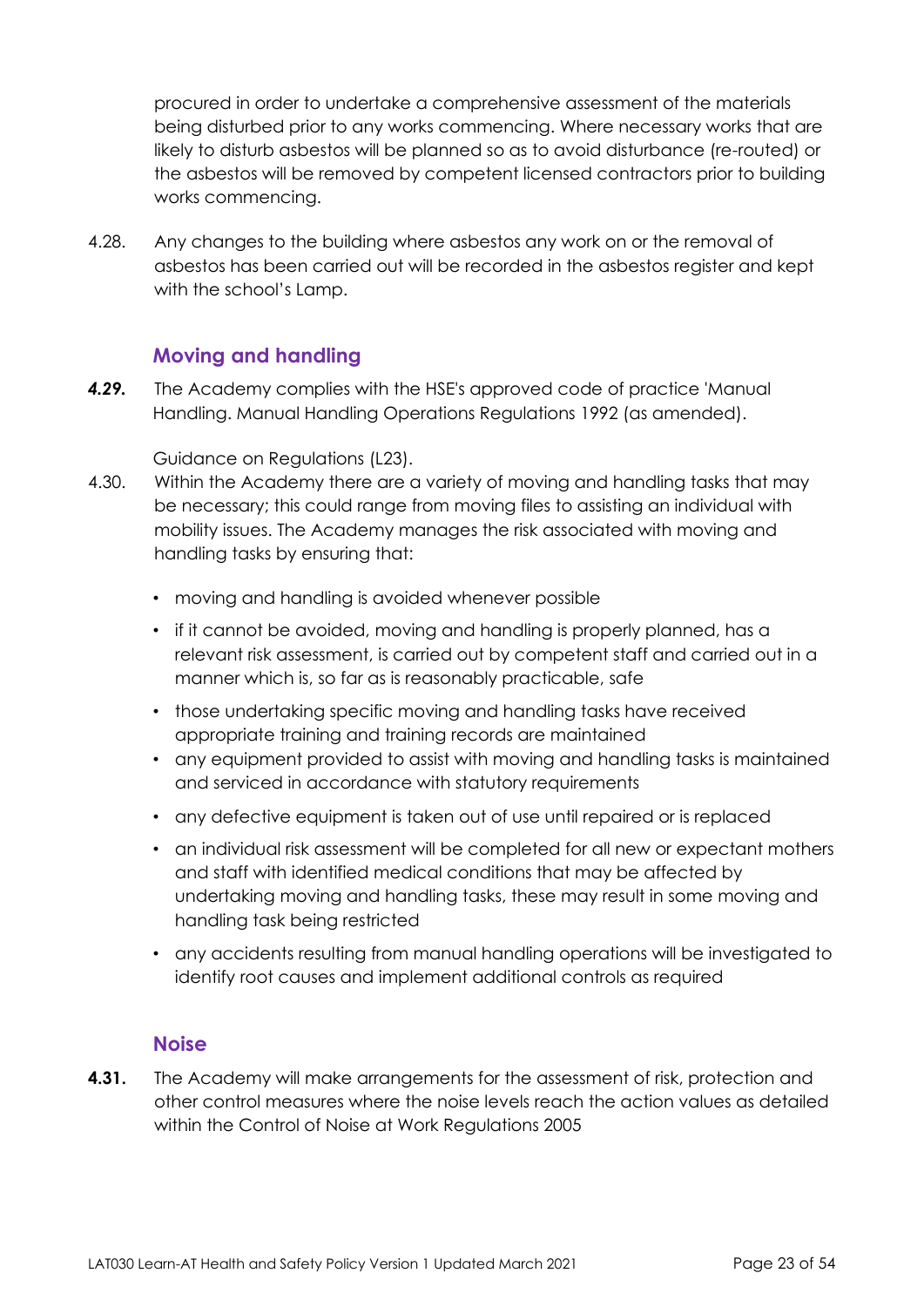### **Occupational health services and work-related stress**

- 4.32. The Academy acknowledges that there are many factors, both work-related and personal, that may contribute to staff being from absent from work through injury and ill health, including stress.
- 4.33. The Academy will follow the principles of the HSE guidance *'Managing the causes of work-related stress' (HSG 218).* The following arrangements are in place to locally manage staff health issues:
	- employees are advised that it is their responsibility to inform their line manager, the Headteacher or another member of the senior leadership team of any ill health issues
	- an appropriate senior member of staff will meet and discuss the ill health issues with the employee and consider what actions could be taken to support the staff member and where appropriate assist in reducing stress levels
	- the member of staff will be offered a referral to an occupational health professional for advice and support, e.g. counselling, etc.
	- the member of staff will be advised that support can also be provided through their trade union
	- a series of regular review meetings will be scheduled to monitor ill health and stress levels where they have been identified
	- if it is identified that there is a high occurrence of staff ill health or stress within the Academy, the /Headteacher will actively seek support to undertake a holistic assessment to identify what the possible root cause may be and implement a plan to improve the situation.

**Off-site visits including school-led adventure activities** 

- 4.34. The Academy has created an Off-Sites visits policy which should be followed by the EVC (Educational Visits Coordinator) and Visit Leaders.
- 4.35. Risk assessments will be created for all off-site visits by trained and delegated visit leaders.
- 4.36. The Academy requests staff to follow the Off-Site visits policy and adopt OEAP National guidance when creating risk assessments for off-site visits. <https://oeapng.info/>
- 4.37. All residential, overseas and adventurous activity visits will be logged on the EVOLVE system. The LTS Health Safety and Wellbeing team duty officer at Leicestershire Traded Services will provide advice via the EVOLVE system. [https://evolve.edufocus.co.uk/evco10/evchome\\_public.asp?domain=Leicestershi](https://evolve.edufocus.co.uk/evco10/evchome_public.asp?domain=LeicestershireCountyCouncil)  [reCountyCouncil](https://evolve.edufocus.co.uk/evco10/evchome_public.asp?domain=LeicestershireCountyCouncil) [T](https://evolve.edufocus.co.uk/evco10/evchome_public.asp?domain=LeicestershireCountyCouncil)his link directs to the EVOLVE website. For login enquiries please contact 0116 305 5515.
- 4.38. Governors will be provided details of all off-site visits.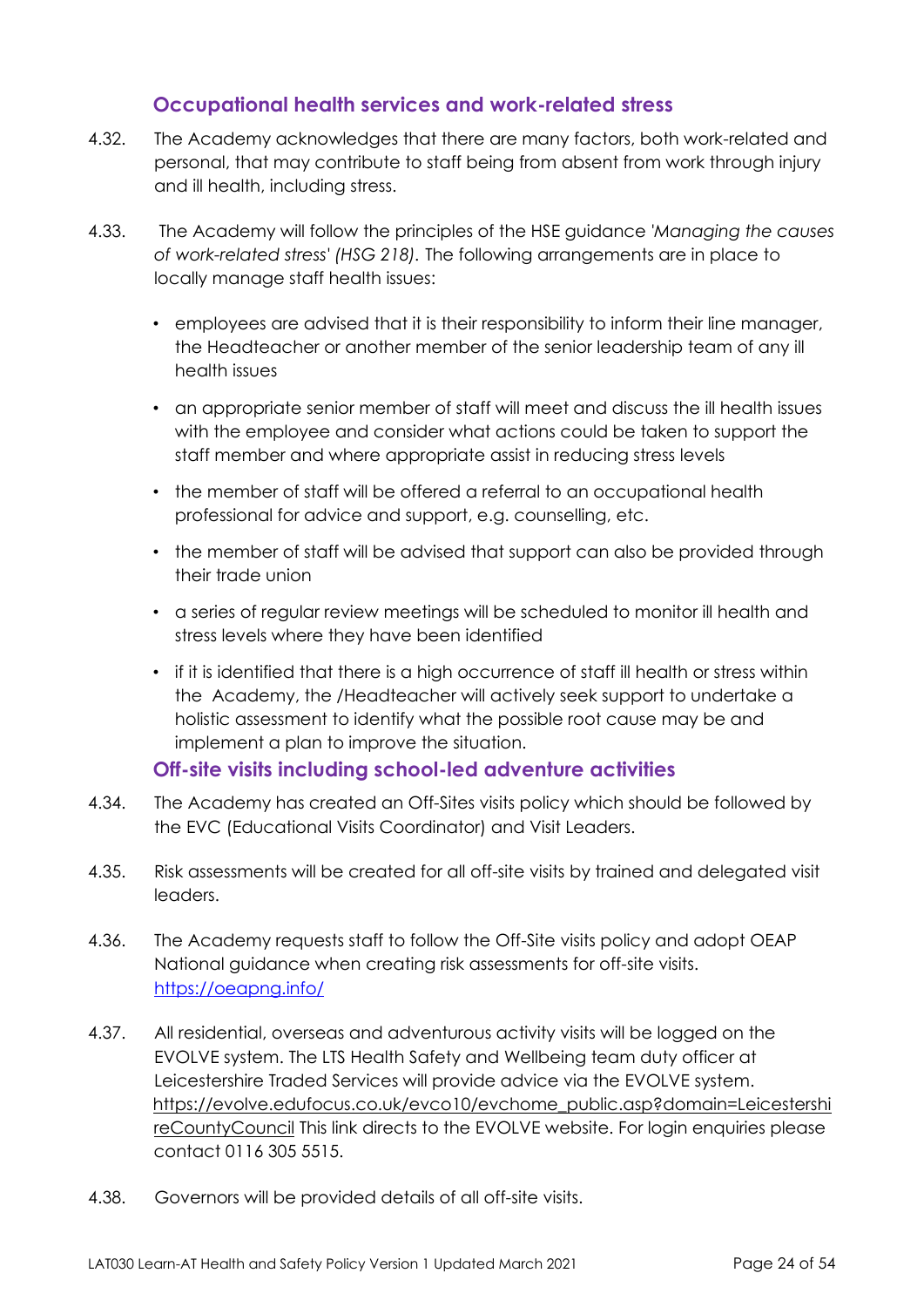- 4.39. Visit Leaders will create risk assessments for visits, the EVC will review the visit forms and risk assessments and the Headteacher will approve the visit.
- 4.40. All approvals for off-site visits will be done by the Headteacher or designated and trained deputy. (insert name of deputy(s) here)

#### **Risk assessment**

- 4.41. Risk assessments are undertaken for tasks/activities where hazards have been identified or where there is a foreseeable risk of injury/ill health.
- 4.42. A system for the development and upkeep of risk assessments will be devised by each Academy in the MAT. This system will be documented and reported to the MAT Trust.
- 4.43. Within the Academy various persons are tasked with the development of risk assessments based on their knowledge, experience and competence (See Appendix 1). Relevant staff will develop the risk assessments prior to consultation with all staff to which they are relevant prior to sign off. Risk assessments are accessible to staff at all times electronically via Teams (RHF H&S Channel)
- 4.44. New and expectant mothers risk assessments will be conducted in line with HSE Guidance.
- 4.45. Young person's risk assessments will be carried out for staff working on site falling within this age range, as applicable. **Smoking**
- 4.46. The Academy complies with UK law on smoking in both indoor and external spaces. The Academy has a no smoking policy which extends to the limits of the curtilage of the site. The policy extends to the used of substitute inhalers and all types of vaping devices including e-cigarettes. The Academy has signage on site and will ensure that persons seen smoking onsite are instructed not to do so.

### **Statutory Inspections**

4.47. The Academy ensures that statutory inspections are undertaken at required intervals for all plant and equipment required. A table detailing required inspections, date of last inspection, date of next inspection and who is undertaking the inspection has been developed which is implemented by the Site Manager / Premises Officer and monitored by the health and safety committee.

### **Preventing workplace harassment and violence**

4.48. The Academy is committed to providing a safe and secure working and educational environment for staff, pupils and any other persons on its site. Where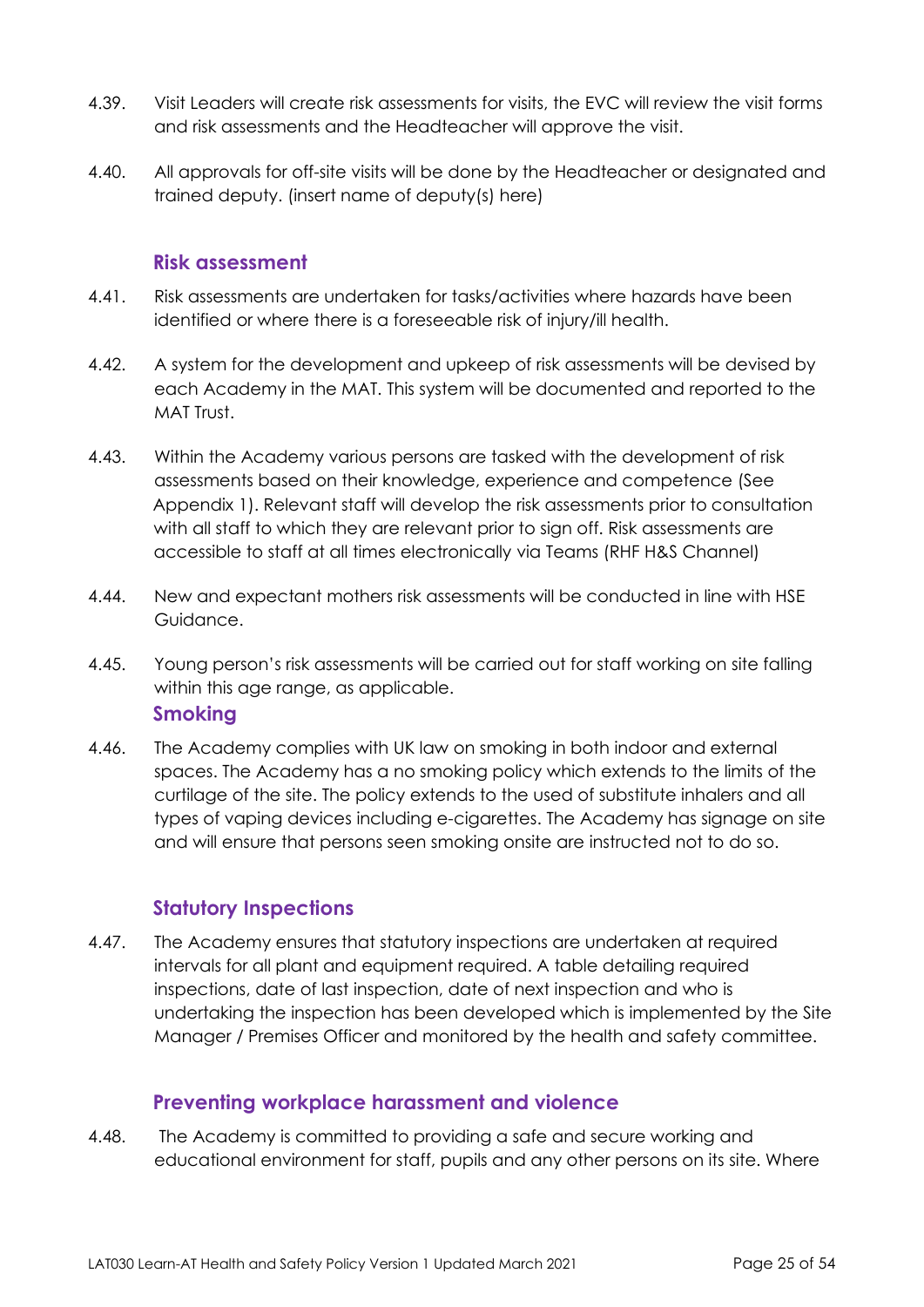applicable, in addition to the control measures identified in the site specific lone working risk assessment, the following procedures are in place:

- 4.49. Staff are advised to:
	- avoid confrontation if possible
	- withdraw from a situation or escalating situation
	- arrange seating so that a clear escape route from the room to a place of safety is available. Sit near the door, or use a room with two doors
	- contact emergency services, as appropriate.
	- inform the Headteacher or a member of the senior management team if confrontation has taken place
- 4.50. The Academy will:
	- ensure the Headteacher or member of the senior leadership team to attend the site of an incident on being informed of an incident, if considered necessary
	- have in place procedures for the reporting of incidents
	- offer counselling/ support through Occupational Health
	- debrief individuals following any incident
	- provide training on how to manage conflict and aggression as required
	- review the appropriate risk assessments following any incident.

#### **Vehicles on Site**

• *Vehicle access during the school day is managed through the gated entry system by the Office. Vehicles speed on site is limited to 5mph* 

### **Water hygiene management**

- 4.51. The Academy will comply with the HSE approved code of practice *'Legionnaires' disease - The control of legionella bacteria in water systems' (L8).*
- 4.52. The Academy will:
	- employ an external person with relevant knowledge and competence to obtain initial advice on any necessary actions.
	- employ a competent external contractor to provide a suitable survey/risk assessment periodically as below:
	- changes to the water system or its use
	- changes to the use of the building in which the water system is installed
	- the availability of new information about risks or control measures
	- the results of checks indicating that control measures are no longer effective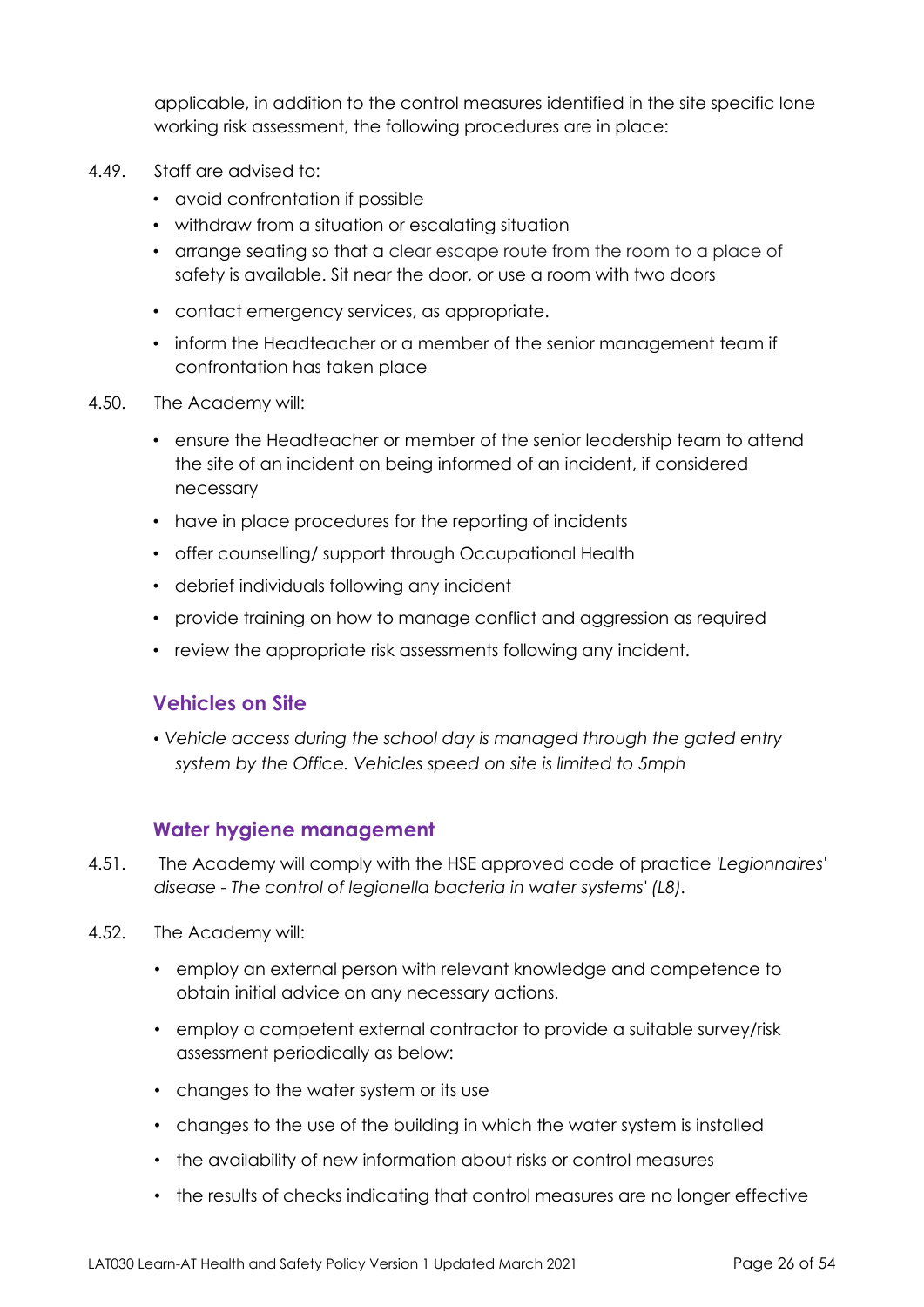- changes to key personnel
- a case of legionnaires' disease/legionellosis associated with the system
- If none of the above situations apply a new water hygiene survey/risk assessment will be conducted by a competent contractor every (2) years.
- Address any remedial actions identified by the survey including dead leg removal or drain down in order of priority determined by the survey/risk assessment.
- employ a competent external contractor to undertake water sampling and routine cleaning, maintenance and disinfection of water systems and thermostatic mixing valves (TMV's) as applicable. TMV's will be serviced in accordance with the manufacturer's instructions or as advised by a competent contractor.
- ensure regular flushing of little used outlets is completed by a competent individual on a weekly basis.
- employ a competent person to undertake monthly monitoring of water systems including temperature readings.

# **Working at height**

- 4.53. The Academy will follow the principles of the HSE guidance *'The Work at Height Regulations 2005 (as amended) A brief guide' (INDG401).* The Academy will use a variety of access equipment for working at height tasks including ladders, step ladders and kick stools. The Academy ensures that:
	- work at height is avoided whenever possible
	- if it cannot be avoided, work at height is properly planned, has a relevant risk assessment, is carried out by competent staff and carried out in a manner which is, so far as is reasonably practicable, safe
	- those undertaking work at height have received appropriate training and training records are maintained
	- all access equipment (ladders, step ladders, tower scaffolds etc.) is identifiable and inspected as required
	- any equipment provided to assist with working at height tasks is maintained and serviced in accordance with statutory requirements
	- any defective equipment is taken out of use until repaired or is replaced
	- an individual risk assessment will be completed for all new or expectant mothers and staff with identified medical conditions that may be affected by undertaking working at height tasks, these may result in some working at height tasks being restricted
	- any accidents resulting from working at height will be investigated to identify root causes and implement additional controls as required.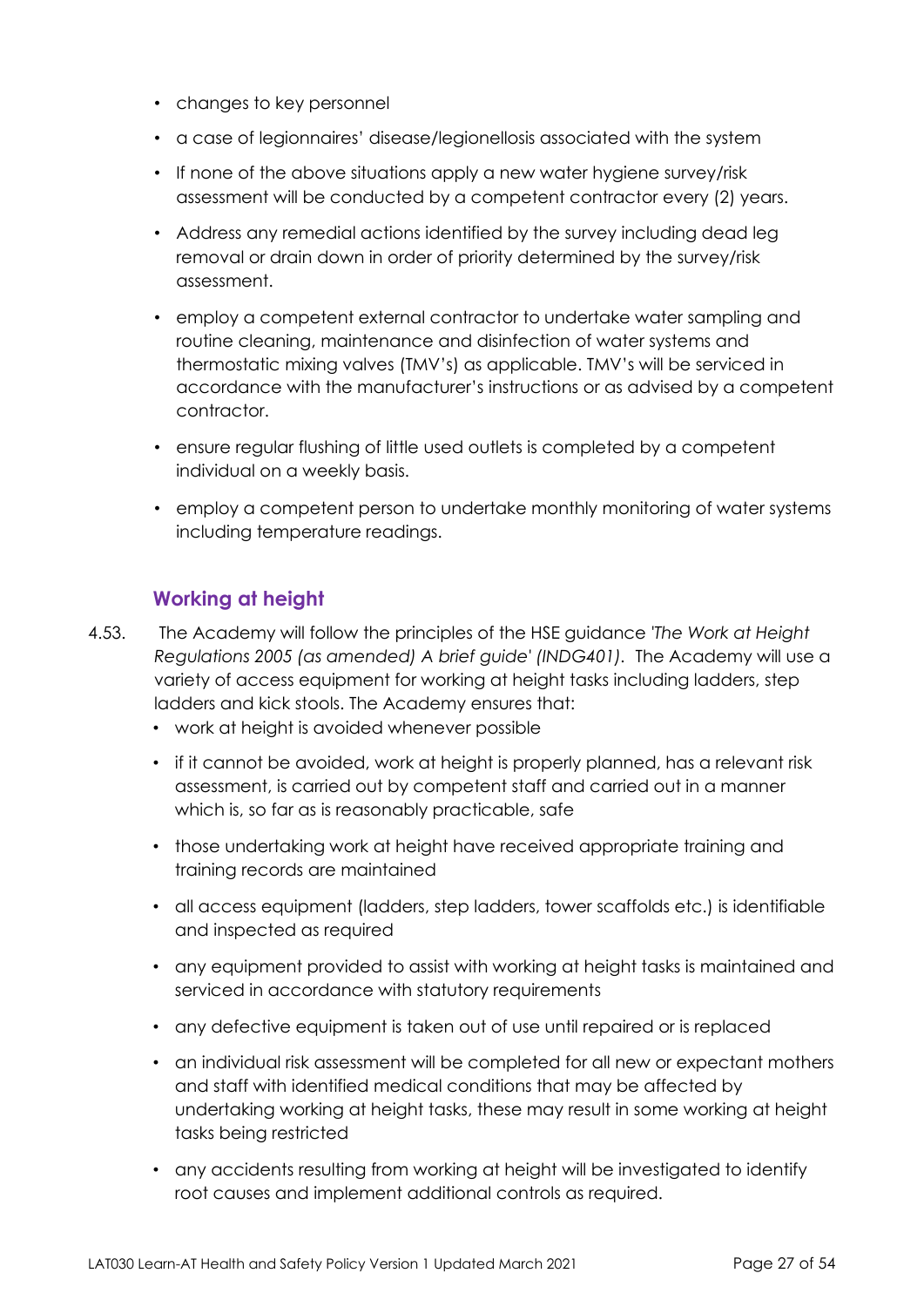### **Workplace inspections**

4.54. The Academy recognises the importance of undertaking regular formal workplace inspections to ensure that the premises remain a safe working and educational environment for staff and pupils. A formal termly workplace inspection is undertaken with findings documented and any actions allocated with remedial actions. The termly inspection findings are reviewed with actions monitored for close out at the health and safety committee. It is recognised that termly inspections alone will not keep premises safe and there is an expectation that staff will report any defects/damage to premises and equipment as per the Academy's defect reporting procedure.

### **Monitoring and review**

- 4.55. This Health and Safety Policy together with the associated procedures and health and safety performance, will be reviewed by the Local Governing Body and the Headteacher on a regular basis (every two years as a minimum), or as required.
- 4.56. In order to substantiate that health and safety standards are actually being achieved, the Academy will measure performance against pre-determined plans and objectives. Any areas where the standards are not being met will require remedial action.
- 4.57. The Academy will use different types of systems to measure health and safety performance.

### **Active monitoring systems**

- Spot checks and termly site inspections will be undertaken.
- Documents relating to the promotion of the health and safety culture will be regularly examined and reviewed.
- Appropriate statutory inspections on premises, plant and equipment will be undertaken.
- Where necessary, health surveillance and environmental monitoring systems will be implemented to check the effectiveness of health control methods and to detect early signs of harm to health.

### **Reactive monitoring systems**

• Identifying where health and safety standards are not being met, by monitoring for failures in the systems - such as accidents, cases of ill health (work-related sickness), damage to property, etc…

### **Reporting and response systems**

• Ensuring that monitoring information is received, having regard to situations which create an immediate risk to health or safety, as well as longer-term trends and ensuring remedial action is taken.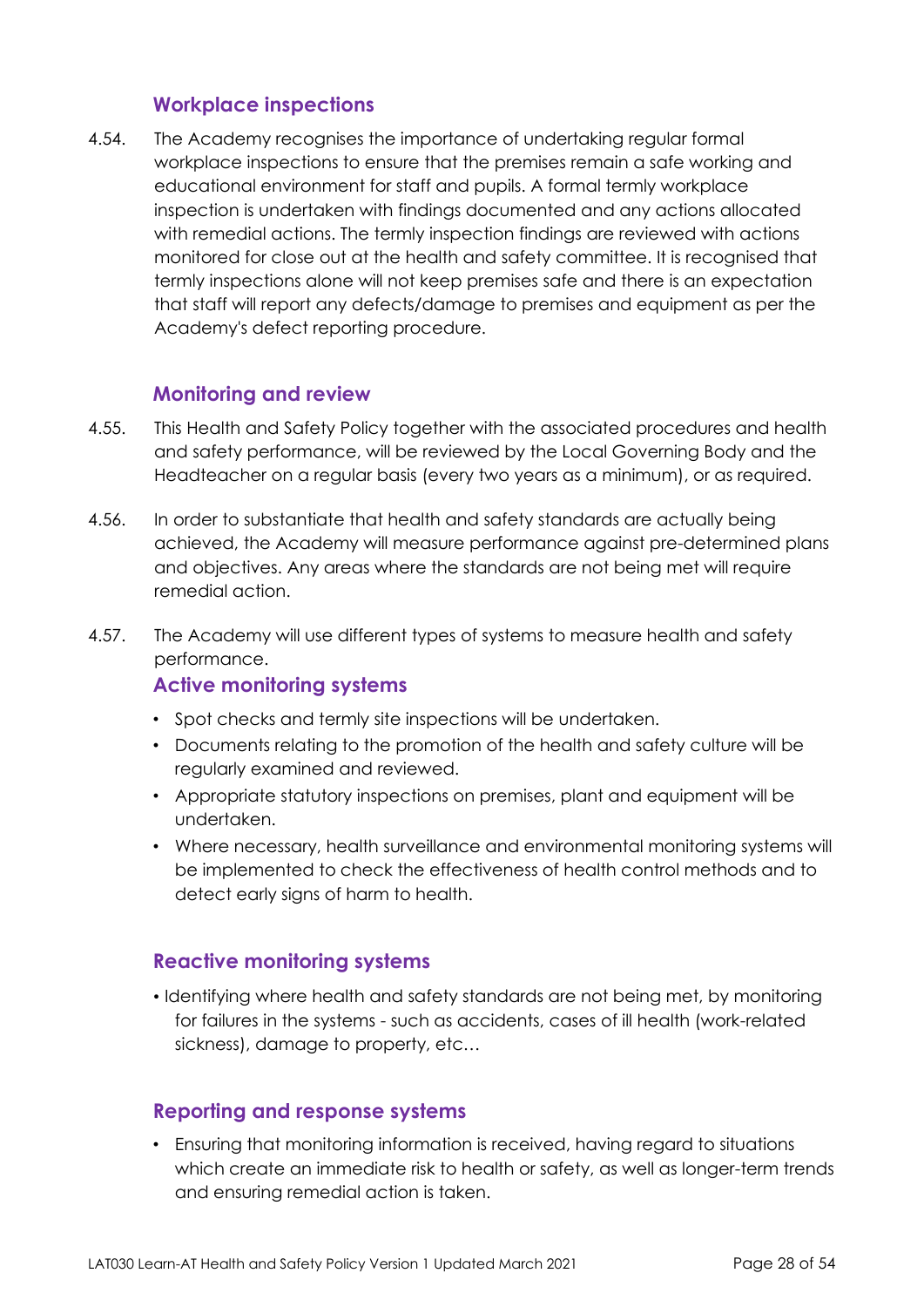• Trust and Local Governing Body health and safety committees, CEO and Academy Senior Leadership team will all receive and consider reports on health and safety performance.

### **Investigation systems**

- Investigations will be implemented for incidents proportionate to the severity of the incident. The investigation will incorporate systems to identify both the immediate and the underlying causes of events.
- Analysing data to identify common features or trends and initiate improvements.
- Where cases of occupational ill-health are to be investigated.
- Where complaints relating to occupational health and safety are to be recorded and investigated.
- Where accidents/incidents and assaults with the potential to cause injury, illhealth or loss are to be reported, recorded and appropriately investigated. **Third Party Monitoring/ Inspection**
- 4.58. The Academy will be subject to third party inspection and monitoring, as part of Ofsted requirements. Actions arising from third party audit/inspection will be incorporated within the Academy action plan with appropriate target dates for completion

# **Business Continuity**

- 4.59. The Academy will create a business continuity plan, this plan will be used during events which have the potential to cause major disruption to our services. Although such events are rare, it is important that we have in place plans to help us manage and recover from these situations as they arise.
- 4.60. In the event of a major emergency or disruption, co-ordination and implementation of the business continuity plan is the responsibility of the (Senior Leadership Team, Business Manager & Headteacher & a Local Governor. This group will form the SEMT (Senior Emergency Management Team) in the event of a major emergency or major disruption.
- 4.61. A copy of the Academy business continuity plan will be distributed to all members of the SEMT and they will ensure that pre-planning is carried out
- 4.62. In the unlikely event of major disruption or disaster the SEMT will arrange to meet at the Trust central office in Lubenham or other Trust school to co-ordinate and implement the business continuity plan.
- 4.63. The Academy business continuity plan will be reviewed annually, when there is a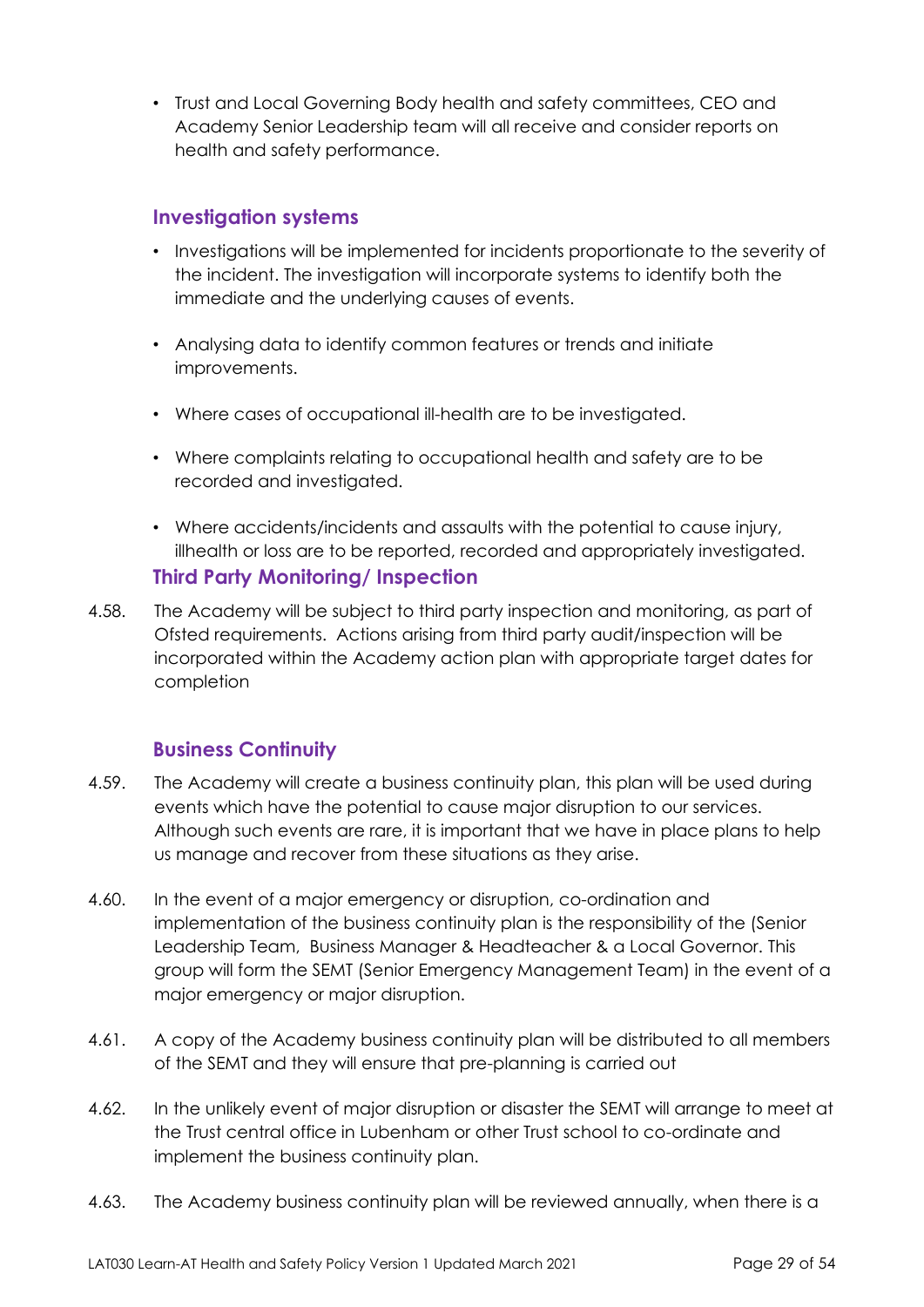change in staff, when there is a change in arrangements, following an incident, when there is a significant change to the premises. These reviews will be conducted by the Headteacher, Senior Leadership Team & Business Manager

## **Retaining and Maintaining Documentation**

- 4.64. The Academy will store all health and safety related documentation in the main office.
- 4.65. Health and safety related documentation will be backed up/scanned in and stored within the Academies computer system for future reference.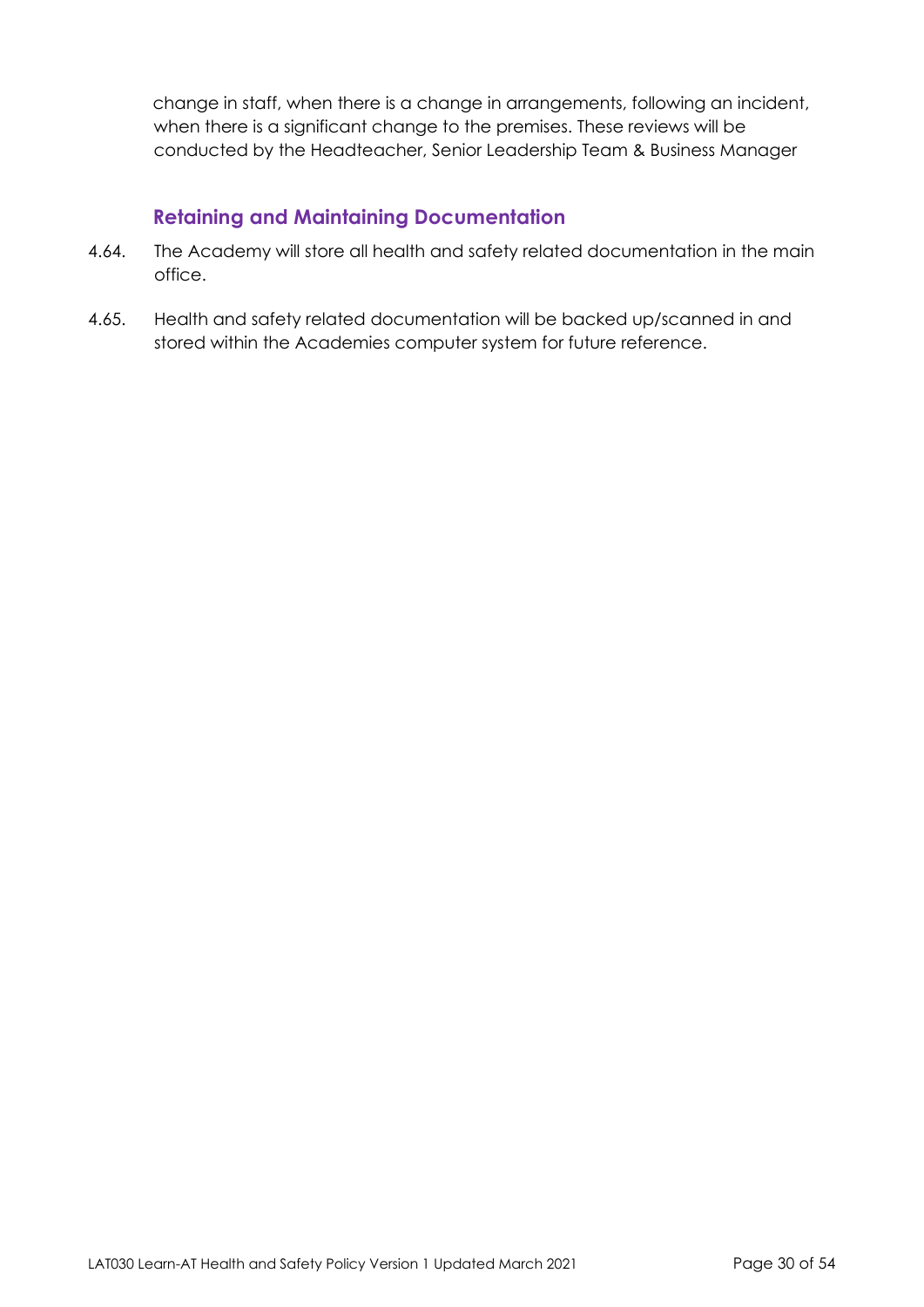# **5. Appendix 1: Table of Delegation of Specific Duties**

**Please insert the relevant job role(s) next to each responsibility. Please note the frequencies of some responsibilities may need to be changed when making this document specific to your school. Some responsibilities may not be applicable to your school, therefore may need to be removed** 

<span id="page-30-0"></span>

| <b>Responsibility</b>                                | <b>Frequency</b>                               | Delegated to Job<br>Role | Signed          |
|------------------------------------------------------|------------------------------------------------|--------------------------|-----------------|
| Reviewing Health and Safety Policy                   | Annually                                       | <b>Business Manager</b>  | R Hawthorne     |
| Digitally Backing up Compliance and Safety Documents | When Created or<br>Received                    |                          |                 |
| Allocating Budget for Health and Safety              | Annually                                       | <b>Business Manager</b>  | R Hawthorne     |
| Display Energy Certificate Renewal                   | As Instructed on<br><b>Current Certificate</b> | Office Manager           | K Loizou        |
| Organising Type 2 Fire Risk Assessment               | Every 5 Years                                  | Office Manager           | K Loizou        |
| Conducting and reviewing Type 1 Fire Risk Assessment | Annually                                       | <b>Business Manager</b>  | R Hawthorne     |
| Internal Checking of the Fire Alarm Panel            | Daily                                          | <b>Premises Officer</b>  | <b>B</b> Combey |
| Internal Fire Evacuation Drill Organisation          | Termly                                         | Office Manager           | K Loizou        |
| <b>Internal Manual Call Point Checks</b>             | Weekly on Rotation                             | <b>Premises Officer</b>  | <b>B</b> Combey |
| Internal Emergency Lighting Checks                   | Monthly                                        | <b>Premises Officer</b>  | <b>B</b> Combey |
| Internal Extinguisher Checks                         | Monthly                                        | Administration Assistant | S Todd          |

LAT030 Learn-AT Health and Safety Policy Version 1 Updated March 2021 Page 31 of 54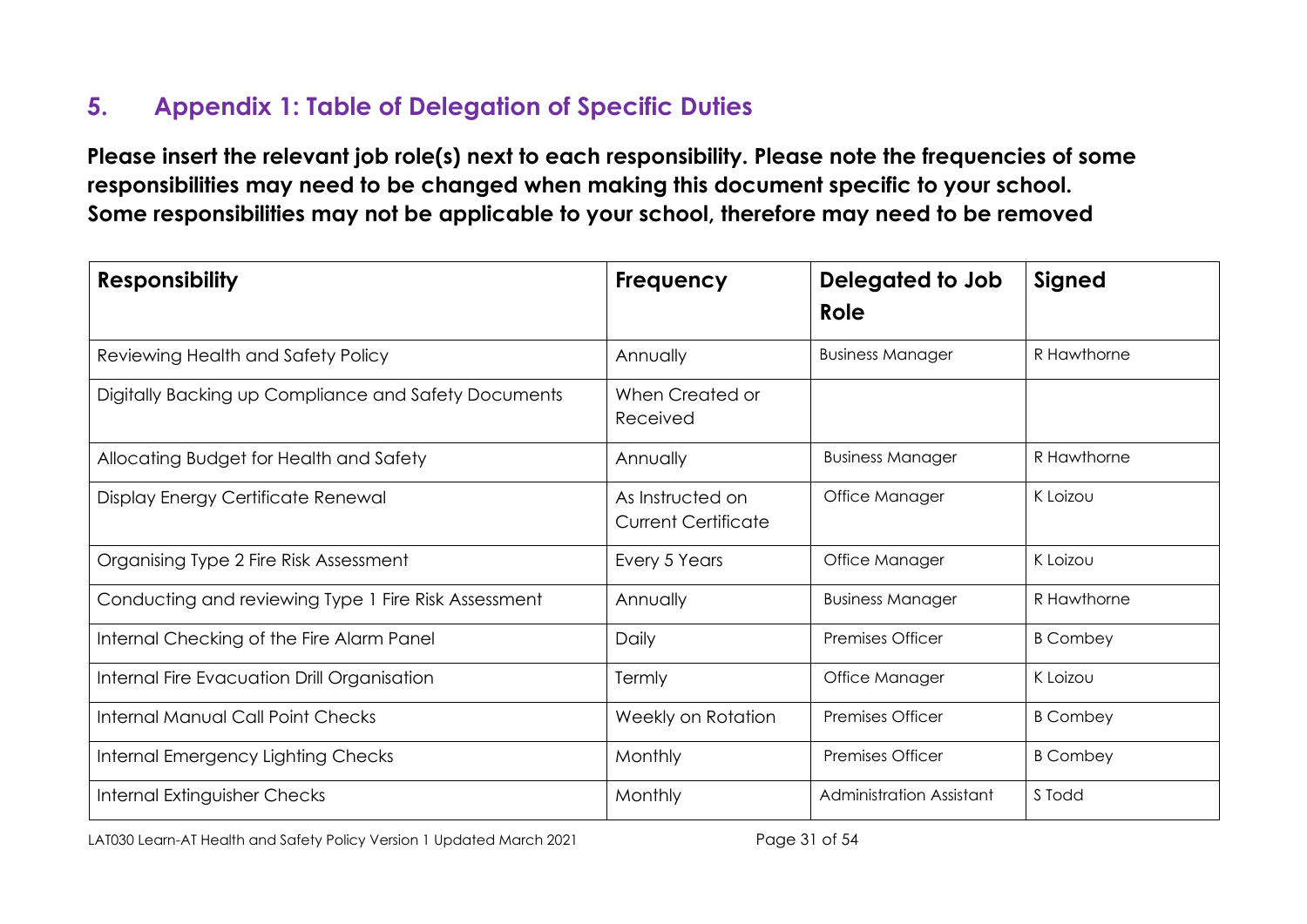| <b>Responsibility</b>                                                       | Frequency                                               | Delegated to Job<br>Role                 | Signed          |
|-----------------------------------------------------------------------------|---------------------------------------------------------|------------------------------------------|-----------------|
| Internal Sprinkler System Checks                                            | Weekly                                                  | n/a                                      | n/a             |
| <b>Internal Fire Door Checks</b>                                            | Monthly                                                 | <b>Premises Officer</b>                  | <b>B</b> Combey |
| Organising Service of The Fire Alarm System                                 | Six Monthly                                             | Office Manager                           | K Loizou        |
| Organising Service of Fire Extinguishers                                    | Annually                                                | <b>Trust Business Manager</b>            | R Hawthorne     |
| Organising Service and Maintenance to the Sprinkler System                  | Manufacturer<br>Stipulated (Please<br>Insert Frequency) | n/a                                      | n/a             |
| Organising Service and Maintenance of Emergency Lighting                    | Annually                                                | Office Manager                           | K Loizou        |
| Organising Service and Maintenance of Air Conditioning<br>Units             | 6 Monthly                                               | Office Manager                           | K Loizou        |
| Organising Service and Maintenance of Air Handling Units                    | Annually                                                | n/a                                      | n/a             |
| Reviewing the Emergency Evacuation Plan                                     | Annually                                                | <b>Business Manager</b>                  | R Hawthorne     |
| Creating and Reviewing PEEP (Personal Emergency<br><b>Evacuation Plans)</b> | When Necessary                                          | Office Manager<br>(supported by LSA 1:1) | K Loizou        |
| Creating and Reviewing the Winter Gritting Plan                             | Annually                                                | Office Manager                           | K Loizou        |
| Winter Gritting Pavements and Carparks                                      | <b>Consult Weather</b><br>Forecast                      | Premises Officer /<br>Countrywide        | <b>B</b> Combey |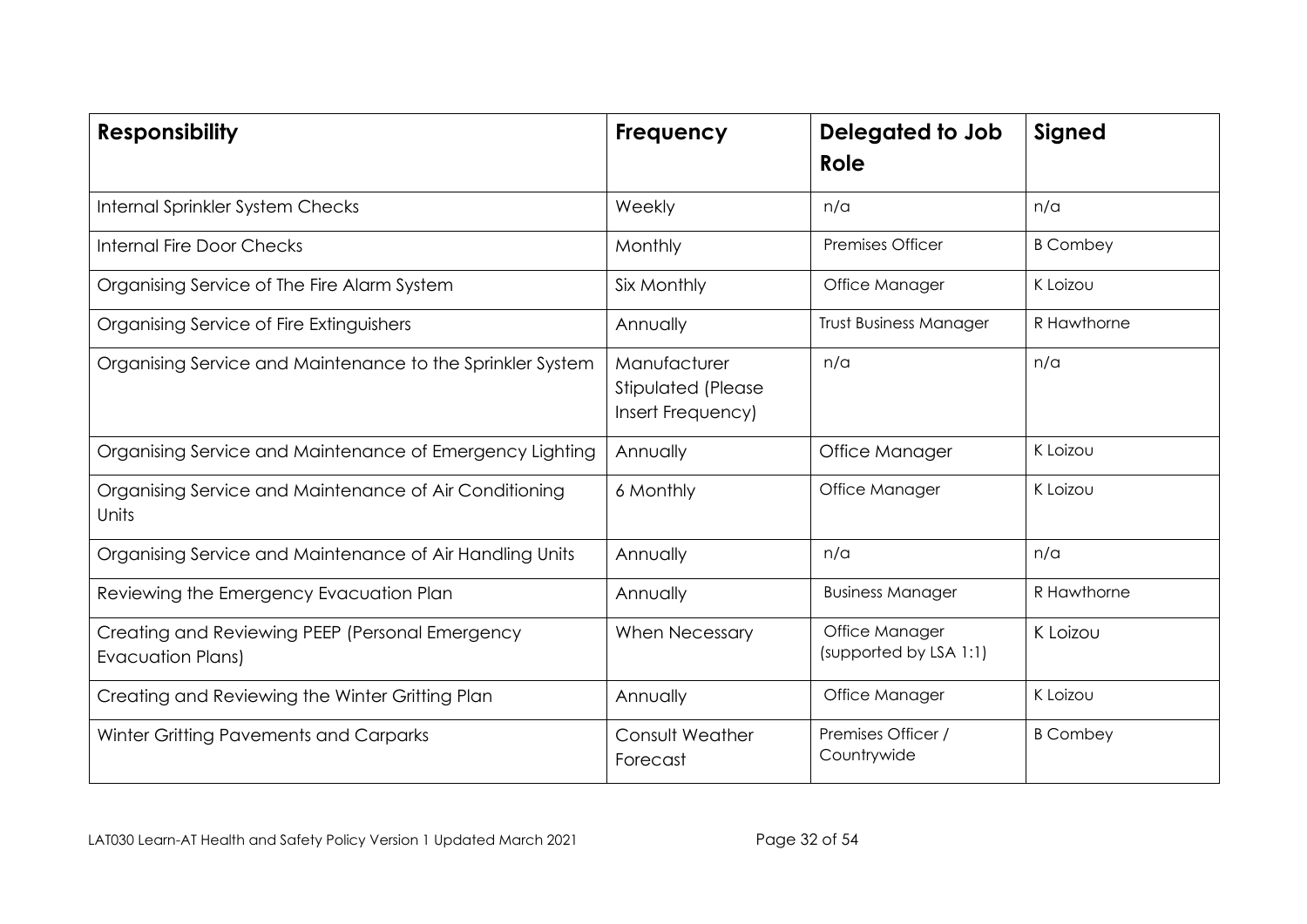| Reviewing the Business Continuity Plan and Emergency<br><b>Procedures</b> | Annually | <b>Business Manager</b> | R Hawthorne |
|---------------------------------------------------------------------------|----------|-------------------------|-------------|
| Reviewing the LAMP (Local Asbestos Management Plan)                       | Annually | <b>Business Manager</b> | R Hawthorne |
| Organising Asbestos Management Surveys                                    | 5 Yearly | Office Manager          | K Loizou    |

| <b>Responsibility</b>                                 | Frequency                                               | Delegated to Job<br>Role               | Signed          |
|-------------------------------------------------------|---------------------------------------------------------|----------------------------------------|-----------------|
| Monitoring the Condition of Asbestos on the Premises  | Termly                                                  | <b>Premises Officer</b>                | <b>B</b> Combey |
| Organising Water Hygiene Surveys                      | (2) Yearly                                              | Office Manager                         | K Loizou        |
| Flushing of Little Used Outlets                       | Weekly                                                  | Premises Officer                       | <b>B</b> Combey |
| Organising Service of TMV                             | Manufacturer<br>Stipulated (Please<br>Insert Frequency) | Office Manager                         | K Loizou        |
| Organising Water Tank Cleans                          | When Necessary                                          | n/a                                    | n/a             |
| Water Temperature Monitoring                          | Monthly                                                 | <b>GES Water Hygiene</b><br>Contractor | <b>GES</b>      |
| Signing Off Water Temperature Monitoring              | Monthly                                                 | <b>Business Manager</b>                | R Hawthorne     |
| Organising Water Heater Service and Maintenance       | Annually                                                | Office Manager                         | K Loizou        |
| Organising Water Tank Inspections                     | Annually                                                | n/a                                    | n/a             |
| Organising Electrical Installations Condition Reports | 5 Yearly                                                | Office Manager                         | K Loizou        |
| Organising PAT (Portable Appliance Testing)           | Annually                                                | Office Manager                         | K Loizou        |

LAT030 Learn-AT Health and Safety Policy Version 1 Updated March 2021 Page 33 of 54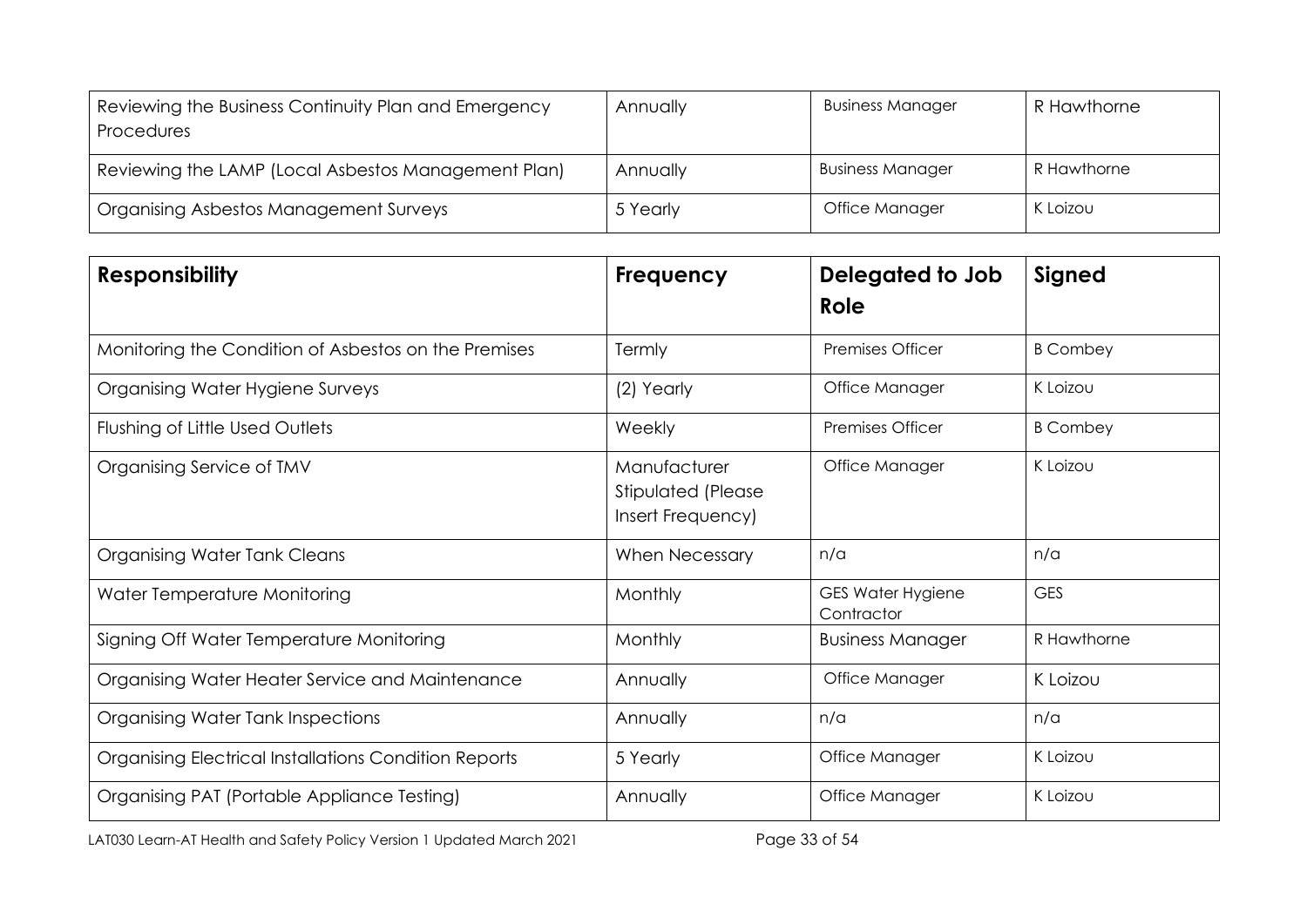| Organising Service of Stage Lighting                                                         | Annually | Office Manager                                       | K Loizou              |
|----------------------------------------------------------------------------------------------|----------|------------------------------------------------------|-----------------------|
| Organising Servicing of Gas Boilers                                                          | Annually | Office Manager                                       | K Loizou              |
| Organising Gas Risk Assessment                                                               | Annually | <b>Business Manager</b>                              | R Hawthorne           |
| Conducting Workplace Inspections                                                             | Weekly   | Office Manager                                       | K Loizou              |
| Conducting Workplace Inspections (Governor or MAT<br>ELT/SLT Member and Academy Headteacher) | Termly   | <b>Business Manager /</b><br>Governor/Trust Premises | R Hawthorne / A Blyth |
| <b>Organising Building Condition Surveys</b>                                                 | 5 Yearly | <b>Business Manager</b>                              | R Hawthorne           |

| <b>Responsibility</b>                                              | <b>Frequency</b>      | Delegated to Job<br>Role | Signed          |
|--------------------------------------------------------------------|-----------------------|--------------------------|-----------------|
|                                                                    |                       |                          |                 |
| Internal Inspections of Playing Fields and Playground<br>Equipment | Weekly                | <b>Premises Officer</b>  | <b>B</b> Combey |
| Organising RPII Inspections of Outdoor Play Equipment              | Annually              | Office Manager           | K Loizou        |
| Inspecting PE Equipment                                            | <b>Before Use</b>     | Class Staff              | R Hawthorne     |
| Organising External Inspections of PE Equipment                    | Annually              | Office Manager           | K Loizou        |
| <b>Organising Glazing Surveys</b>                                  | 10 Yearly             | Office Manager           | K Loizou        |
| Procuring and Commissioning Contractors                            | When Necessary        | <b>Business Manager</b>  | R Hawthorne     |
| Managing and Supervising Contractors                               | <b>When Necessary</b> | Administration Assistant | S Todd          |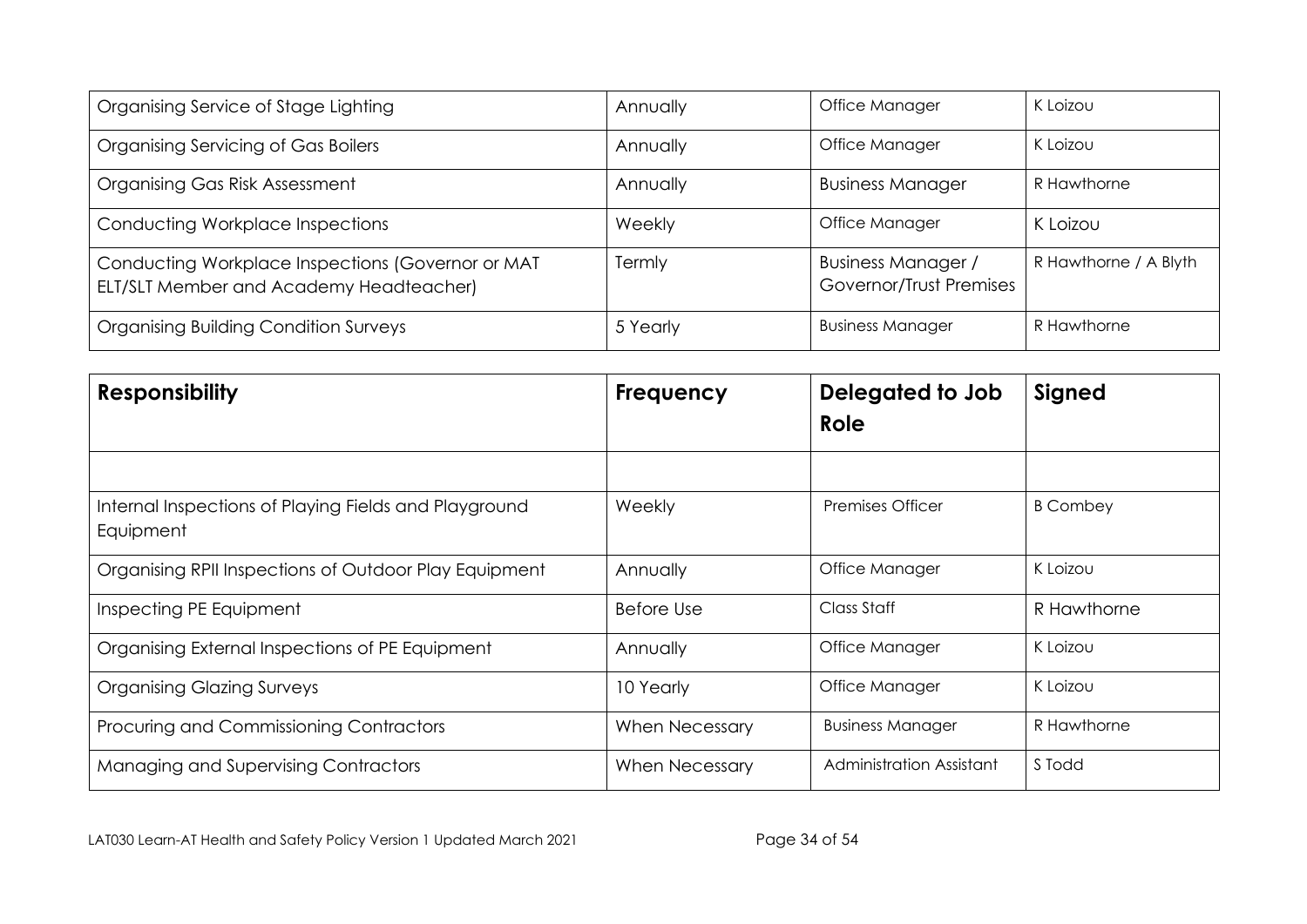| Contractor Inductions                                                                                                               | <b>When Necessary</b>                        | Office Manager | K Loizou   |
|-------------------------------------------------------------------------------------------------------------------------------------|----------------------------------------------|----------------|------------|
| Internal Inspection of Passenger Lifts and Hoists                                                                                   | Monthly                                      | n/a            | n/a        |
| Organising Service and Maintenance of Lifts and Hoists used<br>for carrying people                                                  | 6 Monthly                                    | n/a            | n/a        |
| Organising Service and Maintenance of The Kiln                                                                                      | Annually                                     | n/a            | n/a        |
| Organising the Service and Maintenance of Local Extract<br>Ventilation (LEV) Systems e.g. fume cupboards, dust<br>extraction in D&T | 14 months                                    | n/a            | n/a        |
| Organising the Service and Maintenance of Work<br>Equipment                                                                         | <b>Follow Manufacturer's</b><br>Instructions | n/a            | n/a        |
| Organising the Service and Maintenance of The Kitchen<br>Equipment                                                                  | <b>Follow Manufacturer's</b><br>Instructions | <b>LTS</b>     | <b>LTS</b> |

| <b>Responsibility</b>                                    | Frequency | Delegated to Job<br>Role                    | Signed      |
|----------------------------------------------------------|-----------|---------------------------------------------|-------------|
| Organising a Thorough Clean of The School Kitchen        | Termly    | <b>LTS</b>                                  | LTS         |
| Creating and Reviewing Classroom Risk Assessments        | Annually  | Office Manager / Business<br>Manager        | R Hawthorne |
| Creating and Reviewing Premises Related Risk Assessments | Annually  | Office Manager /<br><b>Business Manager</b> | R Hawthorne |
| Creating and Reviewing PE Risk Assessments               | Annually  | Office Manager /<br><b>Business Manager</b> | R Hawthorne |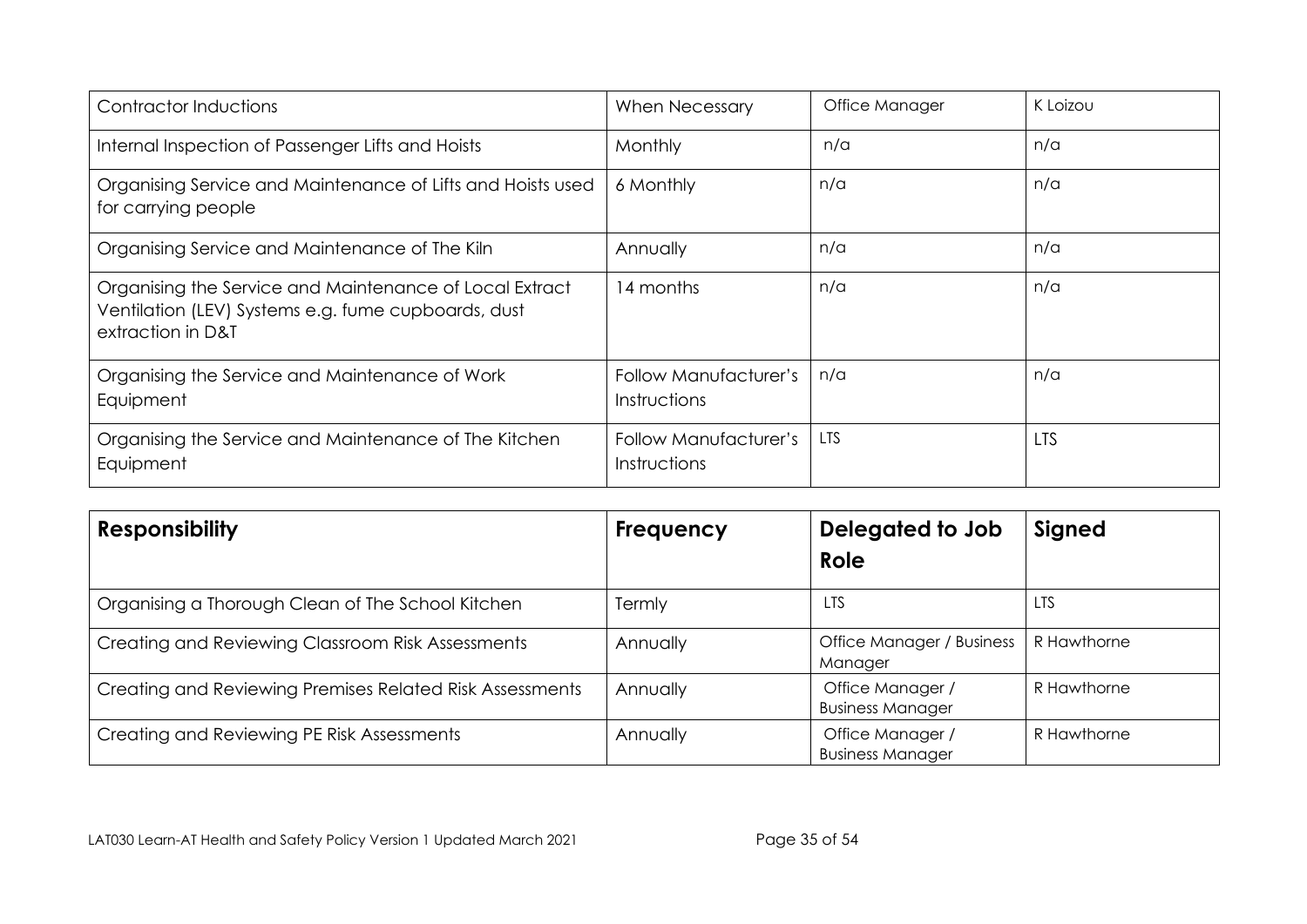| Creating and Reviewing Design Technology Risk<br>Assessments                                    | Annually              | Office Manager /<br><b>Business Manager</b> | R Hawthorne |
|-------------------------------------------------------------------------------------------------|-----------------------|---------------------------------------------|-------------|
| Creating and Reviewing Science Risk Assessments                                                 | Annually              | Office Manager /<br><b>Business Manager</b> | R Hawthorne |
| Creating and Reviewing Other Risk Assessments                                                   | Annually              | Office Manager /<br><b>Business Manager</b> | R Hawthorne |
| <b>Conducting Pregnancy Risk Assessments</b>                                                    | <b>When Necessary</b> | <b>Business Manager</b>                     | R Hawthorne |
| Conducting Return to Work Risk Assessments                                                      | When Necessary        | <b>Business Manager</b>                     | R Hawthorne |
| Selecting Staff Health and Safety Training                                                      | Review Termly         | <b>Trust Premises Manager</b>               | A Blyth     |
| Recording Staff Health and Safety Training in a Central<br>Record                               | When Necessary        | Office Manager                              | K Loizou    |
| Creating and Reviewing COSHH Risk Assessments for<br>Premises                                   | Annually              | Office Manager                              | K Loizou    |
| Creating and Reviewing COSHH Risk Assessments for<br>Substances Used in Classrooms and Offices. | <b>When Necessary</b> | Office Manager                              | K Loizou    |
| Creating and Reviewing COSHH Risk Assessments for<br>Substances Used by Cleaning Staff          | Annually              | Stadar                                      | L Stanford  |
| Logging Accidents onto the AssessNet system                                                     | <b>When Necessary</b> | Office Manager                              | K Loizou    |

| <b>Responsibility</b> | Frequency             | Delegated to Job<br>Role | Signed      |
|-----------------------|-----------------------|--------------------------|-------------|
| Reporting RIDDOR      | <b>When Necessary</b> | <b>Business Manager</b>  | R Hawthorne |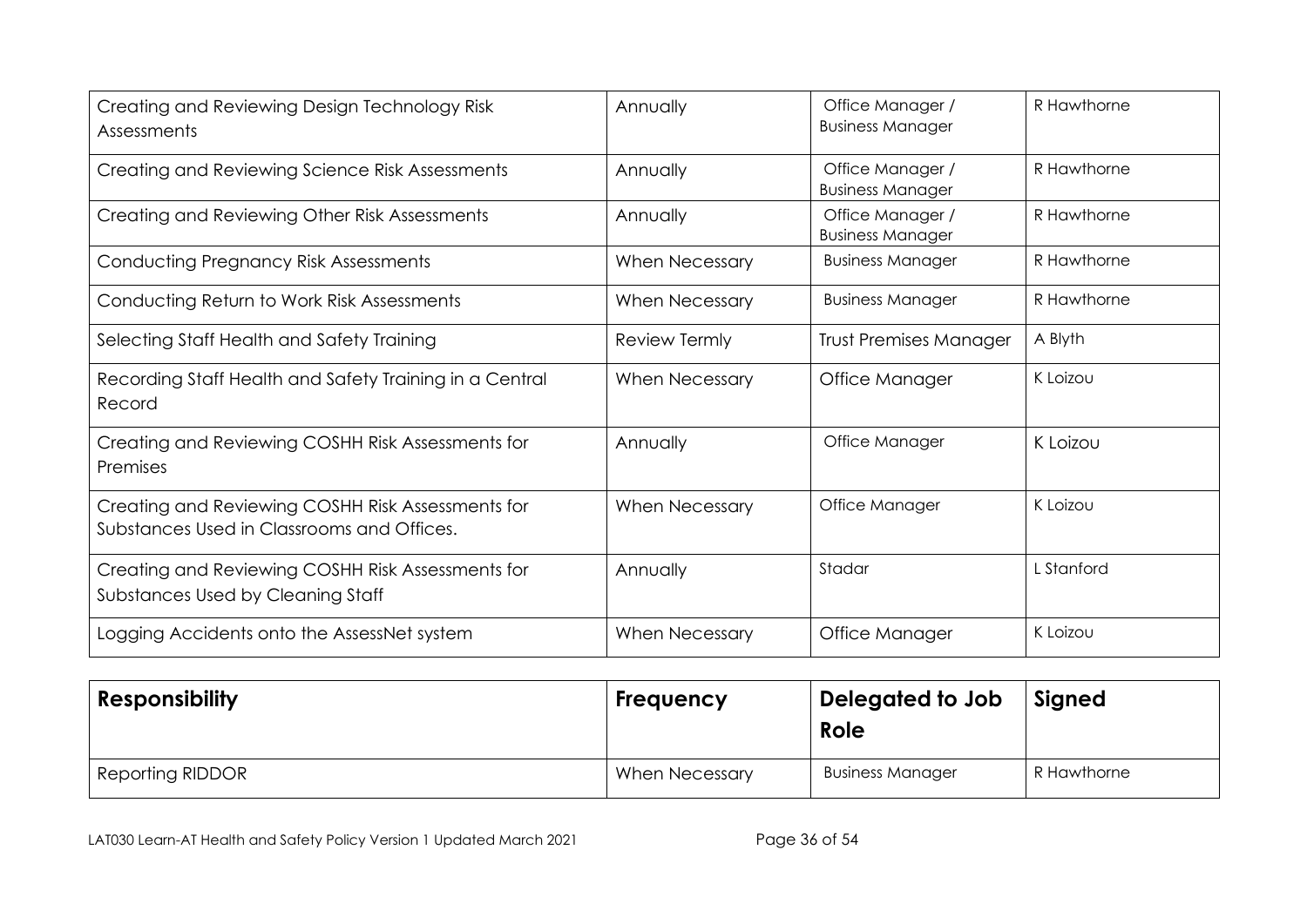| <b>Reviewing Accident Statistics</b>                       | Termly                        | <b>Business Manager</b> | R Hawthorne     |
|------------------------------------------------------------|-------------------------------|-------------------------|-----------------|
| Reviewing the Management of Medications Policy             | Annually                      | <b>Business Manager</b> | R Hawthorne     |
| Reviewing the First Aid Needs Assessment                   | Annually                      | <b>Business Manager</b> | R Hawthorne     |
| Checking First Aid Kit Contents                            | Monthly                       | Admin Assistant         | S Todd          |
| Checking the Condition of First Aid Facilities             | Weekly                        | Admin Assistant         | S Todd          |
| Reviewing Pupil Individual Care Plans                      | <b>When Necessary</b>         | SENCO/LSA 1:1           | Various         |
| Reviewing Individual Behaviour Plans                       | When Necessary                | <b>Behaviour Mentor</b> | T Ellis         |
| Creating and Reviewing Off-Site Visit Risk Assessments     | When Necessary                | Trip Organiser / Office | R Hawthorne     |
| <b>Approving Off-Site Visits</b>                           | <b>When Necessary</b>         | EVC / Head              | S Snelson       |
| Creating a Health & Safety Report for Governors            | Termly                        | <b>Business Manager</b> | R Hawthorne     |
| Communicating Emergency Procedures to Lettings             | When Necessary                | <b>Business Manager</b> | R Hawthorne     |
| <b>Emergency Contact during Lettings</b>                   | <b>When Necessary</b>         | <b>Premises Officer</b> | <b>B</b> Combey |
| Work Experience Co-ordination                              | <b>When Necessary</b>         | <b>DHT</b>              | R Watts         |
| Organising Service of The School Minibus(es)               | <b>XXXX Miles or Annually</b> | n/a                     | n/a             |
| Pre-Use/Daily Minibus Driver Checks                        | Daily / Before Use            | n/a                     | n/a             |
| Driving for Work Drivers Licence and Insurance Checks      | 6 Monthly                     | Office Manager          | K Loizou        |
| <b>Organising Tree Surveys</b>                             | 3 Yearly                      | Office Manager          | K Loizou        |
| Organising Service/Inspection of The Lightening Protection | 11 Monthly                    | n/a                     | n/a             |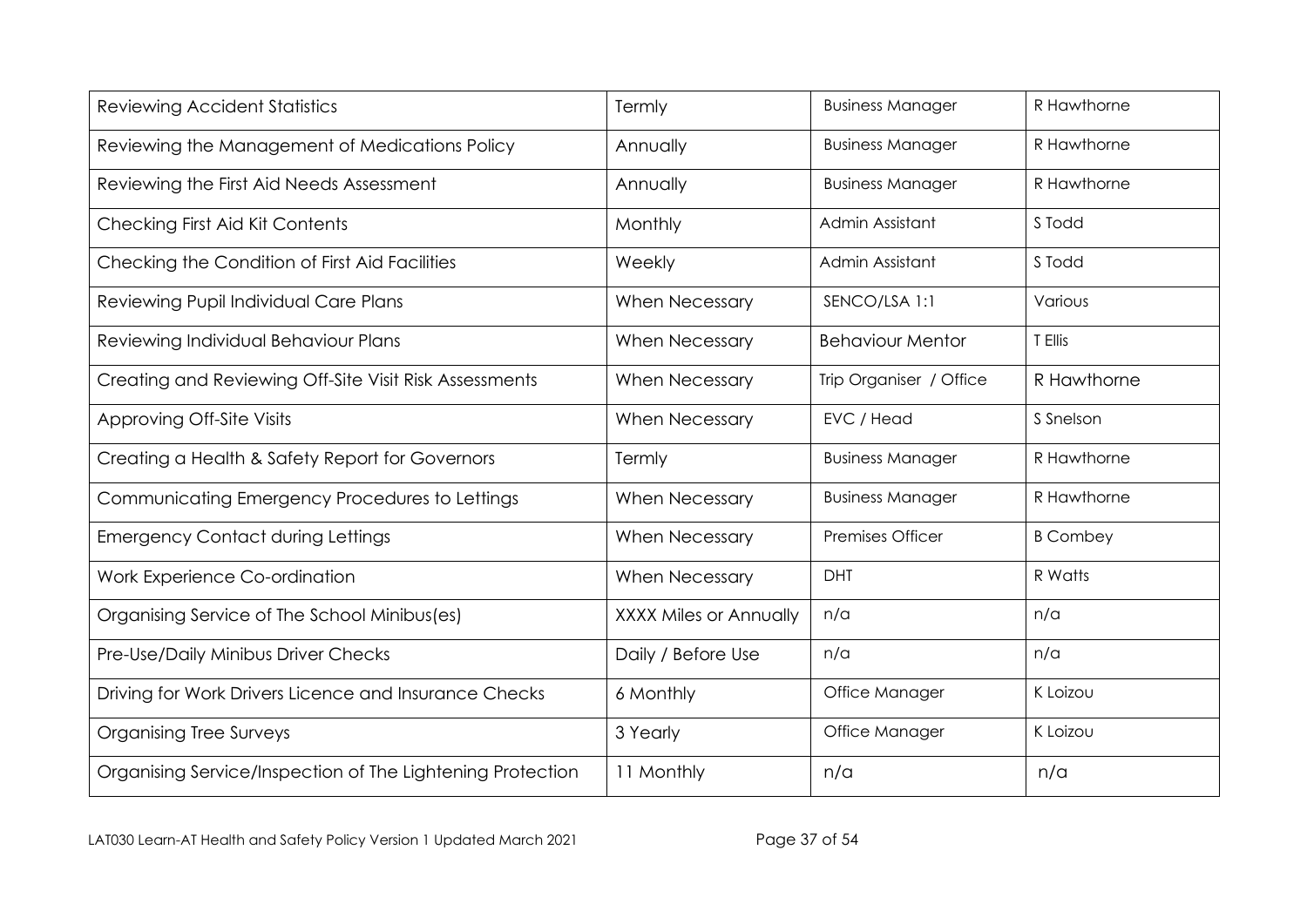| <b>Responsibility</b> | <b>Frequency</b> | Delegated to Job<br>Role | Signed |
|-----------------------|------------------|--------------------------|--------|
| Rod                   |                  |                          |        |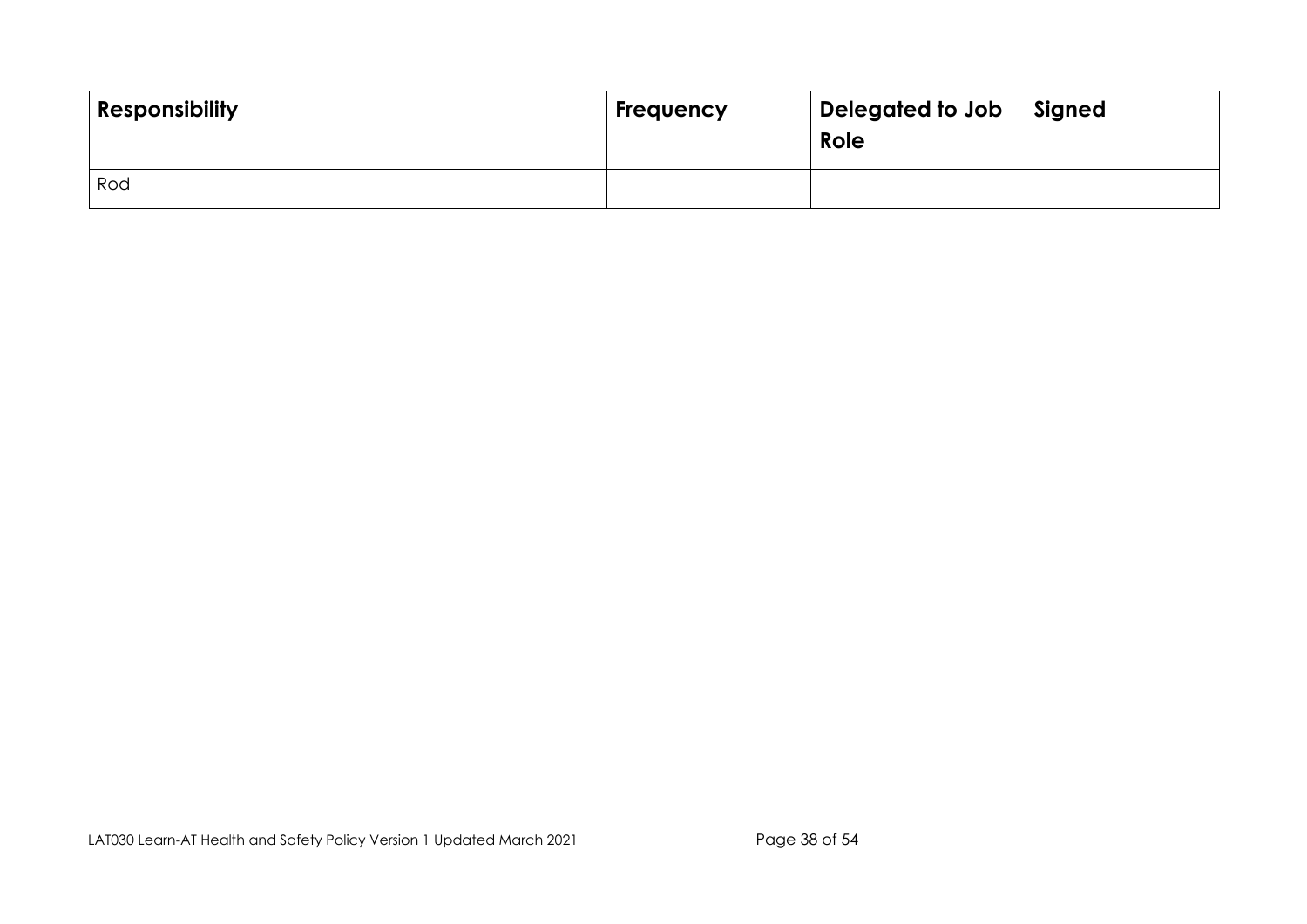# **Swimming Pool Management Responsibilities:**

| <b>Responsibility</b>                                                         | <b>Frequency</b> | Delegated to Job<br>Role | Signed |
|-------------------------------------------------------------------------------|------------------|--------------------------|--------|
|                                                                               |                  |                          |        |
| Creating and Reviewing Normal Operating Procedures for<br>The Swimming Pool   | Annually         | n/a                      | n/a    |
| Creating and Reviewing Swimming Pool Risk Assessments                         | Annually         | n/a                      | n/a    |
| Ensuring Water Samples are Submitted for Bacteria Testing                     | Monthly          | n/a                      | n/a    |
| Conducting Water PH Testing                                                   | 3 Times a Day    | n/a                      | n/a    |
| Conducting Deep Cleans of The Swimming Pool Area and<br><b>Changing Rooms</b> | Termly           | n/a                      | n/a    |
| Organising Service and Maintenance of Pool Plant                              | Annually         | n/a                      | n/a    |
| Creating and Reviewing an Emergency Action Plan for the<br>Pool               | Annually         | n/a                      | n/a    |
|                                                                               |                  |                          |        |

**This list is not exhaustive, when personalising this document, you need to consider all relevant activities and who is responsible. For any further information please contact your dedicated LTS Health Safety and Wellbeing Advisor.**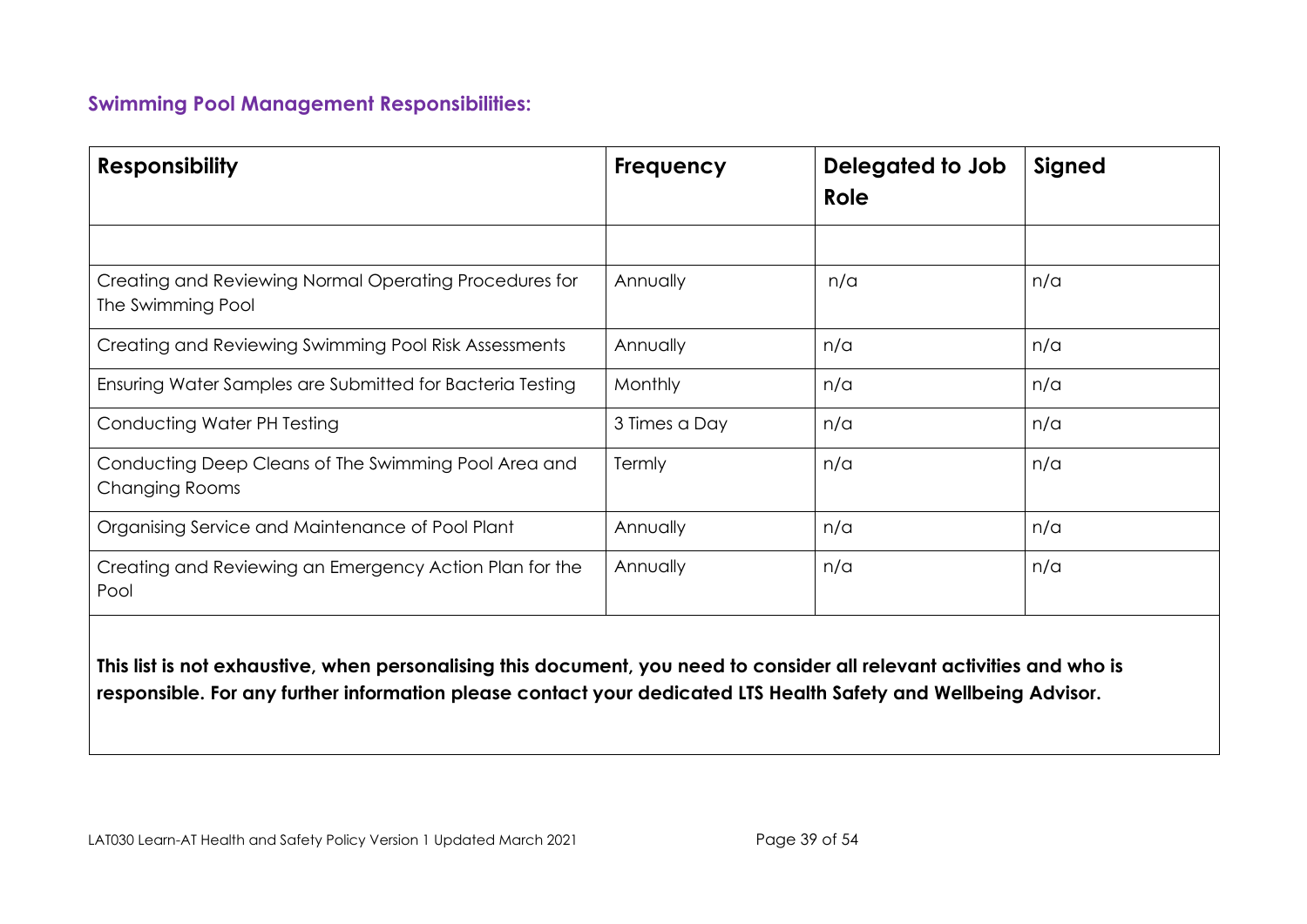# <span id="page-39-0"></span>**Appendix 2: Learn Academies Trust's Additional Policies**

# **and Guidance for Reference**

**The Academy will in addition to this health and safety policy, follow all other approved policies and guidance of the Trust, all of which are located on Microsoft Teams.**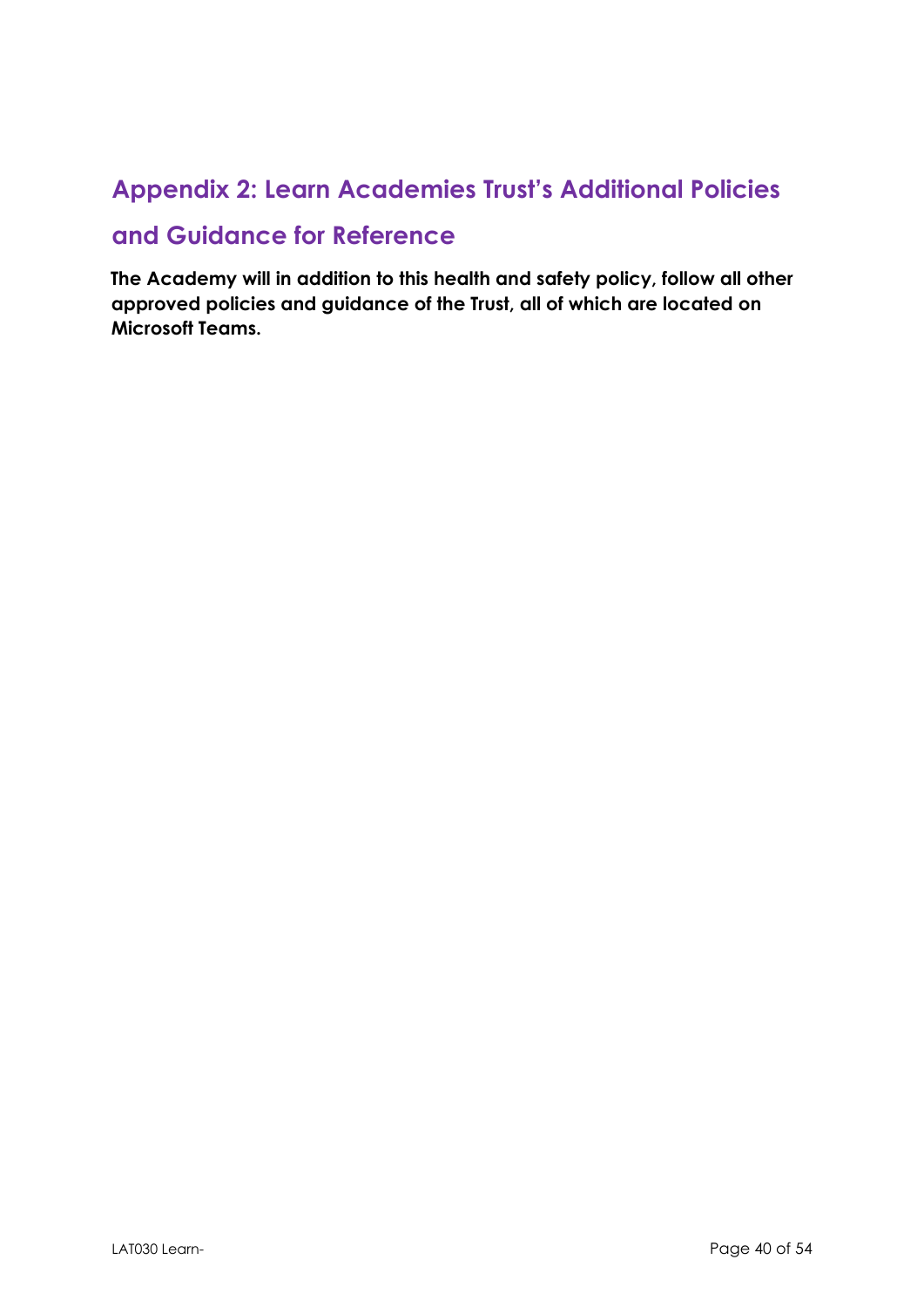# <span id="page-40-0"></span>**Appendix 3: Bomb Threat, Suspicious Packages and Lock Down**

**Leicestershire Traded Services Author: Health, Safety & Wellbeing Team Date Issued: 06/06/2017 Reviewed: 12/10/2020 Review Due Date: 01/10/2023 Issue No: 2** 

# <span id="page-40-1"></span>**1.0 Bomb Threats**

- **1.1** Although bomb threats usually turn out to be hoaxes, they must always be taken seriously. All staff need to be aware of the actions to take if they receive a message from someone claiming to have information about a bomb.
- **1.2** Appendix 1 outlines the immediate actions staff should take upon receiving a bomb threat. It might be useful to retain a copy of this form in the office (but preferably out-of-sight of pupils) for quick reference. Whilst most threats are made via a telephone call, there is the possibility they may be delivered through different means (e.g. email).
- **1.3** Bomb threats can come from a variety of sources, including truants, former pupils or strangers. A threat is more likely to be real if:
	- A code word is used that is known to the police.
	- The police are aware of potential terrorist activity in the area.
	- The threat is specific rather than general.
	- $\blacksquare$ The threat is credible.
- **1.4** Whilst it is not reasonable for staff to assess the accuracy or validity of a threat, employees should record as much detail about the call as possible; this information will prove useful to the police.
- **1.5** Upon being notified of a bomb threat, the police may ask staff to check the premises for a suspicious package. This is because employees will be more familiar with the building and any items or equipment that might look outofplace.
- **1.6** A bomb threat is a crime, so even if employees are confident the call is a hoax they must still report the incident to the police.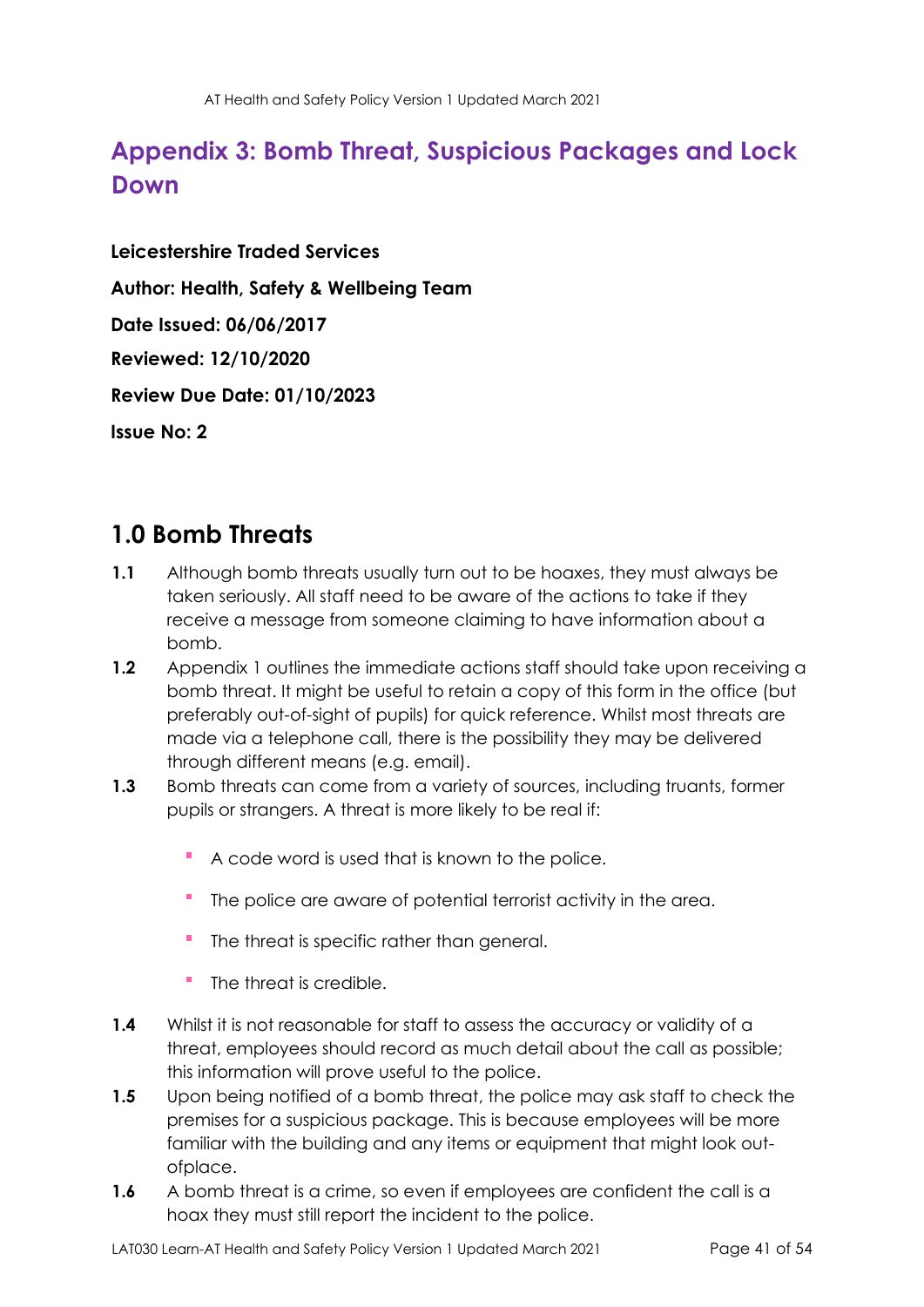# <span id="page-41-0"></span>**2.0 Evacuation**

- **2.1** The purpose of an evacuation is to move people away from danger to a safe place. This is likely to involve withdrawal from a hazard within a specific part of the school/academy building but in some circumstances could require evacuation of the whole site.
- **2.2** Trust schools already have evacuation procedures in place. References to these procedures and any Personal Emergency Evacuation Plans (PEEPs) could be included within the school/academy plan.
- **2.3** When choosing a bomb evacuation assembly point, the use of car parks or areas with effective vehicle access routes should be avoided, if possible. Open areas, where secondary devices cannot be easily hidden, are preferable.
- **2.4** If the entire site has to be evacuated, pupils and staff may need to move from an initial assembly point to alternative premises.
- **2.5** When the decision to evacuate the premises has been taken, the object is to get people out quickly without panic or disorder.
- **2.6** The fire alarm system is the most efficient method of initiating an
	- evacuation, but the following procedures should also be observed: -
	- All lifts should not be used.

All personnel to assemble at the designated muster point and await instructions

Do not allow entry or re-entry into the building until given approval by the Police or Bomb Disposal Officers

# <span id="page-41-1"></span>**3.0 Other schools/academies**

- **3.1** In the event of an emergency other schools within the Trust may be able to provide assistance; this could include acting as a place of safety.
- **3.2** If such an arrangement is reciprocal you will need to consider the implications of receiving a request for support. The assistance your school would be able to provide should be documented and agreed.

# <span id="page-41-2"></span>**4.0 Places of safety**

- **4.1** Other places of safety (e.g. village halls, church halls) could be used to provide temporary accommodation should the school/academy be evacuated. This is conducted by the individual school.
- **4.2** If there is a potentially suitable venue nearby it might be useful to assess the property to establish what facilities it has available and how many people it could realistically support: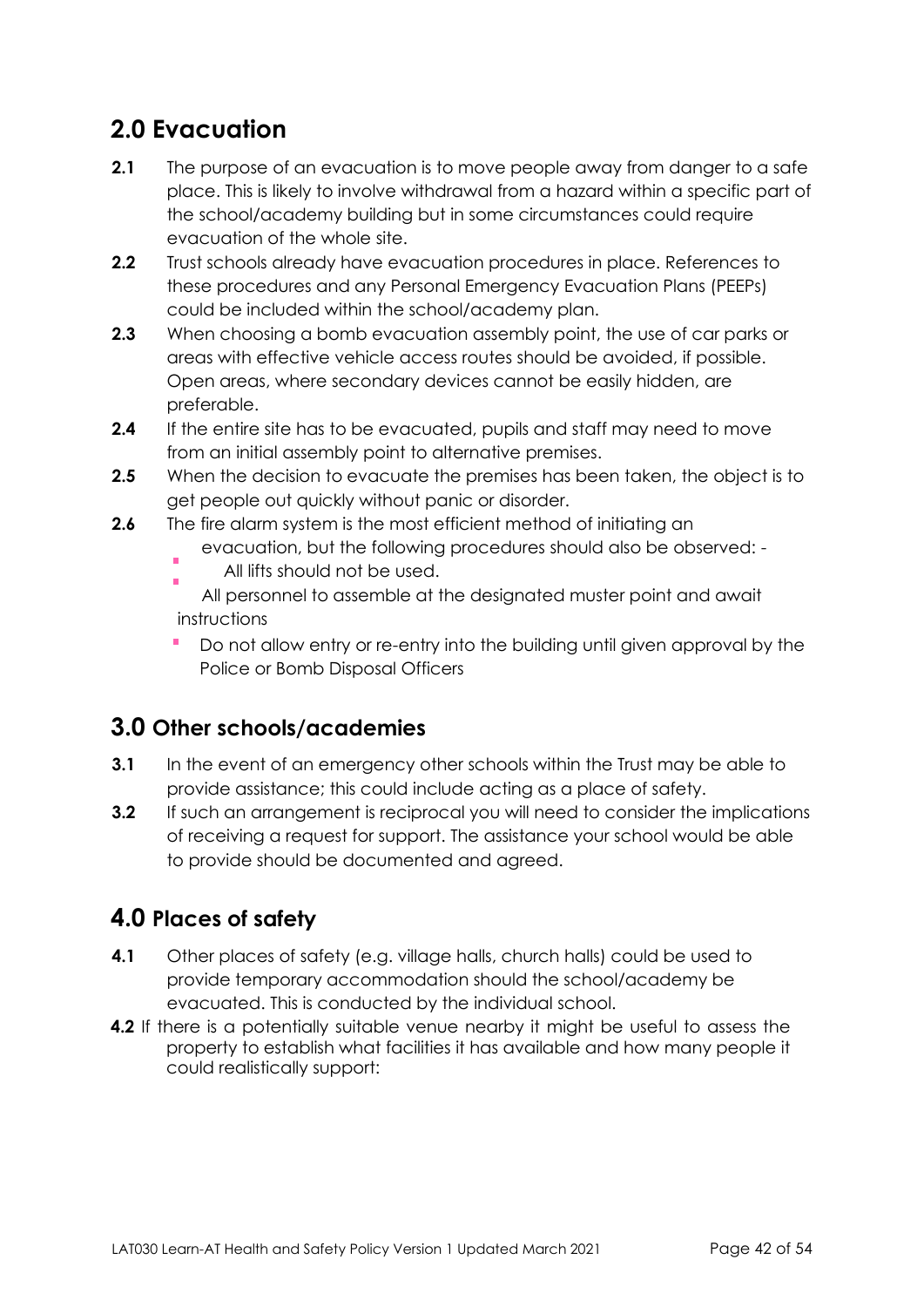- × **Toilets**
- × Catering facilities
- × **Heating**
- First-aid ř.
- Chairs and tables
- Beds / sleeping bags
- Disabled access / facilities
- Back-up generator

Office.

- **4.3** Information about how to travel to a place of safety, including at least one alternative route in case the primary one becomes unsuitable, could be documented in the plan.
- **4.4** Arrangements for contacting key-holders could also be included.

# <span id="page-42-0"></span>**5.0 Letter Bombs**

- **5.1** Experience in dealing with letter bombs indicates that in many cases they are:
	- Placed in substantial envelopes or parcels containing paperback books,
	- à, In the form of flat letters weighing up to 102g,
	- In packages the size of a conventional book,
		- Delivered through normal postal services.
- **5.2** The degree of caution to be observed in handling such items can be determined by the cumulative effect of the points giving rise to suspicion which including the following: -
	- The postmark, if foreign and not familiar.
	- The writing, which may have an unusual appearance, lack literacy, or is crudely printed.
	- The name and address of the sender, if the geographical area differs from the area of the postmark.
	- 'Personal' or 'private' letters addressed to senior management under the job title rather than by name.
	- Weight, if excessive for the size and apparent contents.
	- Weight distribution, if uneven, this may indicate the presence of batteries.
	- Grease marks on the exterior of the wrapping (i.e. showing through from the inside), may indicate 'sweaty' explosive.
	- Smell, some explosives have a smell of marzipan or almonds.
	- Abnormal fastening, if the sealing is excessive for the type of package, this may be a form of booby trap.
	- Damaged enveloped or packaging that exposes wires, batteries or fluidfilled plastic sachets should not be handled further.
	- Packages that rattle, feel springy or emit a ticking noise should be treated with extreme caution.
- **5.3** If suspicions cannot be alleviated:-
	- Do not attempt to open the letter/package or tamper with it. It will probably have been designed to withstand postal handling and to detonate during a normal sequence of opening.
	- With minimum further handling, isolate it to reduce possible blast damage, place on table and clear all items from around it.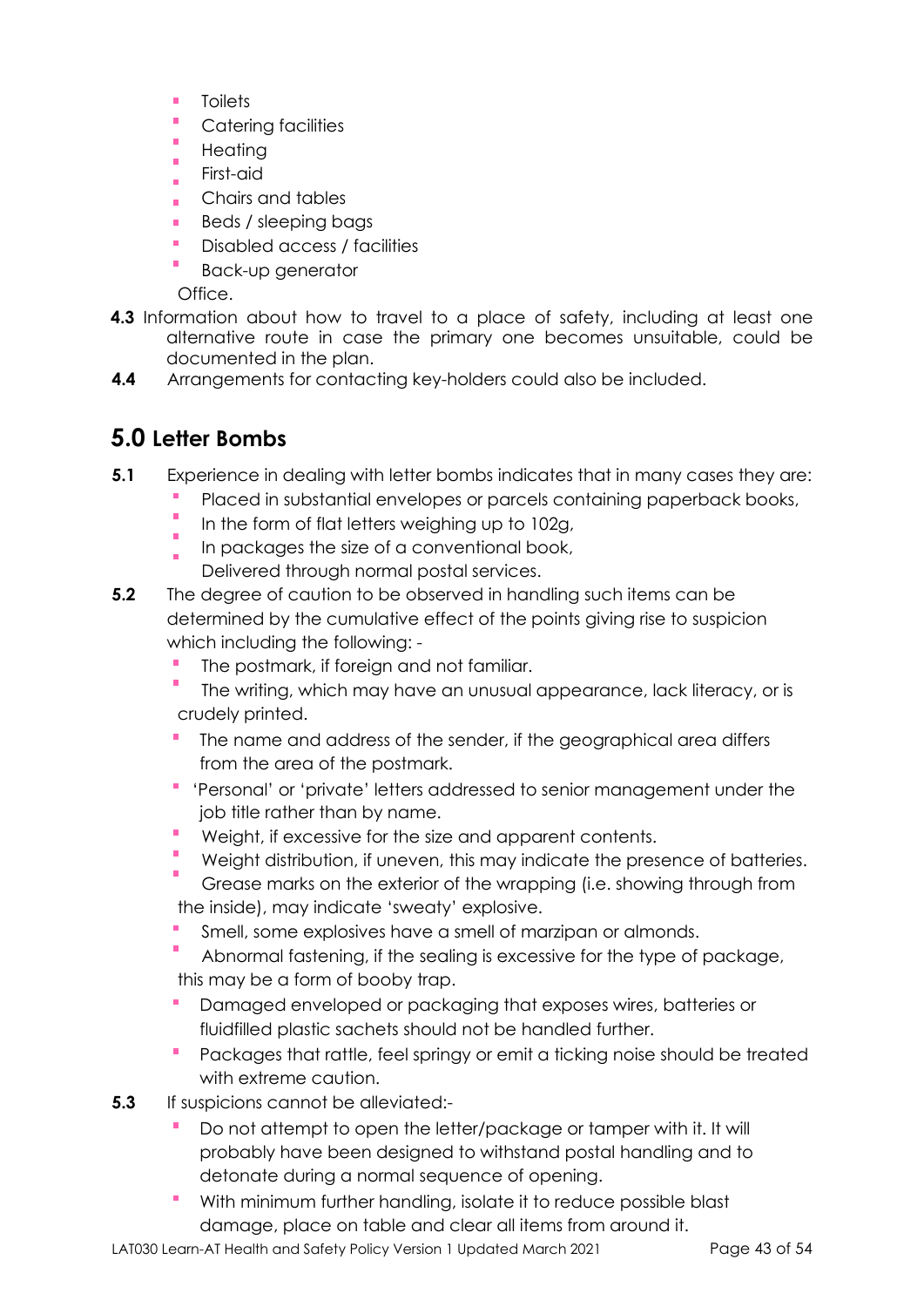Seal off the area to keep people away.

# <span id="page-43-0"></span>**6.0 Evacuate or Search**

**6.1** This decision must be made by the Head Teacher, based on the type of call and information given by the caller. The call may come via a second party, e.g. the police or the press and if a specific time is stated for a bomb to detonate, the obvious decision would be to evacuate.

# <span id="page-43-1"></span>**7.0 Bomb Search**

- **7.1** If the decision is taken to search the premises as opposed to either a full or partial evacuation, the services of the local Police or Bomb Disposal Authorities should be sought.
- **7.2** The following points must be considered when undertaking the search: -
	- Do not use portable radio transmitters as they can detonate explosive  $\mathcal{L}_{\mathcal{A}}$ devices within a radius of 30 metres.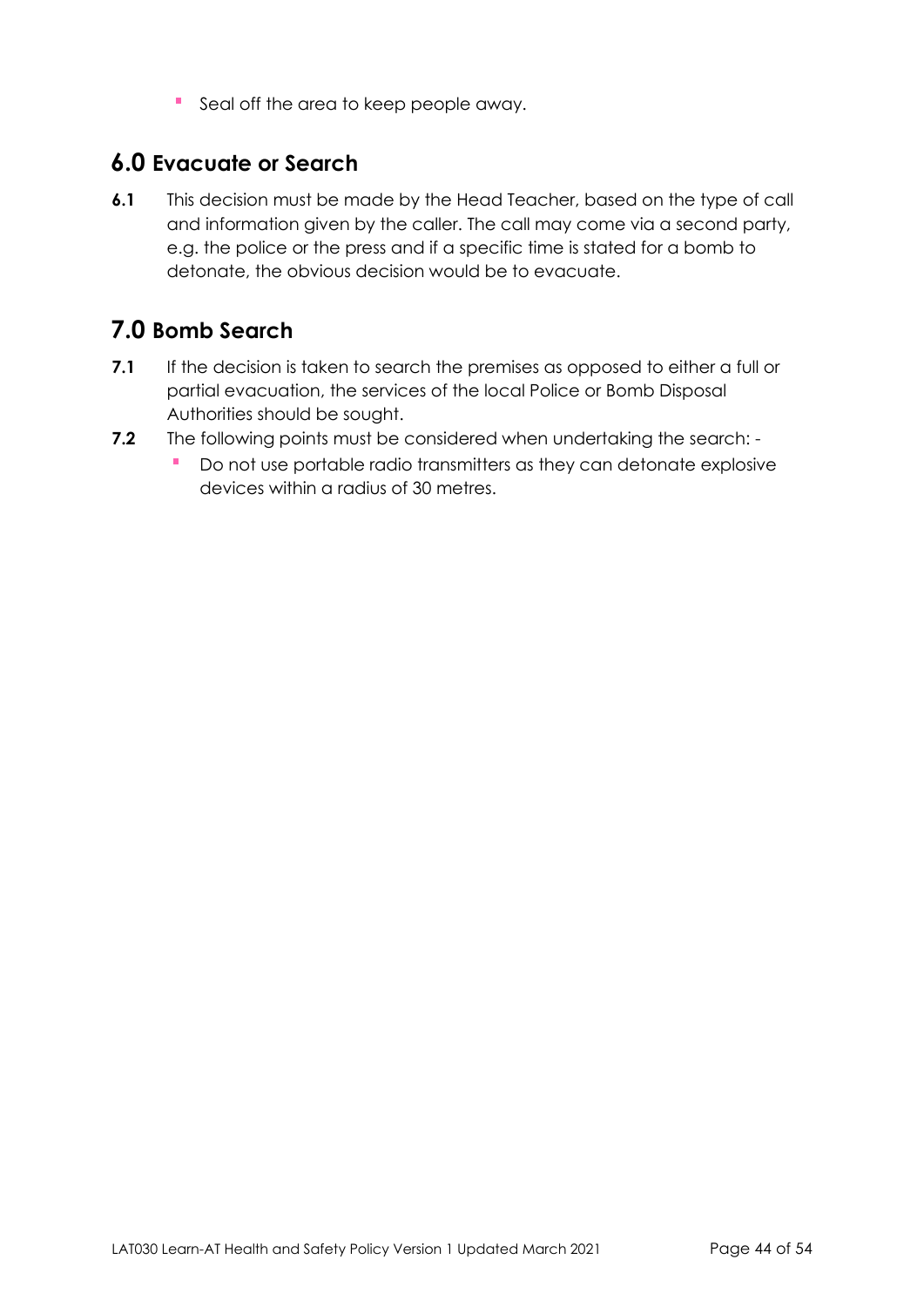Divide the hub site into pre-determined sections with a thorough search plan for each section.

- If possible, utilise staff members familiar with the area to be searched, as they are more likely to identify packages that should not be there.
- As a bomb would most likely be concealed in a compartment, suitcase, briefcase, box or packaging, be suspicious of any items that are unattended or out of place.
- Seal off all areas that have been searched to avoid repetition of the search.
- **7.3** If there is any reason to believe that a bomb or incendiary device has been found, the following precautionary measures should be carefully observed:-

# **DO NOT: -**

- Attempt to open a suspected package, leave it in its original position. Place
- a package believed to contain a bomb or incendiary device in water, water is a conductor of electricity and may cause detonation.
- Cut, remove or undo string or wire on a suspected package as this may release the trigger mechanism and cause the detonation.
- Lift the cover of a box believed to contain a bomb or incendiary device.

### **DO:**

- Cordon off the area, to prevent entry by unauthorised persons whilst awaiting expert assistance.
- Remain calm; keep voices as low as possible. Move in a positive style but do not run.
- **Do not openly speculate within hearing distance of any employee or visitor. All** actions should reflect a 'business as usual' attitude.

# <span id="page-44-0"></span>**8.0 Firearms and Weapons Attack**

**8.1** If there are reports of shots fired at or near your school/academy consider your safest option following the 'Stay Safe' principles - **Run, Hide, Tell**.

### **Run**

- Escape if you can is there a meeting place away from the school that you can escape to?
- Can you get there without exposing yourself to greater danger?
- Insist others leave with you.
- Leave belongings behind.
- Is there a safe route?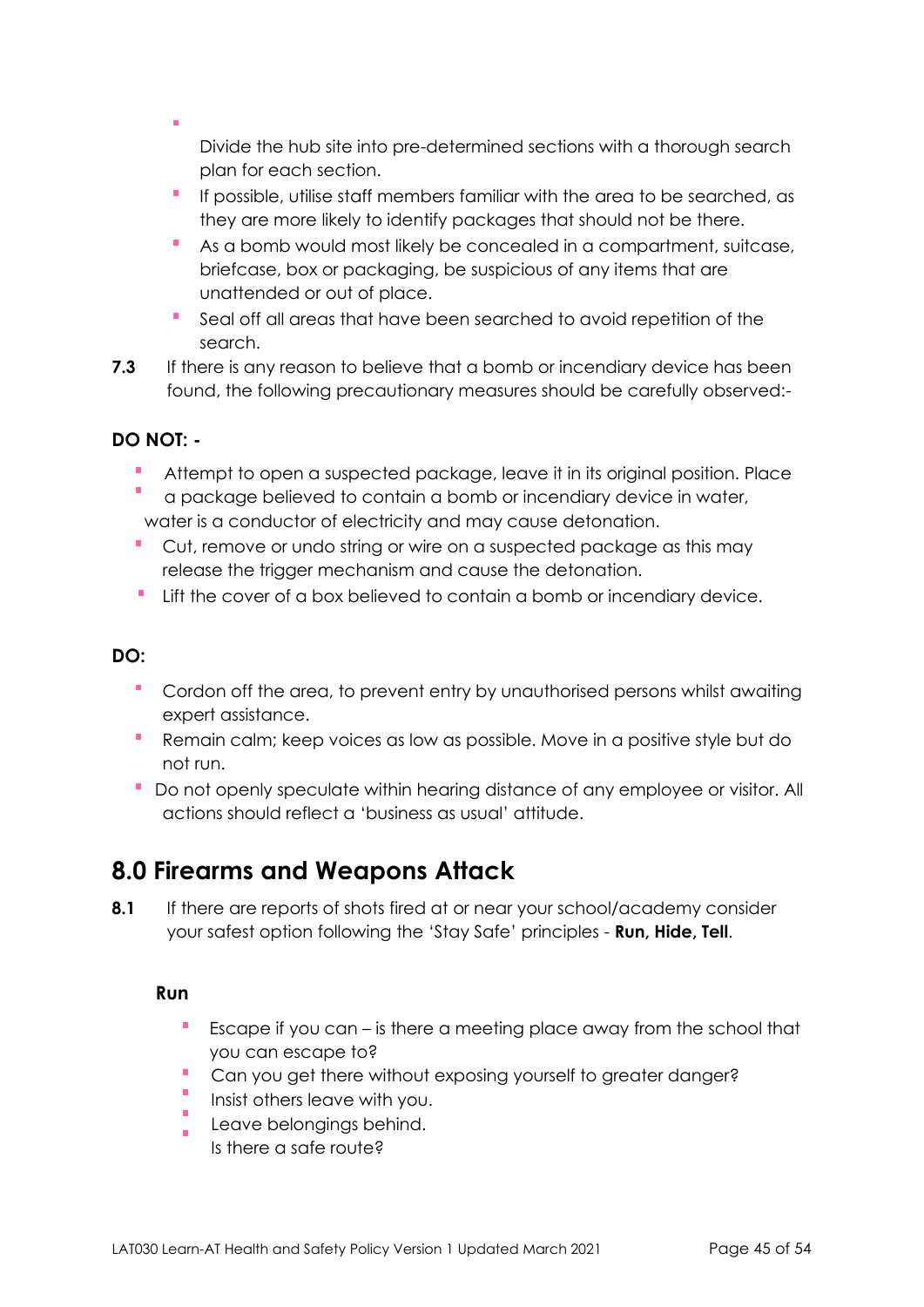#### **If you can't Run, Hide**

- Safety is the main concern. Keep everyone in an area under cover and concealed if possible.
- Stay behind solid walls and doors and keep away from windows.
- Be aware of your exits and try not to get trapped.
- Keep others around you quiet, silence your phone.
- Lock / barricade yourself in.
- Move away from the door.

If the suspect is seen, do not engage the suspect. This could generate a hostage situation.

If the suspect is outside, try to keep him/her outside. If it is safe, lock the entry doors.

- A suspect should be considered armed, unstable and extremely dangerous.
- Have a special/pre-arranged all-clear signal when situation/building is safe/secure.

#### **Tell**

- Call 999 What do the police need to know?
- Location Where are the suspects?
- Direction Where did you last see the suspects?
- Descriptions Describe the attacker, numbers, features, clothing, weapons etc.
- Further information Casualties, type of injury, building information, entrances, exits, hostages etc.
- Stop other people entering the building if it is safe to do so.
- **8.2** Once the emergency services have been contacted staff should be prepared for armed police response. It is important to remain calm and follow officer's instructions. Officer's may be unable to immediately distinguish who the attacker is, therefore it is advisable to avoid any sudden movement that may be considered a threat and keep your hands in view. Officers will evacuate persons within the school when it is safe to do so.

# <span id="page-45-0"></span>**9.0 Lockdown**

This section is produced using the NaCTSO Guidance. [https://www.gov.uk/government/uploads/system/uploads/attachment\\_data/file/478003/Na](https://www.gov.uk/government/uploads/system/uploads/attachment_data/file/478003/NaCTSO_Guidance_Note_1_-_2015_-_Dynamic_Lockdown_v1_0.pdf)  CTSO\_Guidance\_Note\_1 - 2015 - Dynamic\_Lockdown\_v1\_0.pdf

### **9.1 What is dynamic lockdown?**

9.1.1 Dynamic lockdown is the ability to quickly restrict access and egress to a site or building (or part of) through physical measures in response to a threat, either external or internal. The aim of lockdown is to prevent people moving into danger areas and preventing or frustrating the attackers accessing a site (or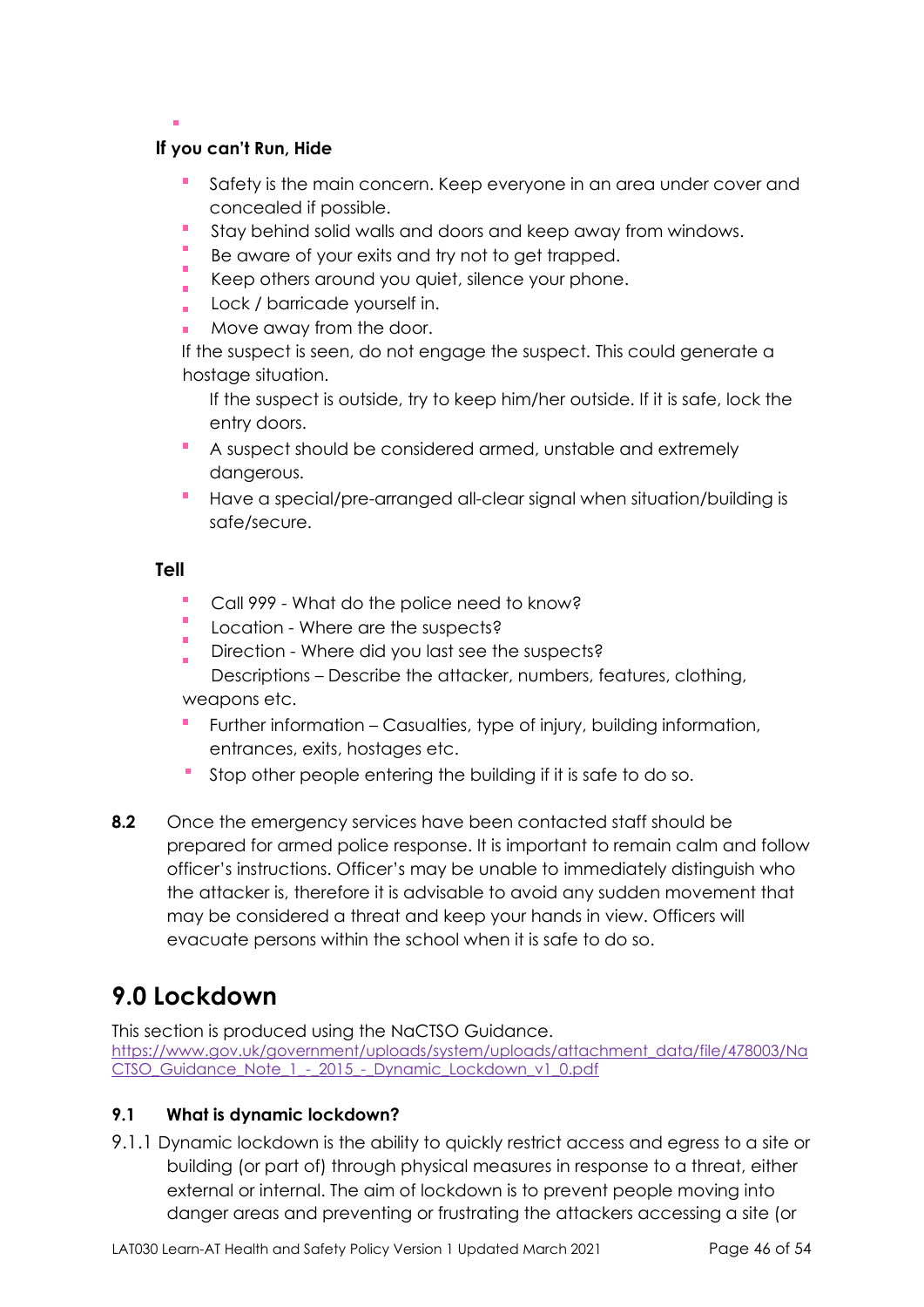part of). It is recognised that due to their nature some sites may not be able to physically achieve lockdown.

## **9.2 Why develop dynamic lockdown?**

- 9.2.1 Those seeking to conduct attacks often undertake a level of planning including hostile reconnaissance. All opportunities to detect and deter threats at the attack planning phase should be taken. Presenting a strong security posture through visible and effective activity, for example by staff awareness and reporting processes, efficient use of CCTV, deterrent communications and active security zones.
- 9.2.2 In preventing an attack has not been possible, the ability to frustrate and delay the attacker(s) during the course of the attack and reduce the number of potential casualties can be greatly increased through dynamic lockdown.
- 9.2.3 Advance planning of what needs to be done to lockdown a site and recognising the need for flexibility in those plans will save lives.
- 9.2.4 Planning should consider;
	- How to achieve effective full or partial lockdown
	- How to let people know what's happening Training your staff
	- STAY SAFE principles (see section 8 and Appendix 2)

### **9.3 How to achieve dynamic lockdown**

- In your planning you should identify all access and egress points in both public and private areas of the site. Remember, access points may be more than just doors and gates.
- Identify how to quickly and physically secure access/egress points
- Identify how your site can be sectored to allow specific areas to be locked down.
- Staff roles and responsibilities should be included in the plans.
- Staff must be trained/briefed to act effectively and made aware of their responsibilities.
- Stopping people leaving or entering the site direct people away from danger.
- Ability to disable lifts without returning them to the ground floor should be considered.
- Processes need to be flexible enough to cope with and compliment invacuation and evacuation.

### **9.4 How to let people know what's happening**

9.4.1 Various options exist depending on the nature and occupancy of the site, these include;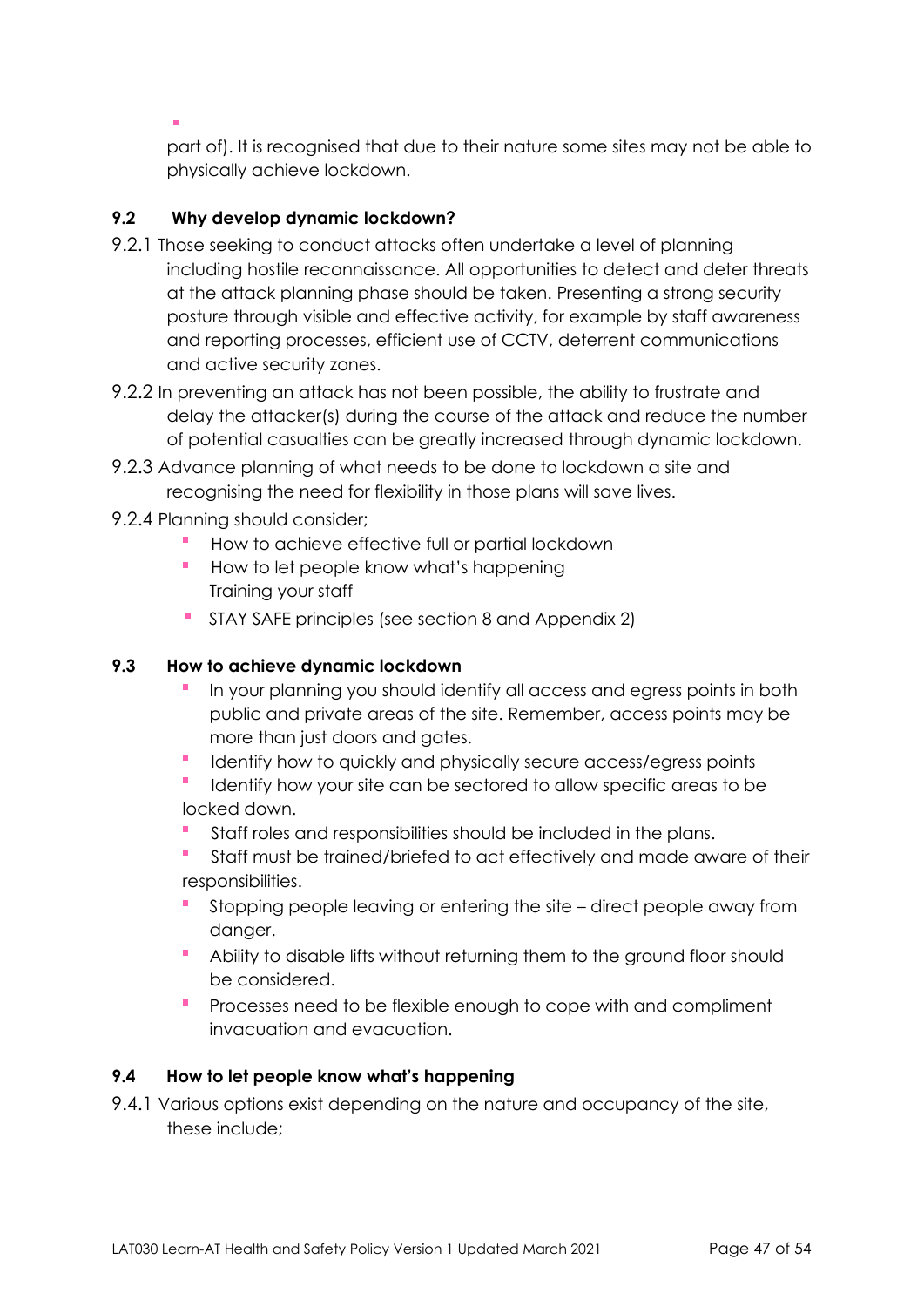- - **Public Address (PA) system**
	- **Existing internal messaging systems; text, email, staff phones etc.**
	- "Pop up" on employees computers / internal messaging systems
	- Dedicated "Lockdown" alarm tone
	- Word of mouth
- 9.4.2 For multi occupancy sites, methods of communication between all businesses need to be considered. Likewise, working with surrounding businesses will not only benefit situational awareness but build effective lines of communication.

#### **9.5 Training your staff**

- 9.5.1 Due to the fast moving nature of incidents that require lockdown it is important that all staff are able to act quickly and effectively.
	- ×, Train/brief all staff using principles of "Stay Safe" (see section 8 and Appendix 2)
	- Ensure people know what is expected of them, their roles and responsibilities
	- **Check staff understanding**
	- Regularly test and exercise plans with staff
	- Regularly refresh

training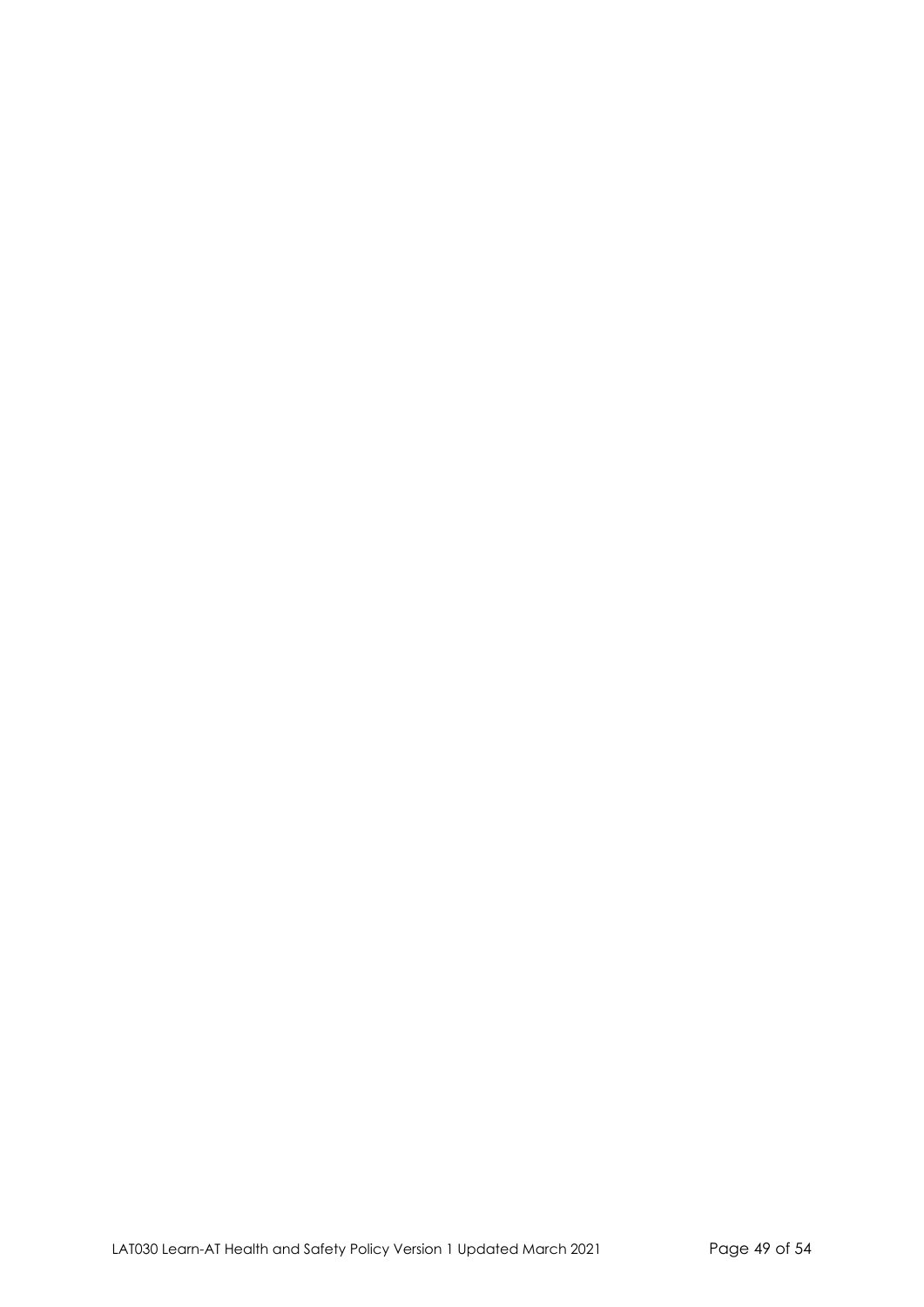# **Appendix 1: Bomb Threat Prompt Card for Reception Staff**

If you take a phone call from someone who claims to have information about a bomb

| <b>Your Name:</b>                                                               |                                                                                                  |                                                                |                               | Time:                                               |                                                                                                                 | Date:                                                                                           |
|---------------------------------------------------------------------------------|--------------------------------------------------------------------------------------------------|----------------------------------------------------------------|-------------------------------|-----------------------------------------------------|-----------------------------------------------------------------------------------------------------------------|-------------------------------------------------------------------------------------------------|
| <b>Caller's Identity/Sex:</b>                                                   | Male $\square$                                                                                   | Female $\Box$                                                  |                               | Adult $\square$                                     |                                                                                                                 | Juvenile $\Box$                                                                                 |
| <b>Approximate Age:</b>                                                         |                                                                                                  |                                                                |                               |                                                     |                                                                                                                 |                                                                                                 |
| Origin Of Call:                                                                 | Local $\Box$                                                                                     | Lon $\vert$ Distance $\vert$                                   |                               |                                                     | Telephone Booth $\Box$                                                                                          | Mobile $\Box$                                                                                   |
| <b>VOCAL CHARACTERISTICS</b>                                                    |                                                                                                  | <b>SPEECH</b>                                                  |                               |                                                     | GRAMMAR                                                                                                         |                                                                                                 |
| Loud<br><b>High Pitched</b><br>Raspy<br><b>Intoxicated</b><br><b>ACCENT</b>     | Soft<br>Deep<br>Pleasant<br>Other                                                                | Fast<br><b>Distinct</b><br>Stutter<br>Slurred<br><b>MANNER</b> | Slow<br><b>Nasal</b><br>Other | <b>Distorted</b>                                    | <b>Excellent</b><br>Fair<br>Foul<br><b>BACKGROUND NOISES</b>                                                    | Good<br>Poor<br>Other                                                                           |
| Local<br><b>Middle Eastern</b><br>Hispanic<br><b>African</b><br>Slavic<br>Other | <b>Breathless</b><br><b>Talk Fast</b><br><b>Talk Slow</b><br>Crying<br>Laughing<br><b>Scared</b> | Calm<br>Rational<br>Coherent<br><b>Deliberate</b><br>Righteous | Angry<br>Jovial               | <b>Irrational</b><br>Incoherent<br><b>Emotional</b> | <b>PA System</b><br><b>Machines</b><br><b>Music</b><br><b>Office</b><br>Factory<br>House (TV)<br><b>Traffic</b> | <b>Trains</b><br><b>Animals</b><br>Quiet<br><b>Voices</b><br><b>Airplanes</b><br>Party<br>Other |

#### **Instructions: Be Calm, Be Courteous. Listen. Do Not Interrupt the Caller.**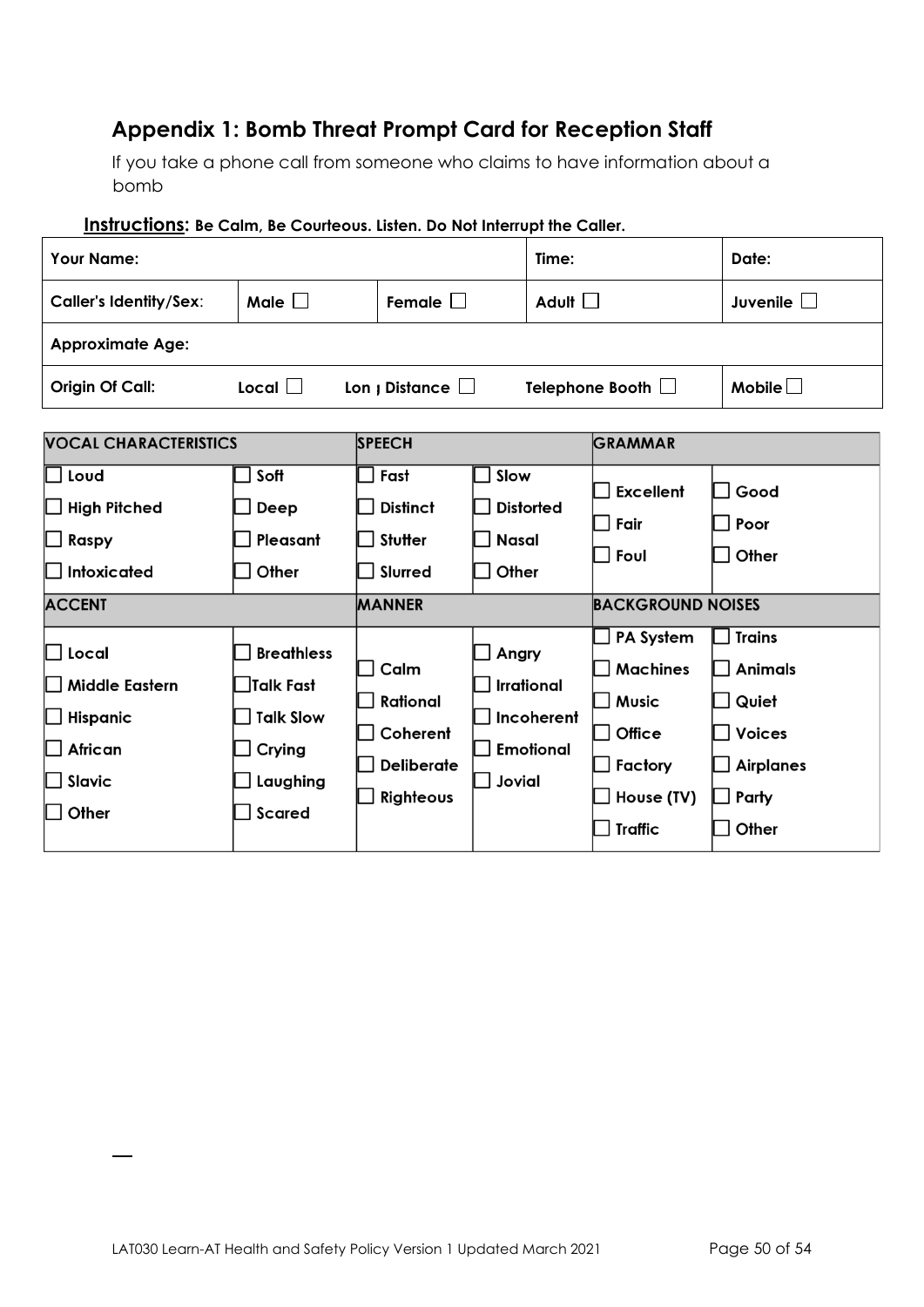# **Bomb Facts**

**Pretend Difficulty Hearing - Keep Caller Talking - If Caller Seems Agreeable To Further Conversation, Ask Questions Like:** 

| When will it go off?                       | Certain hour/time remaining?                      |
|--------------------------------------------|---------------------------------------------------|
| Where is it located?                       | Which building/area?                              |
| What kind of bomb?                         | What kind of package?/ What does it look<br>like? |
| How do you know so much about the<br>bomb? | What is your name and address?                    |

If school building is occupied, inform caller that detonation could cause injury or death. Write out their reply.

Call the Head Teacher on \_\_\_\_\_\_\_\_\_\_\_\_\_\_\_\_\_ or Police Department on **999**, and relay information about call.

Did the caller appear familiar with building (by his/her description of the bomb location)? YES / NO

Write out the message in its entirety and any other comments on a separate sheet of paper and attach to this checklist.

#### **Notify the Head Teacher immediately**



**Other Comments:** 

…………………………………………………………………………………………………………… …………………………………………………………………………………………………………… …………………………………………………………………………………………………………… **Signature ……………………………………………………….**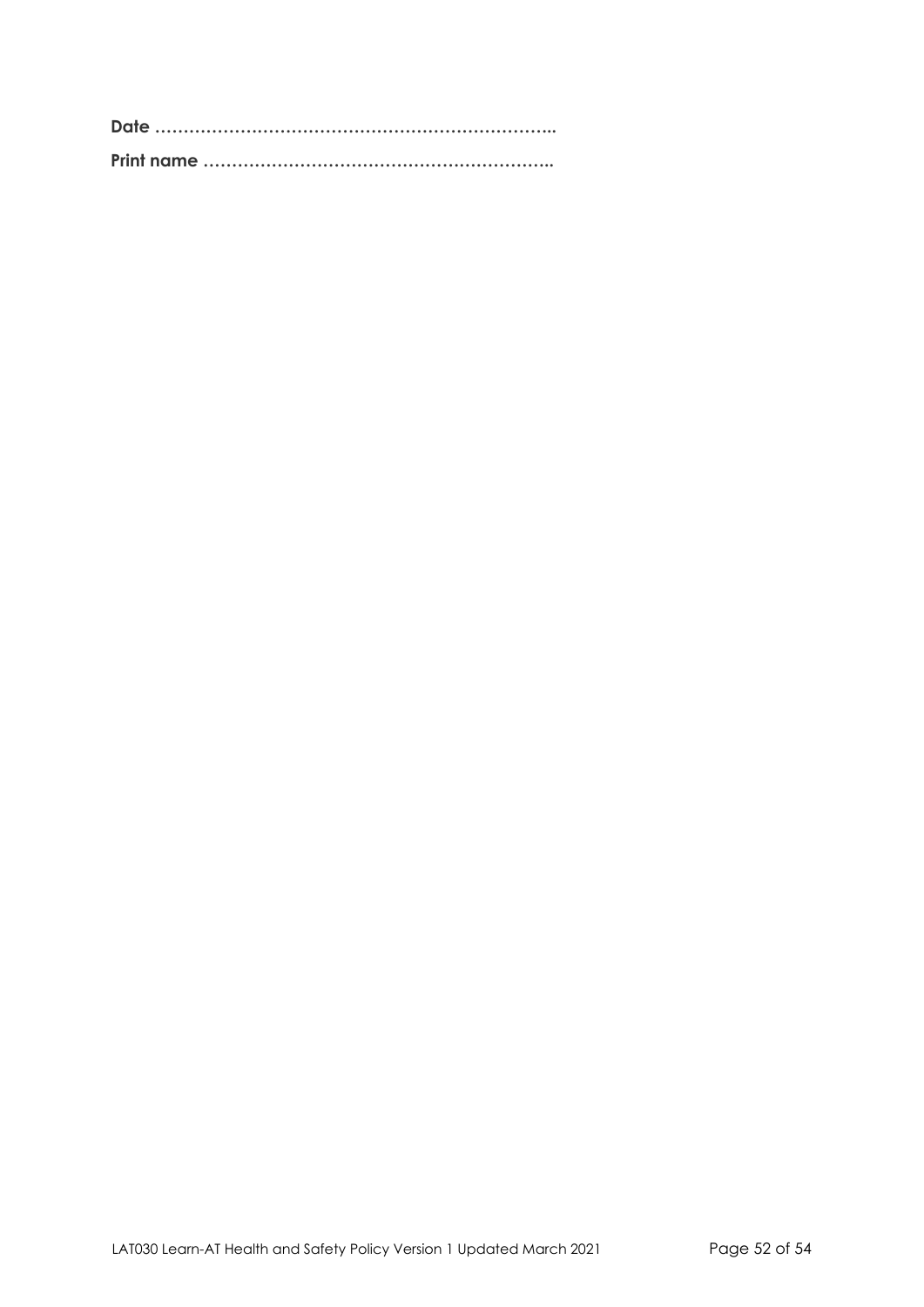# <span id="page-52-0"></span>**Appendix 2: Stay Safe Principles**

### **Firearms and weapons attack**

'Stay Safe' principles (Run Hide Tell) give some simple actions to consider at an incident and the information that armed officers may need in the event of a firearms and weapons attack. Full guidance is contained on the NaCTSO website

[https://www.gov.uk/government/publications/recognising-the-terrorist-threat.](https://www.gov.uk/government/publications/recognising-the-terrorist-threat) 

#### **Run**

- Escape if you can.
- Consider the safest options.
- Is there a safe route? RUN if not HIDE.
- Can you get there without exposing yourself to greater danger?
- Insist others leave with you.
- Leave belongings behind.

#### **Hide**

- If you can't RUN, HIDE.
- Find cover from gunfire.
- If you can see the attacker, they may be able to see you.
- Cover from view does not mean you are safe, bullets go through glass, brick, wood and metal.
- Find cover from gunfire e.g. substantial brickwork / heavy reinforced walls.
- Be aware of your exits.
- Try not to get trapped.
- Be quiet, silence your phone.
- Lock / barricade yourself in.
- Move away from the door.

#### **Tell**

- Call 999 What do the police need to know?
- Location Where are the suspects?
- Direction Where did you last see the suspects?
- Descriptions Describe the attacker, numbers, features, clothing, weapons etc.
- Further information Casualties, type of injury, building information, entrances, exits, hostages etc.
- Stop other people entering the building if it is safe to do so.

### **Armed Police Response**

- Follow officers' instructions.
- Remain calm.
- Can you move to a safer area?
- Avoid sudden movements that may be considered a threat.
- Keep your hands in view.

#### **Officers may**

- Point guns at you.
- Treat you firmly.
- Question you.